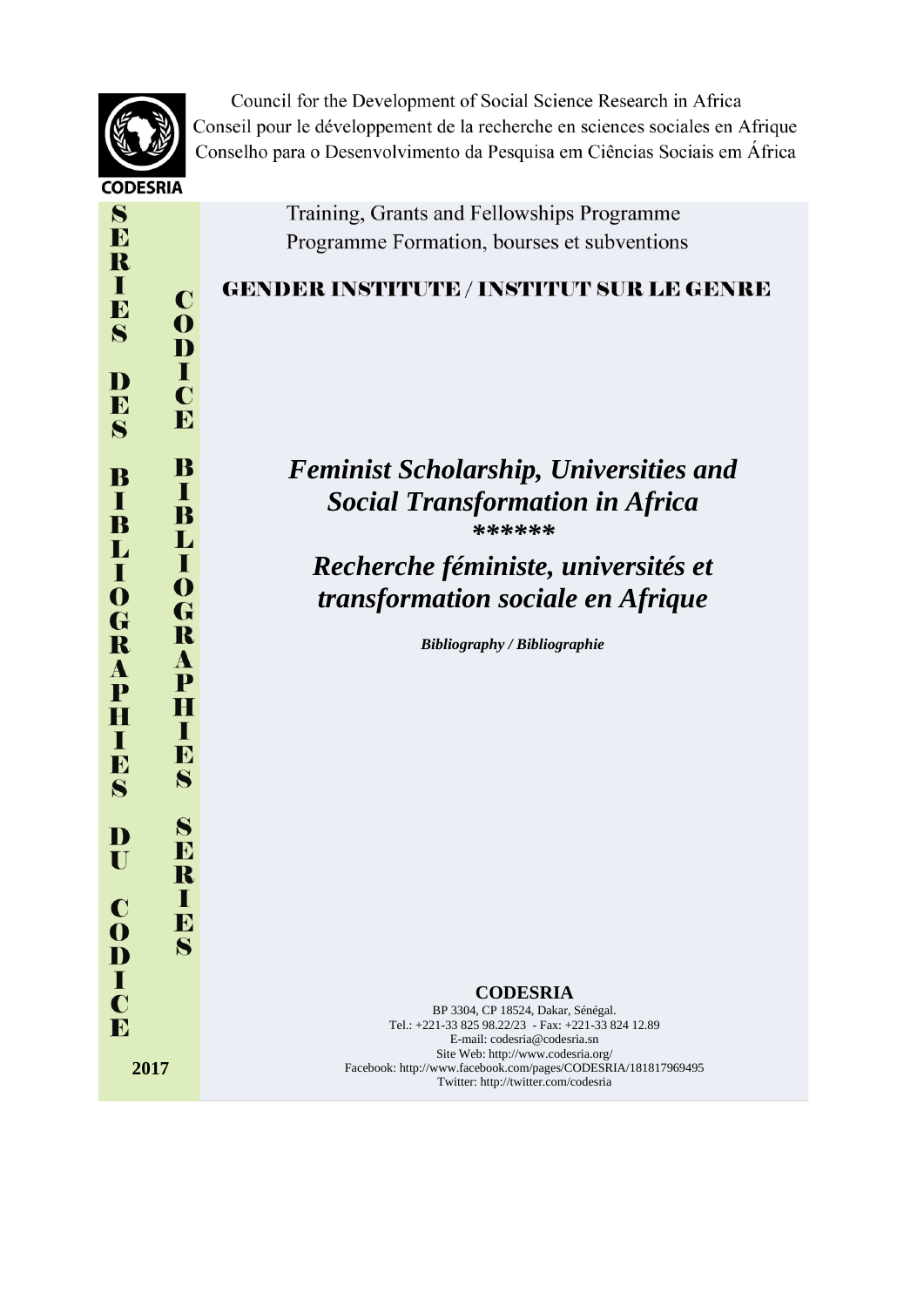## **Table of Contents / Table des matières**

| III – CODESRIA's Publications on Gender – Publications du CODESRIA sur le genre 35 |  |
|------------------------------------------------------------------------------------|--|
|                                                                                    |  |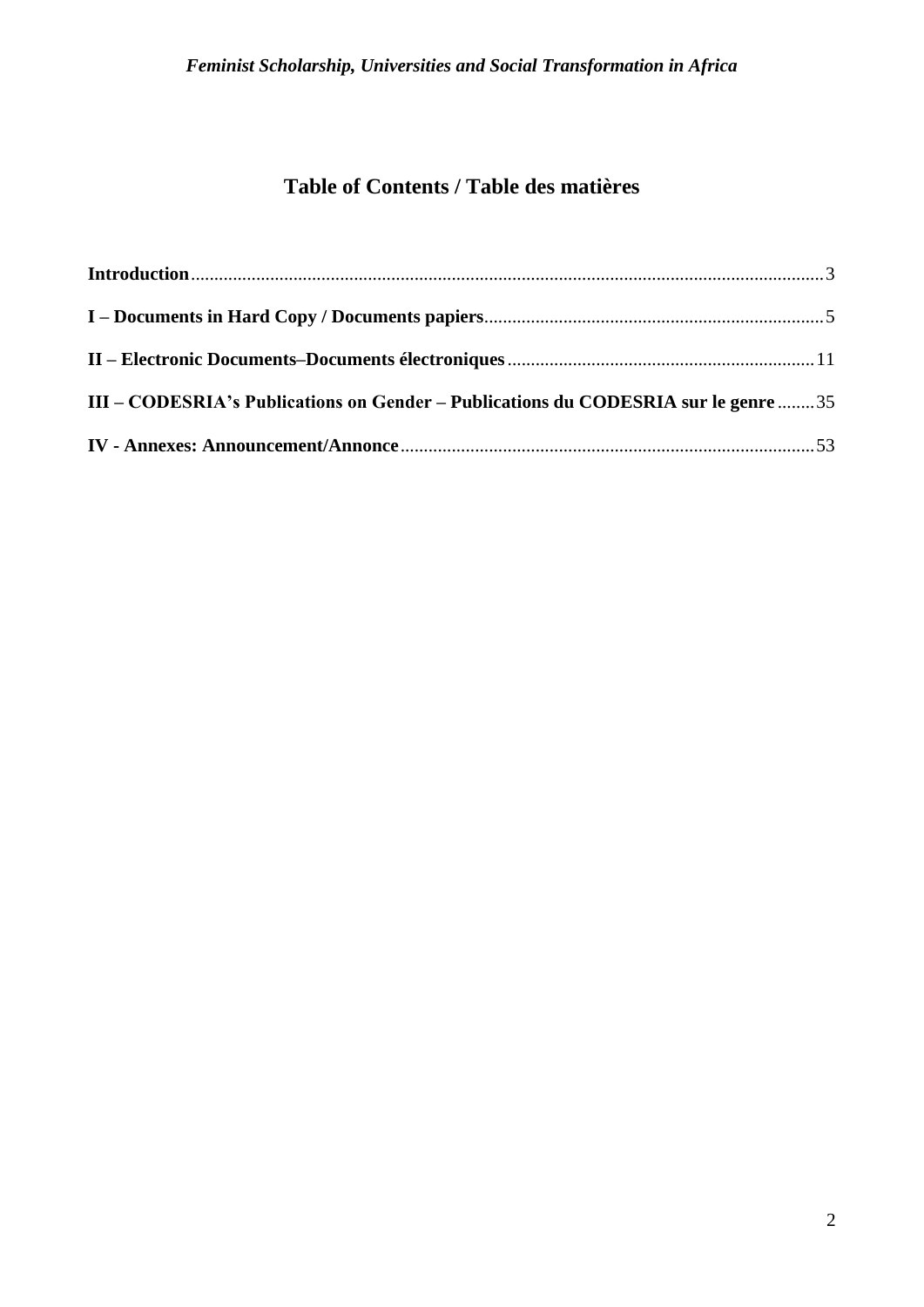#### **INTRODUCTION**

<span id="page-2-0"></span>Every year since 1994, the Council for the Development of Social Science Research in Africa (CODESRIA) has organized a Gender Institute which brings together between 12 and 15 researchers for two (2) weeks of concentrated debate, experience-sharing and knowledge-building. Initially aimed at promoting widespread awareness of the concept of gender and its related issues, the institute has subsequently been organized around specific themes designed to strengthen the integration of gender analysis into social science research in Africa and encourage the emergence of a community of researchers versed in the field of gender studies.

The 2017 session of the institute has chosen the theme: "Feminist Scholarship, Universities and Social Transformation in Africa" seeks to provide an opportunity for participants to reflect on gains made and persisting challenges. This is especially in respect to the ways in which the engagements have made universities in Africa better institutions to spearhead the project of social transformation.

In this framework, the CODESRIA Documentation, Information and Communication Centre (CODICE) has compiled this bibliography. Various sources of bibliographic data have been used among which the CODESRIA data bases.

The bibliography is in three sections; the first and the second list the documents in hard copy and in electronic format specifically on the theme of the institute and the third part, more general, on CODESRIA's production on Gender. Classified alphabetically by author, the selected references are either in French or in English.

The Call for application for the Gender Institute is in the annex of this bibliography.

We hope that this bibliography will be useful, and suggestions for its improvement are welcome.

Have a fruitful Institute.

Le CODESRIA organise, depuis 1994, un institut sur le genre qui réunit, entre 12 et 15 chercheurs pendant deux (2) semaines de débats intenses, de partage d'expériences et de construction de savoir. Visant à ses débuts la promotion d'une conscience généralisée du genre dans la communauté de recherche en sciences sociales, l'institut a par la suite été organisé autour de thèmes spécifiques destinés à renforcer l'intégration de l'analyse de genre dans la recherche en sciences sociales en Afrique et à favoriser l'émergence d'une communauté de chercheurs dans le domaine des études sur le genre.

La session 2017 dudit Institut qui porte sur le thème : « Recherche féministe, universités et transformation sociale en Afrique » permettra aux participants de réfléchir aux progrès réalisés et les défis persistants. Un accent particulier est porté sur la manière dont cet engagement a fait des universités en Afrique de meilleures institutions dans la direction du projet de transformation sociale…

Dans cette perspective, le centre de documentation, d'information et de communication du CODESRIA (CODICE) a élaboré cette bibliographie. Différentes sources d'information bibliographique ont été utilisées parmi lesquelles les bases de données du CODESRIA.

La bibliographie est divisée en trois parties, une première et une deuxième constituées de documents sous format papier et électronique portant spécifiquement sur le thème de l'institut et une troisième partie plus générale sur la production du CODESRIA dans les domaines du genre. Les références sélectionnées sont classées alphabétiquement par auteur et sont soit en anglais soit en français.

L'appel à contributions lancé pour les besoins de l'institut est annexé à la bibliographie.

Nous espérons que cette bibliographie vous sera utile et le CODICE est à l'écoute de toutes suggestions permettant son éventuel enrichissement.

Bon institut.

**CODESRIA Documentation, Information and Communication Centre Centre de documentation, d'information et de communication du CODESRIA (CODICE)**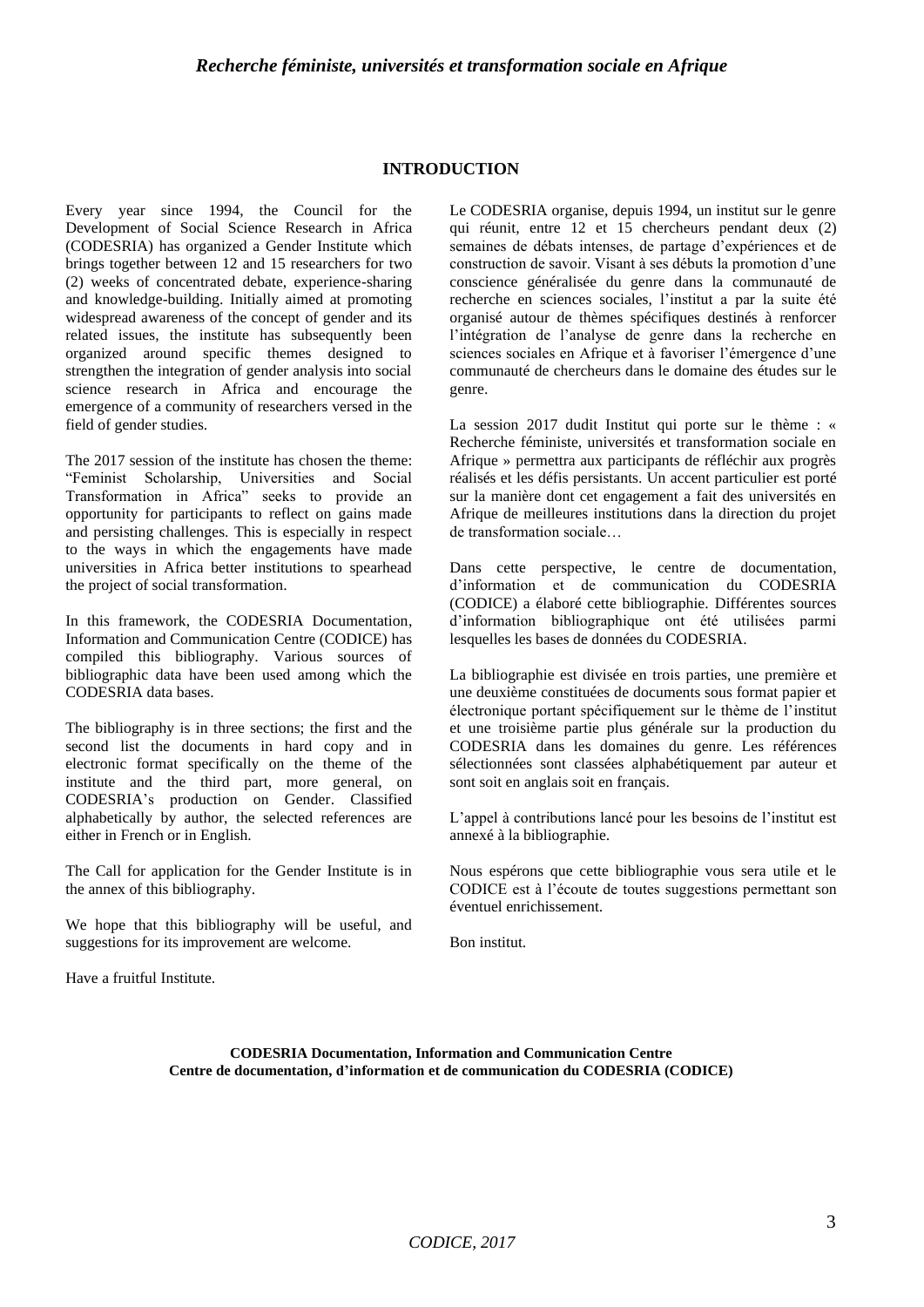# **PART I / 1ère PARTIE**

## **DOCUMENTS IN HARD COPY**

## **DOCUMENTS PAPIERS**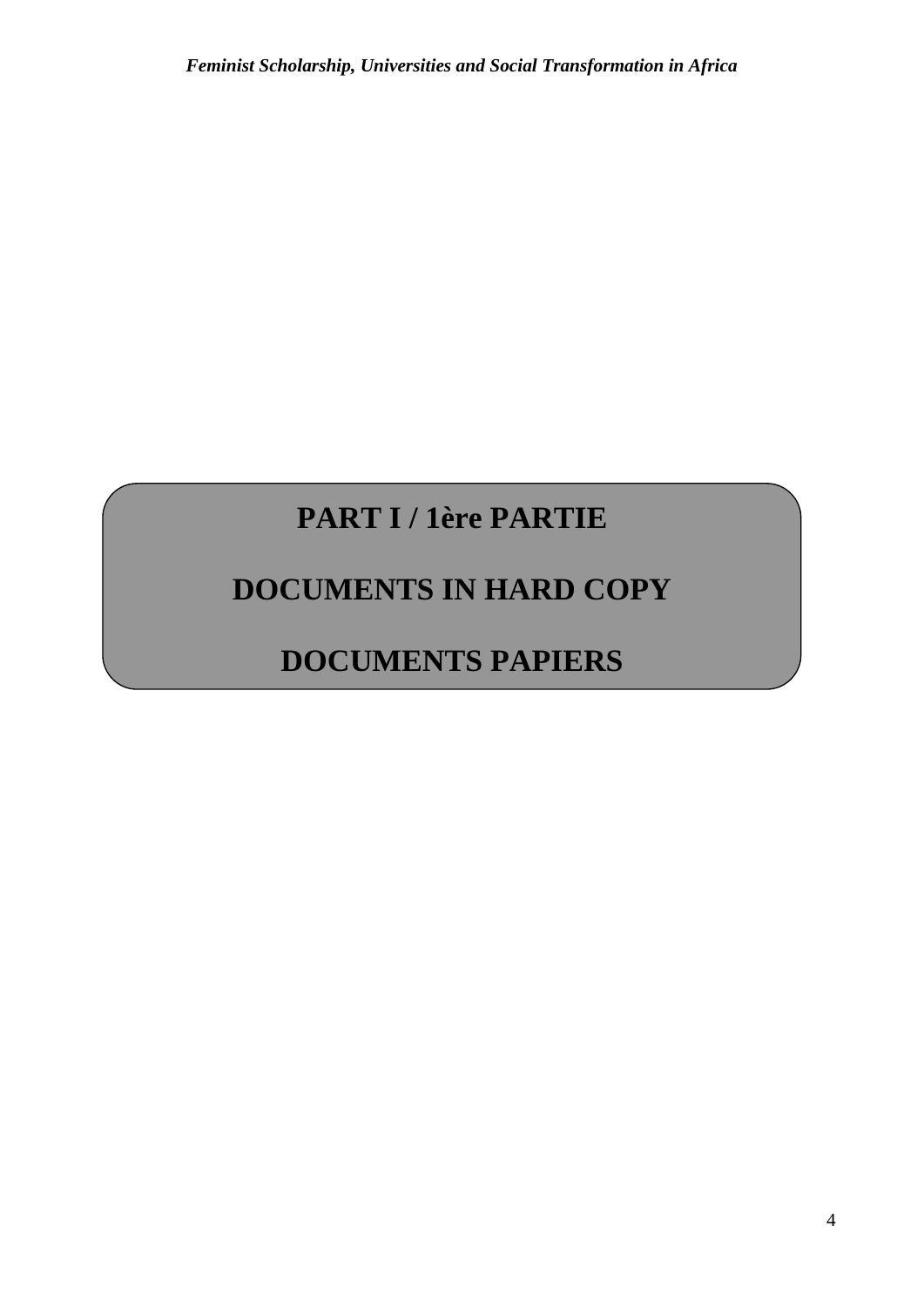## **I – Documents in Hard Copy / Documents papiers**

#### <span id="page-4-0"></span>**1.ARMSTEAD, Cathleen**

Writing Contradictions-Feminist Research and Feminist Writing *Women's Studies International Forum*, Vol. 18, N° 5-6, 1995, p. 627-636

**Subject(s)**: *Women --Social Sciences --Research --Writing --Methodology --Political Aspects -- Feminism*

#### **2.ASSIE-LUMUMBA, N'Dri Therese**

Higher Education in Francophone Africa: Assessment of the Potential of the Traditional Universities and Alternatives for Development Washington: World Bank, 1993. - X-72 p., 27cm

**Subject(s)** : *Higher Education -- Financial Resources -- Teaching -- Educational Research -- Social Services -- International Cooperation -- Universities -- College Students -- Access To Education -- Decision Making -- French Speaking Africa* **Call N°:** 06.03.06/ASS/8704)

#### **3.CGREGOR, Elizabeth; BAZO, Fabiola**

Gender Mainstreaming in Science and Technology: a Reference Manuel for Governments and other **Stakeholders** London: Commonwealth Secretariat, 2001. – 103 p., 30cm ISBN: 0850926548

**Subject(S)**: *Gender Roles -- Government -- Reference Materials -- Policy-Making -- Science And Technology -- Gender Equality -- Decision Making -- Governance* **Call N°:** 05.03.03/MCG/12621

#### **4.CHACHAGE, Chachage Seithy L.**

Academic Freedom and the Social Responsibilities of Academics in Tanzania Dakar: CODESRIA, 2008. - iv-94 p. 23 cm ISBN: 9782869782433

**Subject(s)**: *Academic Freedom -- Higher Education -- Universities -- State -- Basic Research -- Social Responsibility -- Tanzania* **Call N°:** 04.02.02/CHA/14357

#### **5.CLOETE, Nico; MAASSEN, Peter; FEHNEL, Richard; MOJA, Teboho; GIBBON, Trish -- PEROLD, Helene, Ed.**

Transformation in Higher Education: Global Pressures and Local Realities Dordrecht: Springer, 2002. - xii-322 p., 24 cm

**Subject(s)**: *Higher Education -- Teachers -- Leadership -- Curriculum -- Research -- Educational Reform -- Educational Systems -- College Students -- Educational Grants -- South Africa* **Call N°:**06.03.06/CLO/14451

#### **6.COOMBE, Trevor**

A Consultation in Higher Education in Africa: a Report to the Ford Foundation and the Rockefeller Foundation New York: Ford Foundation, 1991. – 75 p., 28 cm

**Subject(s)**: *Higher Education -- Government -- Financing -- Universities --Research --Employment -- Management - -* Africa South of Sahara **Call N°:** 06.03.06/COO/5662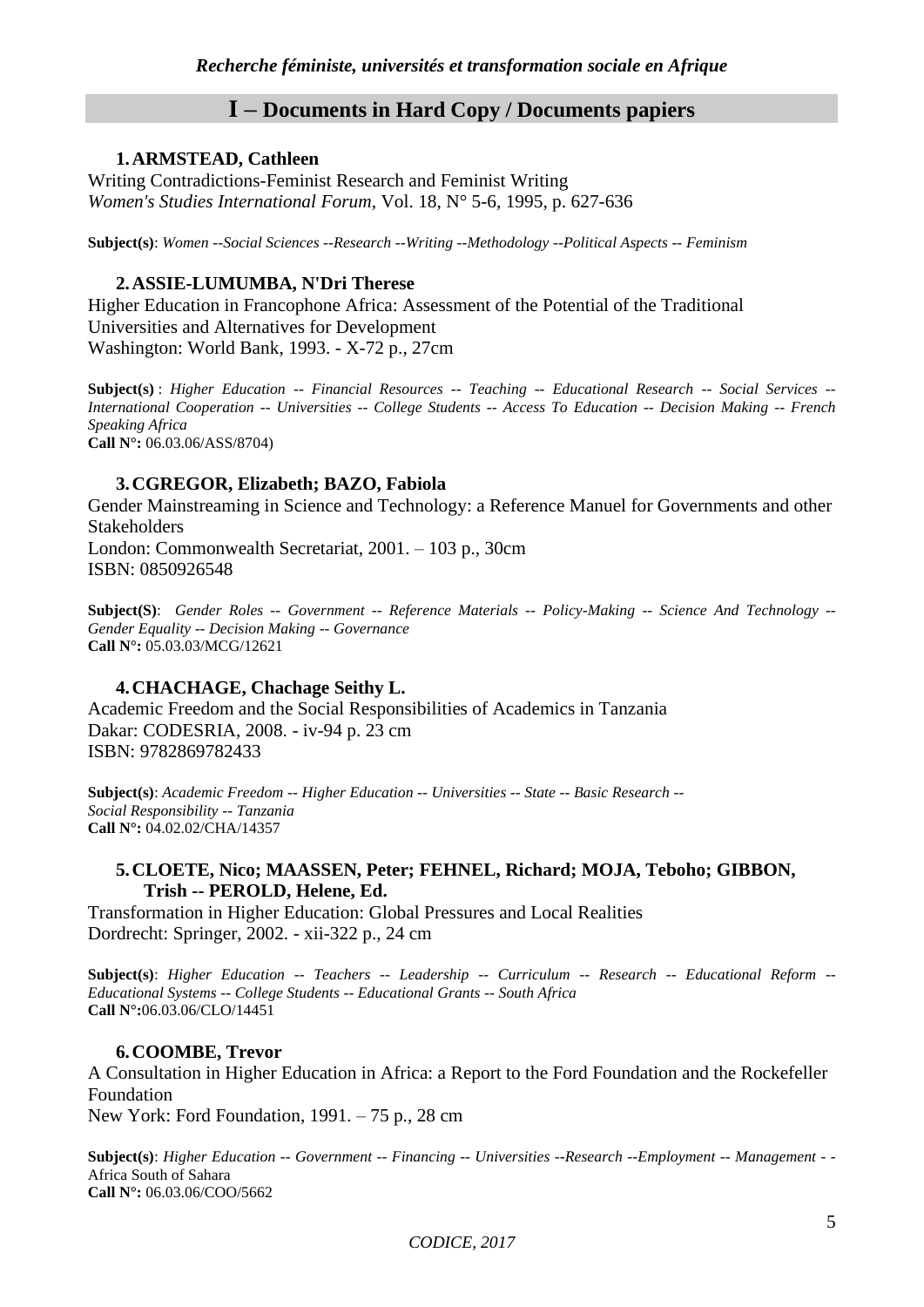#### **7.DORSEY, Betty Jo**

Academic Women at the University of Zimbabwe: Career Prospects, Aspirations and Family Role **Constraints** *Zimbabwe Journal of Educational Research*, Vol. 1, N° 3, 1989, p. 342-376

**Abstract**: The study looks at the status and under-representation of academic women at the University of Zimbabwe. It precisely focuses on gender differences with regard to academic rank, academic qualifications, productivity, involvement in University governance, and attitudes towards an academic career. It further shows the extent to which home and family responsibilities affect academic careers. The main finding is that University remains a male-dominated establishment. The few ambitious women that intrude into the sector are, entitle men, handicapped by their home and family duties.

**Subject(s)**: *Higher Education -- Women's Participation -- Women's Status -- Academic Women -- Zimbabwe*

#### **8.GERARD, Etienne**

Savoirs, insertion et globalisation : vu du Maghreb Paris : Publisud, 2006. – 403 p., 24 cm ISBN : 2866009193

**Subject(s)** : *Éducation -- Enseignement supérieur -- Recherche -- Savoir-faire – Connaissance -- Formation -- Mondialisation -- Travail -- Insertion professionnelle -- Insertion sociale – Tunisie - - Maroc – Algérie -- Maghreb -- Afrique du Nord* **Call N°:** 06.02.01/GER/14439

#### **9.HOWE, Gillian; TAUCHERT, Ashley, Ed.**

Gender, Teaching and Research in Higher Education: Challenges for the 21st Century Burlington: ASHGATE, 2001. - XIII-263 p., 24 cm

**Subject(s)**: *Women --Teaching -- Higher Education -- Research -- Gender -- Feminism* **Call N°:** 14.02.03/HOW/14633

#### **10. JAHAN, Rounaq**

The Elusive Agenda: Mainstreaming Women in Development London: Zed Books, 1996. - XIV-144 p., 22 cm ISBN: 1856492745

**Subject(s)**: *Women -- Economic and Social Development -- Population -- Women's Movement -- Gender* **Call N°:** 14.02.03/JAH/8270

#### **11. LENEY, Katya**

Decolonisation, Independance, and the Politics of Higher Education in West Africa Lewiston: The Edwin Mellen Press, 2003. -xiv-541p., 24 cm

**Subject(s)**: *Higher Education -- College Students -- Blacks -- Universities -- Politics -- Decolonization -- State – Nationalism - - Independence - - West Africa – Ghana- - Senegal* **Call N°:**06.03.06/LEN/14453

#### **12. LULAT, Y. G-M.**

A History of African Higher Education from Antiquity to the Present: a Critical Synthesis London: Praeger, 2005. - xii-624 p., 24 cm ISBN: 0313320616

**Subject(s)**: *Higher Education --History – Africa* **Call N°:** 06.03.06/LUL/14479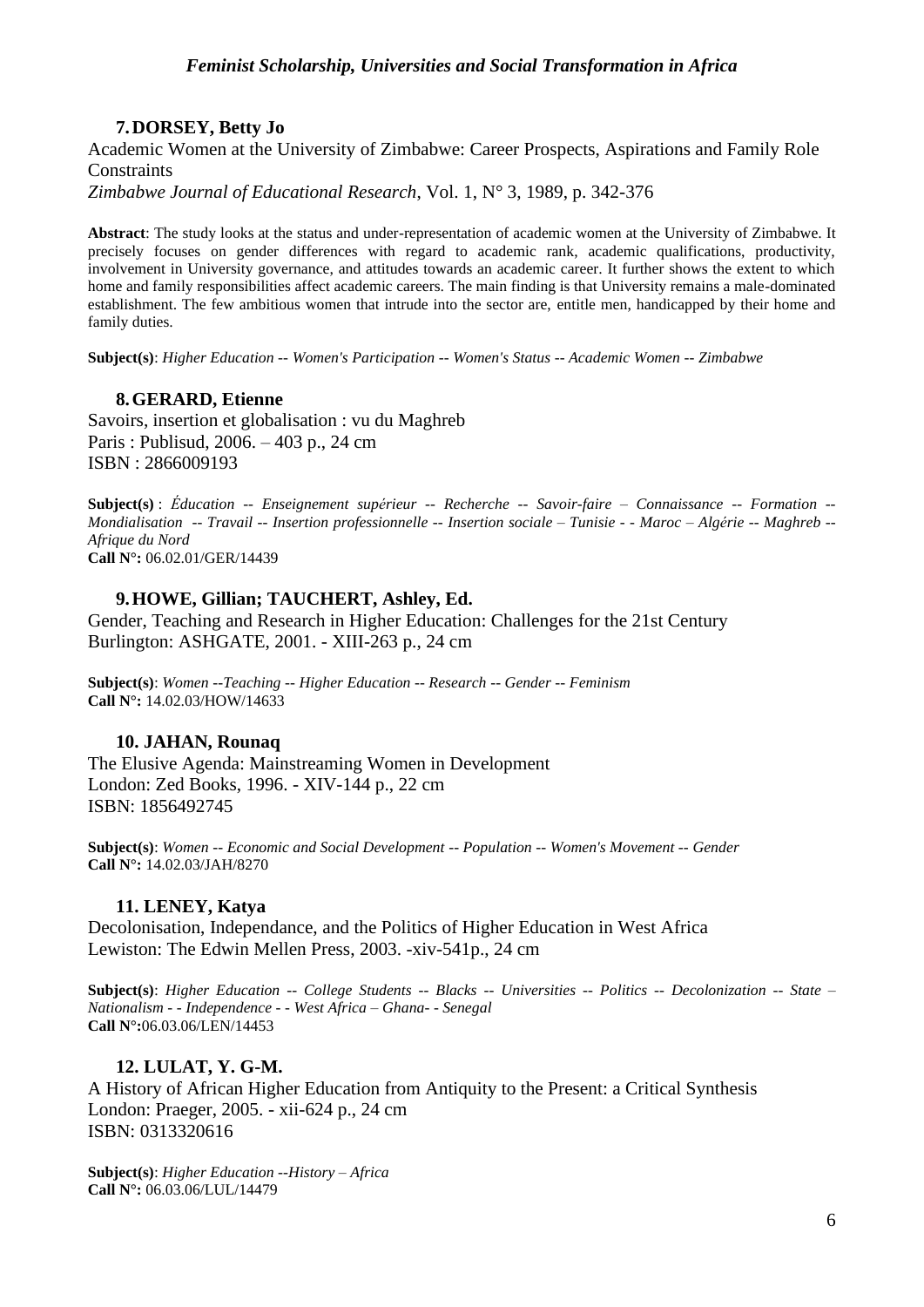#### **13. MAMA, Amina**

Setting on Agenda for Gender and Women's Studies in Nigeria Zaria: Tamaza Publishing Company, 1996. - VI-90 p., 20 cm ISBN: 978210409

**Subject(s)**: *Education of Women -- Research Centres -- Research Programmes -- Educational Policy -- Women -- Universities -- Higher Education -- Research -- Curriculum Development -- Gender -- Women's Studies -- Intellectual Resources- - Nigeria* **Call N°:** 06.03.05/MAM/10158

#### **14. MANUH, Takyiwaa; GARIBA, Sulley; BUDU, Joseph**

Change and Transformation in Ghana's Publicly Funded Universities: a Study of Experiences, Lessons and Opportunities Oxford: James Currey, 2007. - xvi-175 p., 24 cm ISBN: 9780852551714

**Subject(s)** : *Universities -- Information Technology -- Communication Engineering -- Teaching -- Women's Participation -- Educational Reform -- Educational Systems -- Educational Financing -- Economic and Social Development -- Political Development -- Higher Education -- Research -- Public Universities -- Knowledge Production –ICT - - Ghana* **Call N°:** 06.04.05/MAN/14014

**15. MICHIEKA, Ratemo Waya**

Trails in Academic and Administrative Leadership in Kenya Dakar: CODESRIA, 2016. - 303 p., 23 cm. ISBN: 9782869786424

**Subject(s)**: *College Management -- Higher Education Institutions -- Universities -- Academic Freedom -- Leadership -- Academic Leadership – Kenya* **Call N°:** 06.04.08/MIC/16292

#### **16. MORLEY, Louise; WALSH, Val, Ed.**

Feminist Academics: Creative Agents for Change London: Taylor and Francis, 1995. - vi-203 p., 24 cm ISBN: 0748403000

**Subject(s)**: *Feminism -- Research -- Writing -- Women -- Higher Education -- Teaching -- Learning* **Call N°:** 05.03.07/MOR/14490

#### **17. MONK, Janice; BETTERIDGE, Anne; NEWHALL, Amy**

Introduction: Reaching for Global Feminism in the Curriculum *Women's Studies International Forum*, Vol. 14, N° 4, p. 239-247

**Subject(s)**: *Women -- Higher Education -- Schooling -- Scholarships - - Feminism*

**18. MORLEY, Louise** Organising Feminisms: The Micropolitics of the Academy London: St. Martin's Press, 1999. - VIII-215 p., 23 cm ISBN: 0312216769

**Subject(s)**: *Feminism -- Gender Roles -- Gender Discrimination -- Gender Equality -- Higher Education -- United Kingdom -- Sweden -- Greece* **Call N°:** 05.03.07/MOR/14707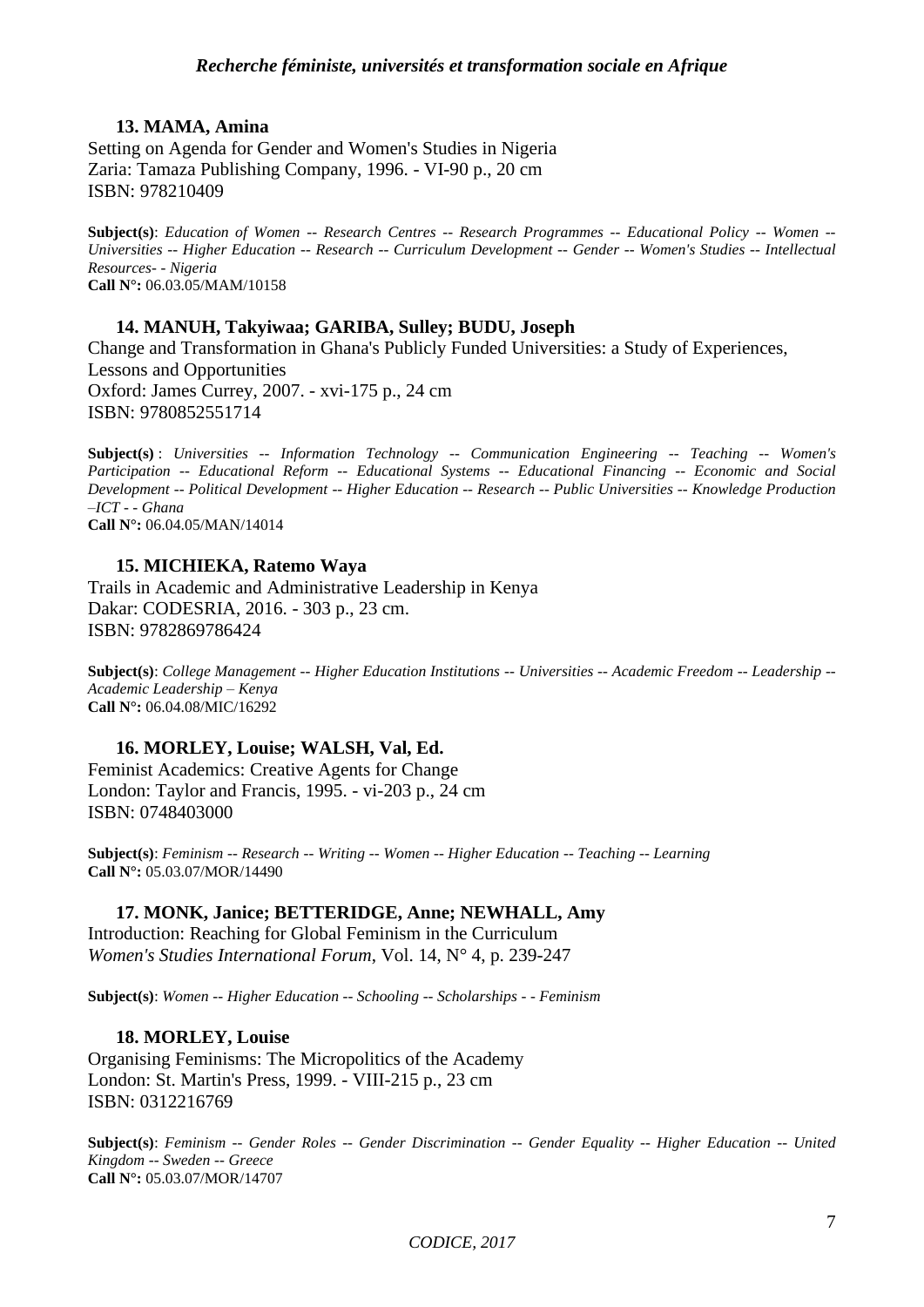#### **19. MURANGA, Florence I.**

Etude comparative de la culture et de son impact sur l'aspiration académique des filles en Ouganda Nairobi : AAS, 1997. - III-23p., 20 cm ISBN: 9966240101

**Subject(s)**: *Enseignement Supérieur -- Recherche -- Rôles sexuels - -Femmes -- Aspiration académique-- Ouganda* **Call N°:** 05.02.01/MUR/11280

#### **20. MYERS, Kristen A.; ANDERSON, Cynthia D.; RISMAN, Barbara J., Eds.**

Feminist Foundations: Toward Transforming Sociology Thousand Oaks: Sage Publications, 1998. - xvi-439 p., 24 cm ISBN: 0761907858

**Subject(s)**: *Feminism -- Sociology -- Social Stratification -- Gender Equality - - Sexuality* **Call N°:** 05.03.07/MYE/14238

#### **21. PARPART, Jane L.**

Who is the 'Other'?: A Postmodern Feminist Critique of Women an Development Theory and Practice *Development and Change*, Vol. 24, N° 3, 1993, p. 439-464

**Subject(s)**: *Women -- Economic and Social Development -- Development Theory -- Feminism -- Postmodernism -- Gender*

#### **22. RWOMIRE, Apollo**

The Role of the University in Regional Integration and Cooperation: An African Perspective *Eastern Africa Social Science Research Review*, Vol. VI, N° 1, 1990, p. 61-72

**Subject(s)**: *Higher Education -- Universities -- Regional Integration -- Economic and Social Development -- Africa*

#### **23. SALMI, Jamil; VERSPOOR, Adriaan M., Eds.**

Revitalizing Higher Education Bingley: Emerald, 1994. - xii-422 p., 24 cm ISBN: 9780080419480

**Subject(s)**: *Higher Education --Research -- Educational Financing -- Government -- Educational Reform -- Universities -- Economic and Social Development -- Technological Change -- Training* **Call N°: 0**6.03.06/SAL/14444)

#### **24. SOW, Fatou**

La recherche féministe francophone : langue, identités et enjeux Paris: Karthala, 2009. – 680 p., 24 cm ISBN: 9782811102777

**Subject(s)** : *Féminisme -- Société -- Sexualité -- Recherche sociale -- Langues -- Égalité des sexes -- Politique -- Recherche féministe -- Francophonie* **Call N°:** 05.03.07/SOW/14795

#### **25. STANLEY, Liz**

Recovering Women in History from Feminist Deconstruction *Women's Studies International Forum*, Vol. 13, N° 1/2, 1990, p. 151-157

**Subject(s)**: *Women -- Social Change -- Research*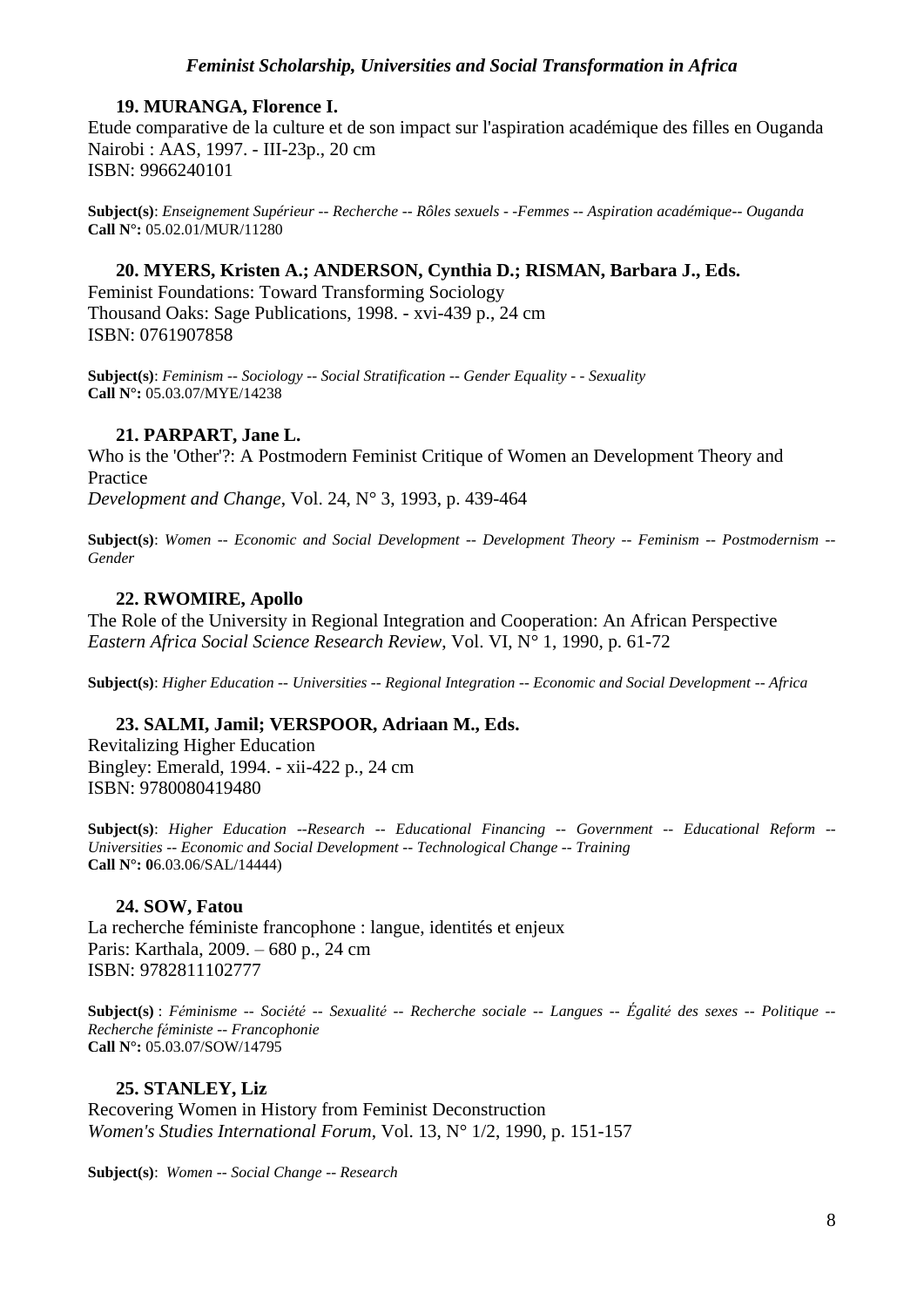**26. UNESCO-BREDA, Dakar** Higher Education in Africa: Trends and Challenges for the 21st Century Dakar: UNESCO-BREDA, 1992. – 334 p., 24 cm ISBN: 9290910186

**Subject(s)** : *Higher Education -- Educational Innovations -- Educational Reform --Educational Financing -- Educational Research -- Educational Sciences -- Information Technology --Trends -- Labour Market -- Women -- Access To Education --Women's Participation -- Ghana – Africa* **Call N°:** 06.03.06/UNE/7348

#### **27. WILSON-STRYDOM, Merridy**

A Framework for Faciliting the Transition from School to University in South Africa: a Capabilities Approach Bloemfontein: University of the Free State, 2012. - xxii-325 p., 30 cm *Thesis PhD University of the Free State, School of Higher Education Studies*

**Subject(s)**: *Higher Education -- Universities -- Social Justice -- Research Methods -- South Africa -- Access To University -- Capabilities Approach -- Pragmatism -- Mixed Methods* **Call N°:** TH**-**16074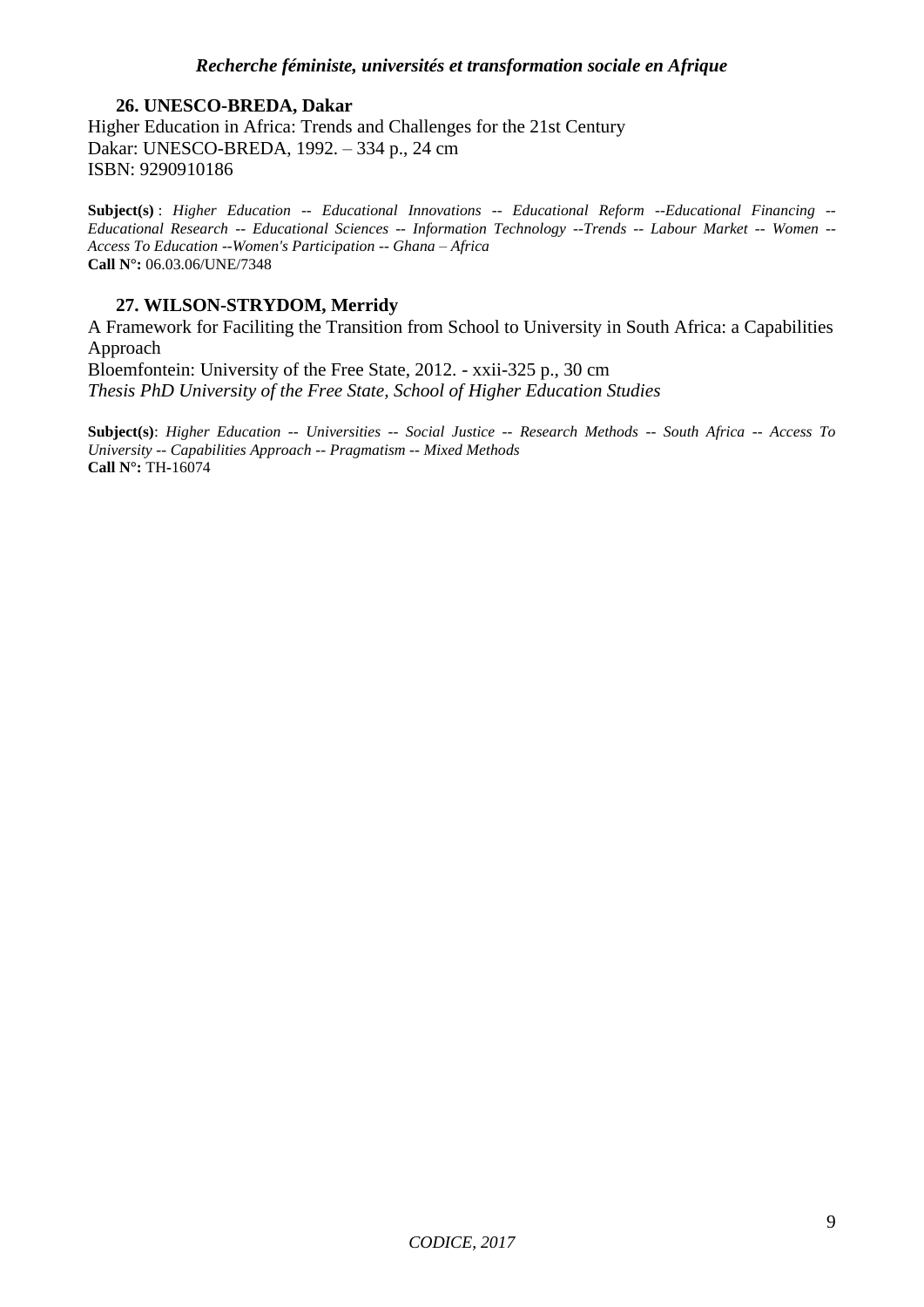# **PART II / 2ème PARTIE**

## **ELECTRONIC DOCUMENTS**

# **DOCUMENTS ÉLECTRONIQUES**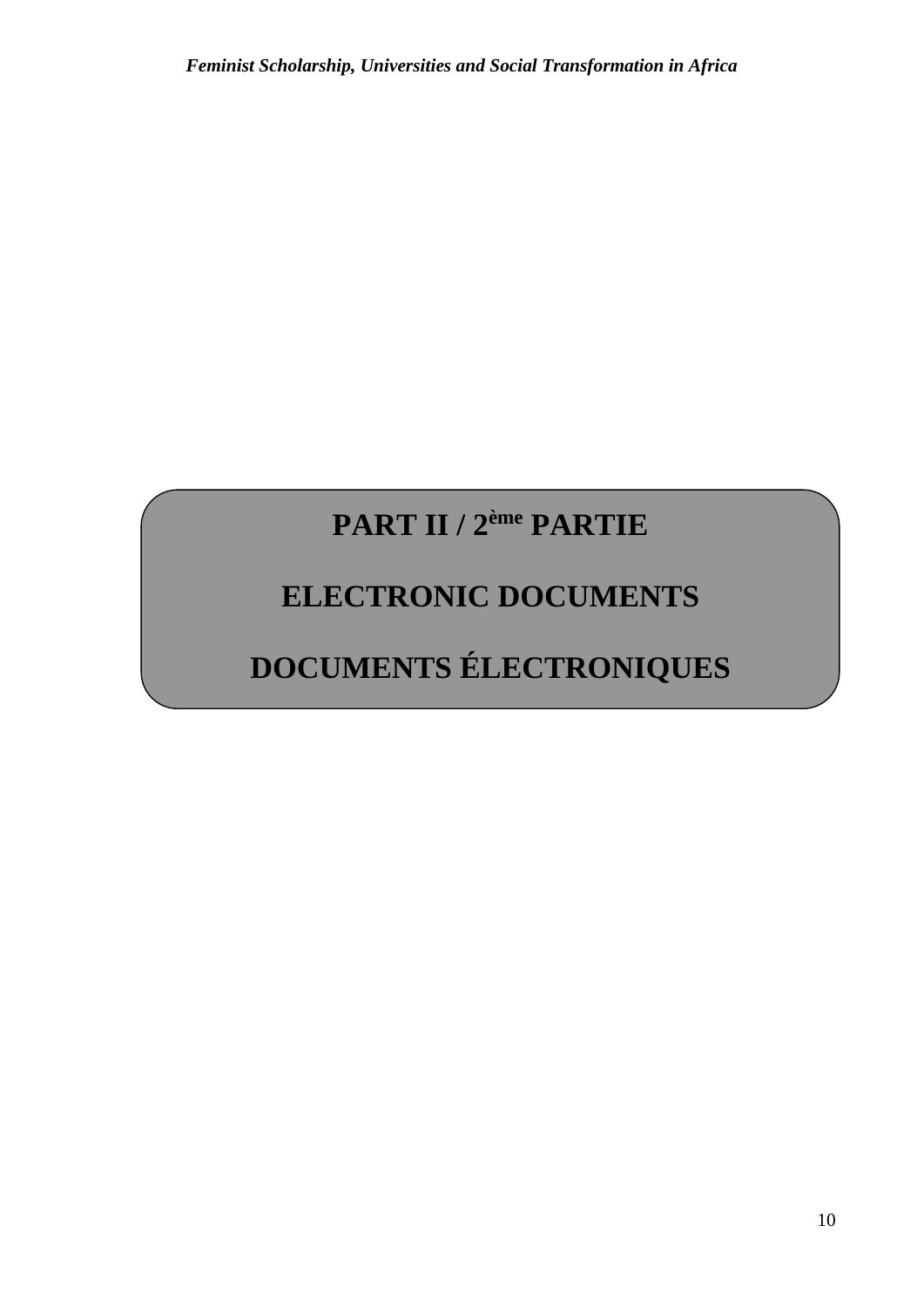## **II – Electronic Documents–Documents électroniques**

### <span id="page-10-0"></span>**1.ABDI, Ali A.; CLEGHORN, Ailie, Eds.**

Issues in African Education: Sociological Perspectives New York: Palgrave Mammillan, 2005. – 320 p. **Source**:

http://s3.amazonaws.com/academia.edu.documents/31072470/Issues\_in\_African.pdf?AWSAccessKeyId=AKIAIWOW YYGZ2Y53UL3A&Expires=1498579507&Signature=W%2BnlGlCwbaYefU6VbwgnzAUCJsU%3D&responsecontent-disposition=inline%3B%20filename%3DWomens\_Education\_and\_Social\_Development.pdf#page=176 **File**: ABDI\_Ali A\_ Issues in African Education.pdf

#### **2.AINA, Tade Akin**

Beyond Reforms: The Politics of Higher Education Transformation in Africa *African Studies Review*, Vol. 53, N° 1, April 2010, p. 21-40

**Abstract**: In spite of over a half century of interventions and waves of "reforms," higher education in Africa today consists of institutions, systems, and practices that lack distinct values and goals, or a mission and vision connecting them to the major challenges of their local and global contexts. What is needed in African higher education is true transformation, which will involve practical and epistemological ruptures with previous ways of doing things and a reconstruction of structures, relations, cultures, and institutions. Of particular importance are initiatives that will ensure gender equity, changes in the organization and process of knowledge production, and a reenvisioning of universities' funding sources and mechanisms.

**Topics**: *Higher Education, Political Reform, Educational Reform, African Culture, Research Universities, Authoritarianism, International Politics, Politicians* **Source**: http://www.jstor.org/stable/40863101 **File**: AINA\_Tade Akin\_Beyond Reforms.pdf

#### **3.AMPOFO, Akosua Adomako; BEOKU-BETTS, Josephine; NJAMBI, Wairimu Ngaruiya; OSIRIM, Mary J.**

Women's and Gender Studies in English-Speaking Sub-Saharan Africa: A Review of Research in the Social Sciences

*Gender & Society*, Vol. 18, 2004, p. 685-714

**Abstract**: This article seeks to broaden understanding of issues and controversies addressed in social science research on women's and gender studies by researchers and activists based in English-speaking sub-Saharan Africa. The topics covered were selected from those ratified by African women in the Africa Platform for Action in 1995 as well as from current debates on the politics of identity. The common feminist issues the authors identified were health; gender-based violence; sexuality, education, globalization and work; and politics, the state, and nongovernmental organizations. In addition, the authors address theoretical and methodological trends. All four coauthors are feminist sociologists: One scholar is based in an African academic institution, two are Africans based in U.S. academic institutions, and one is an African American based in a U.S. academic institution.

**Source**: http://repository.brynmawr.edu/soc\_pubs/7

**File**: **AMPOFO\_Akosua\_Adomako\_**Womens and Gender Studies.pdf

### **4.ASSIÉ**‐**LUMUMBA, N'Dri; SUTTON, Margaret**

Global Trends in Comparative Research on Gender and Education *Comparative Education Review*, Vol. 48, N° 4, November 2004, p. 345-352

**Introduction** : In 2002, we were invited by Nelly Stromquist, then Comparative Education Review (CER) associate editor for special issues, to guest edit a special issue on gender. However, the schedule had to be revised, and we have finalized the issue while also serving as current associate editors of CER . We would like to thank Nelly for her intellectual leadership in the field and her consistent support throughout the process. We also thank the CER coeditors Mark Ginsburg and David Post for their patience and support through the process of assembling this issue.

This special issue of CER brings together analysis of two vectors of cultural and economic change that have deeply affected education around the world and, in so doing, have affected the theory and practice of comparative and international education. The first change includes the post–cold war processes of accelerating economic,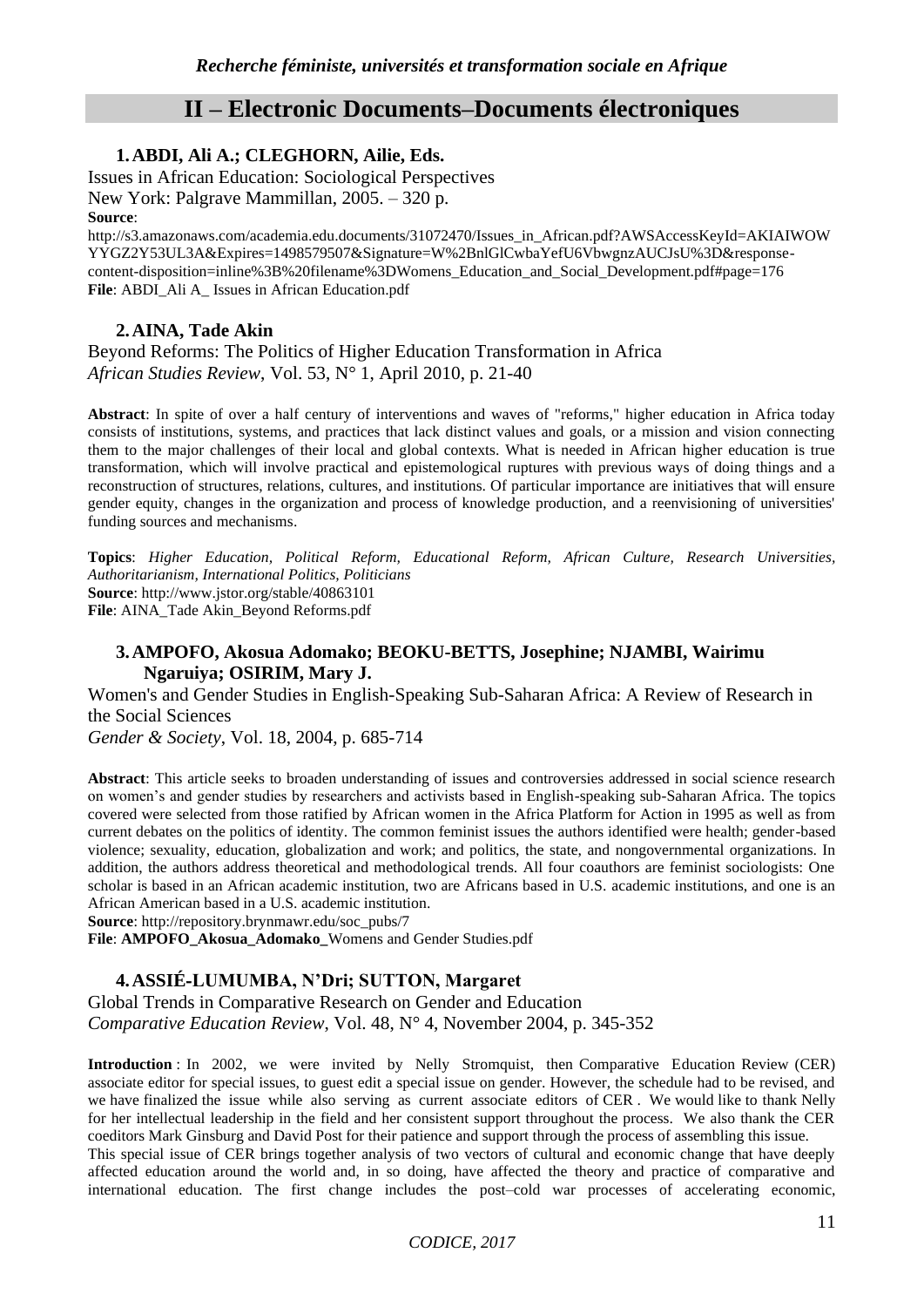cultural, and political interconnections known as "globalization." The second is the locally inflected and worldwide transformation of gender roles in the late twentieth century, which has been shaped in part through education. The topics of globalization and education, on the one hand, and gender and education, on the other, are not strangers to the pages of this journal. As discussed below, theorizing on both subjects within comparative education has been rich and has matured over time. We hope that this special issue can serve as a springboard for further efforts to understand how education around the world does or does not contribute to advancing human capabilities and dignity…

**Source**: http://www.jstor.org/stable/10.1086/423396

**File**: **ASSIE**‐**LUMUMBA\_NDri\_**Global Trends in Comparative Research.pdf

#### **5.BACCHI, Carol; EVELINE, Joan**, Eds.

Mainstreaming politics: Gendering practices and feminist theory Adelaide: University of Adelaide Press, 2010. – 390 p.

**Introduction**: This book is about change and how it happens. It draws upon the research and experiences of its contributors to provide glimpses into the challenges facing those who care to produce more egalitarian relationships between and among women and men, and into the 'spaces' found within constraints to advance such an agenda. Its specific topic is gender analysis, a form of policy analysis associated with the equality policy initiative called gender mainstreaming. The setting for the production of the book involved a large Linkage Grant project funded by the Australian Research Council (ARC), entitled 'Gendering impact assessment: A new framework for producing genderinclusive policy'. The authors of this volume, Carol Bacchi and Joan Eveline, located in South Australia and Western Australia respectively, were the Chief Investigators for the project. Our Linkage partners included, in South Australia, the Office for Women (OFW) and, in Western Australia, the Office for Women's Policy (OWP) and the Health Department. A number of other public sector agencies in both states were participants (for details see Chapter 3). The project involved a PhD student, Karen Vincent, and several Research Associates (Jennifer Binns and Susan Harwood in Western Australia; Katy Osborne, Zoe Gordon and Catherine Mackenzie in South Australia), who became co-authors of some papers and reports, some of which are published here. ..

**Source**: http://www.doabooks.org/doab?func=search&query=rid%3A14794#.WTyLazzGqro.gmail **File**: **BACCHI\_Carol\_**Mainstreaming politics.pdf

#### **6.BEOKU-BETTS, Josephine; NJAMBI, Wairimũ Ngarũiya**

African Feminist Scholars in Women's Studies: "Negotiating Spaces of Dislocation and Transformation in the Study of Women

*Meridians*, Vol. 6, N° 1, 2005, p. 113-132

**Introduction**: The past decade has witnessed the publication of numerous feminist writings on issues of identity and difference in the analysis of women's lives (Anzaldiia 1990, 2001; Collins 1990; hooks 2000; Imam 1997; Mama 1996; Mohanty 1991; Oyewumi 1997; Sandoval 2001). Previously, a homogenized notion of "women" was taken for granted, and the experience of white middle-class women was generalized to other categories of women, irrespective of race, ethnicity, class, sexual orientation, nationality, and cultural difference. This homogenization effectively ignored or dismissed the agency of historically marginalized groups of women whose modes of identity and self-definition did not fit into conventional discourses on gender. Feminist scholarship has more recently rethought this homogenization of women, and it has moved significantly toward a more complex analysis of women's differentiated lives, including those in the academic community…

**Topics**: *Feminism, Women's Rights, Women's Studies, Third World, African American Culture, White People, Whiteness Studies, Gender Identity, Cultural Identity, Stereotypes*

**Source**: https://www.jstor.org/stable/pdf/40338687.pdf?refreqid=excelsior%3A24aa1137a6298598eb7b23808edc1eda File: BEOKU-BETTS\_Josephine\_African Feminist Scholars in Women's Studies.pdf

#### **7.BEETHAM, Gwendolyn; DEMETRIADES, Justina**

Feminist Research Methodologies and Development: Overview and Practical Application *Gender and Development*, Vol. 15, No. 2, 2007, p. 199-216

**Abstract**: This article provides a background on the feminist frameworks at the foundation of research conducted from a gender perspective, showing that development research that ignores the complex aspects of gender relations results in incomplete and/or biased research, which in turn leads to the formulation of incomplete development policies and programmes. The article goes on to explore the ways that feminist methodologies have been used in the development of gender sensitive indicators and measurements of change, examining the methods currently available for assessing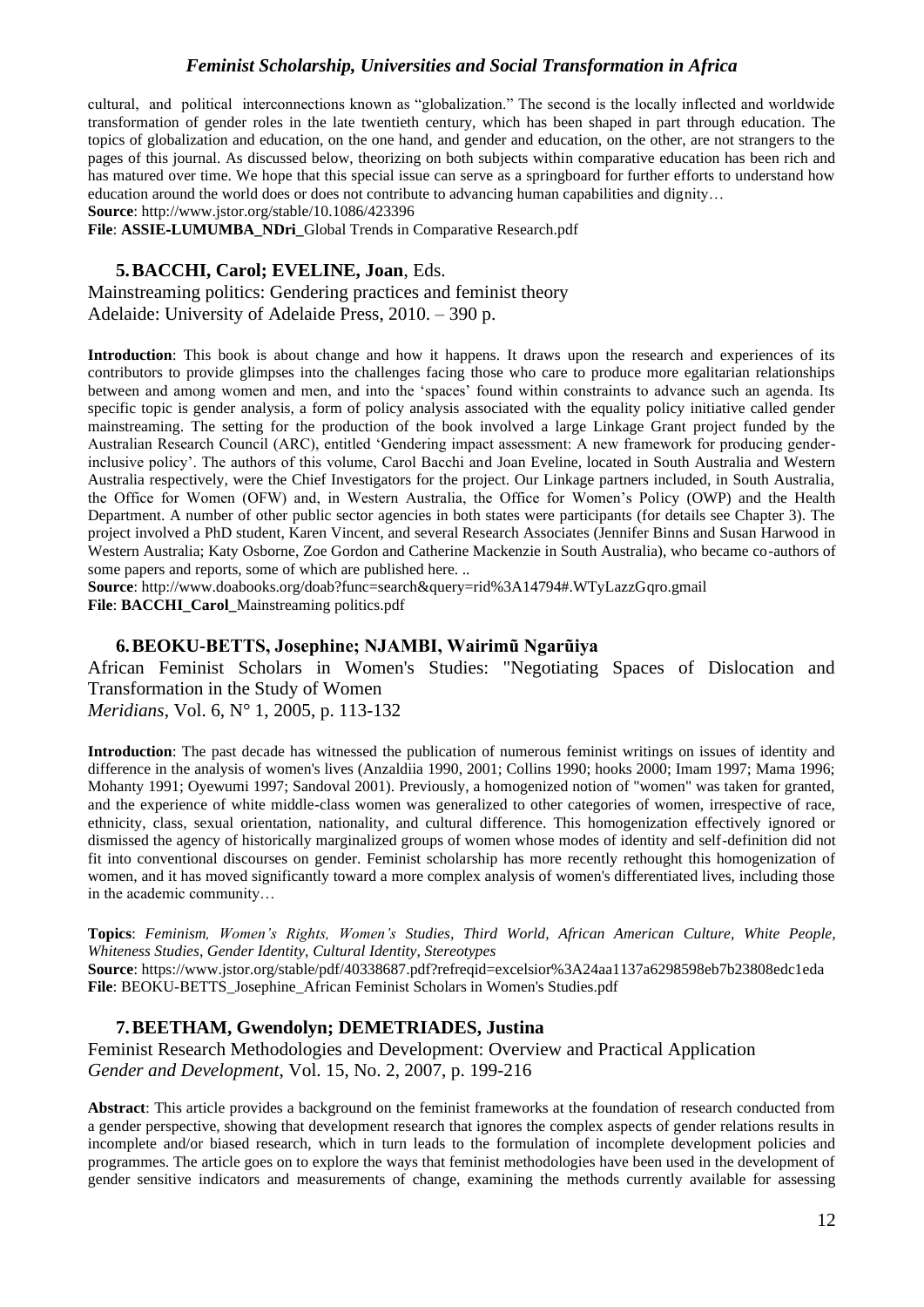progress on gender equality and how gender methodologies can be used to ensure that indicators better reflect gendered experience.

**Topics**: *Research Methods, Gender Equality, Personal Empowerment, Economic Research, Gender Roles, Womens Rights, Violence Against Women, Feminism, International Development, Men* **Source**: http://www.tandfonline.com/doi/pdf/10.1080/13552070701391086?needAccess=true **File**: BEETHAM\_Gwendolyn\_Feminist Research Methodologies.pdf

#### **8.BRADLEY, Karen**

The Incorporation of Women into Higher Education: Paradoxical Outcomes? *Sociology of Education*, Vol. 73, N° 1, January 2000, p. 1-18

**Abstract**: Unlike the extensive cross-national research on occupational sex segregation, sex segregation within higher education has yet to be empirically examined comparatively. This article reports analyses for a wide range of countries from 1 965 through 1990, using two measures of gender differentiation by field of study. The results indicate that gender differentiation has declined surprisingly little. Women are more likely to graduate from education, arts, humanities, social sciences, and law, and men are more likely to graduate from natural sciences, mathematics, and engineering. Few differences are found between more- and less economically developed countries. These findings echo those in the occupational sex segregation literature.

**Topics**: *Higher Education, Men, Gender Equality, Womens Education, Graduates, Liberal Arts Education, Gender Roles, Mathematics, Engineering* **Source:** http://www.jstor.org/stable/2673196

File: BRADLEY\_Karen\_The Incorporation of Women into Higher Education.pdf

#### **9.CAMPBELL, Rebecca; WASCO, M. Sharon**

Feminist Approaches to Social Science: Epistemological and Methodological Tenets *American Journal of Community Psychology*, Vol. 28, N° 6, 2000, p. 773-791

**Abstract**: This paper is a primer for community psychologists on feminist research. Much like the field of community psychology, feminist scholarship is defined by its values and process. Informed by the political ideologies of the 1970s women's movement (liberal, radical, socialist feminism, and womanism), feminist scholars reinterpreted classic concepts in philosophy of science to create feminist epistemologies and methodologies. Feminist epistemologies, such as feminist empiricism, standpoint theory, and postmodernism, recognize women's lived experiences as legitimate sources of knowledge. Feminist methodologies attempt to eradicate sexist bias in research and find ways to capture women's voices that are consistent with feminist ideals. Practically, the process of feminist research is characterized by four primary features:

(1) expanding methodologies to include both quantitative and qualitative methods, (2) connecting women for group-level data collection, (3) reducing the hierarchical relationship between esearchers and their participants to facilitate trust and disclosure, and (4) recognizing and reflecting upon the emotionality of women's lives. Recommendations for how community psychologists can integrate feminist scholarship into their practice are discuses.

**Source**:http://s3.amazonaws.com/academia.edu.documents/38108978/AJCP\_-

\_Campbell\_\_\_Wasco.pdf?AWSAccessKeyId=AKIAIWOWYYGZ2Y53UL3A&Expires=1496773232&Signature=99b AkynK%2BlZ%2FN8okobmrtjnLPi8%3D&response-content-

disposition=inline%3B%20filename%3DFeminist\_Approaches\_to\_Social\_Science\_Ep.pdf

**File**: CAMPBELL\_Rebecca\_Feminist Approaches to Social Science.pdf

#### **10. CLOETE, Nico; MAASSEN, Peter; BAILEY, Tracy**

Knowledge Production and Contradictory Functions in African Higher Education Somerset West: African Minds, 2015. – 310 p. ISBN: 9781920677855 (Book Series: African Higher Education Dynamics Series. Vol. 1)

**Abstract:** This volume brings together excellent scholarship and innovative policy discussion to demonstrate the essential role of higher education in the development of Africa and of the world at large. Based on deep knowledge of the university system in several African countries, this book will reshape the debate on development in the global information economy for years to come. It should be mandatory reading for academics, policy-makers and concerned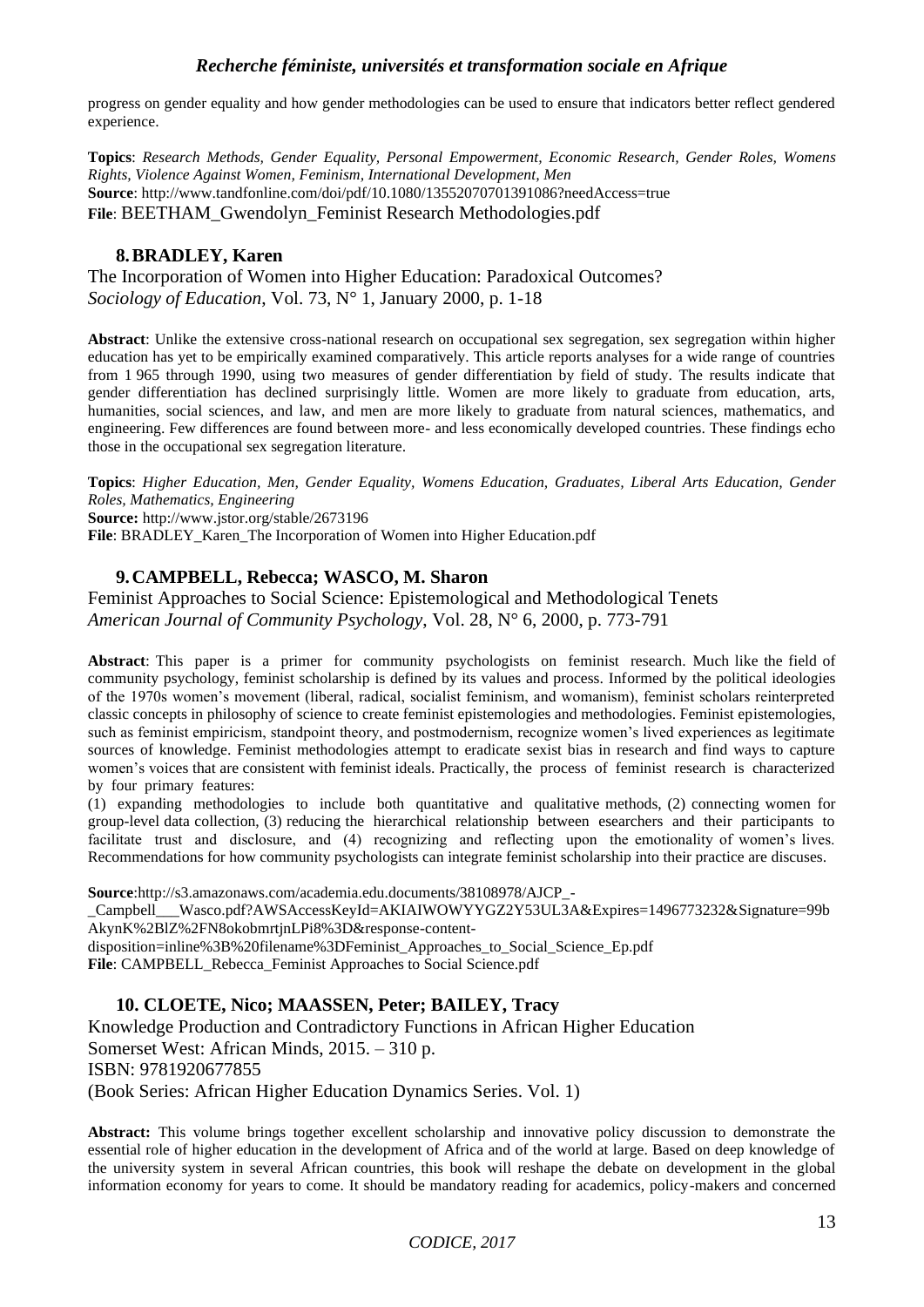citizens, in Africa and elsewhere."– Manuel Castells, Professor Emeritus, University of California at Berkeley, Laureate of the Holberg Prize 2012 and of the Balzan Prize 2013.

**Source**: http://www.africanminds.co.za/wp-content/uploads/2015/03/9781920677855\_txt1.pdf **File**: CLOETE\_Nico\_Knowledge Production and Contradictory Functions.pdf

#### **11. COLLINS, Patricia Hill**

The Social Construction of Black Feminist Thought *Signs*, Vol. 14, N° 4, 1989, p. 745-773

**Topics**: *African American Culture, Black Communities, African Americans, Black Feminist Theory, Feminism, Epistemology, Ethical Epistemology, Feminist Ethics, Black White Relations, Social Epistemology* **Source**: https://diversedynamics.files.wordpress.com/2007/01/collins.pdf **File**: COLLINS\_Patricia Hill\_The Social Construction of Black Feminist Thought.pdf

#### **12. DAGENAIS, Huguette**

"La recherche féministe, en prise sur la réalité." *Recherches féministes*, Vol. 10, N° 1, 1997, p. 1–4

**Introduction**: La pensée magique qui caractérise plusieurs adversaires du féminisme a valu maintes et maintes fois au mouvement d'être déclaré mort ou moribond, ou à tout le moins dépassé. Les médias, toujours à l'affût de nouveauté et si possible de sensationnel, ont généreusement prêté leurs pages et leurs ondes à ces discours. Le monde de la recherche scientifique n'a pas été en reste. Plusieurs étudiantes désireuses de réaliser leur mémoire ou leur thèse en adoptant une perspective féministe se font encore dire qu'«une thèse, c'est sérieux! L'approche féministe, c'est du militantisme, pas une approche scientifique». Pourtant, comme le démontrent les articles (et les comptes rendus) du présent numéro, les recherches féministes en cours, qu'elles soient réalisées au Québec, en France, au Bénin ou en Tunisie, au Nord ou au Sud, sont bien arrimées aux préoccupations sociales de l'heure, sur lesquelles elles fournissent à la fois de nouvelles données et de nouveaux éclairages…

**Source**: https://www.erudit.org/fr/revues/rf/1997-v10-n1-rf1655/057908ar.pdf **File**: DAGENAIS\_Huguette\_La recherche feministe en prise sur la realité .pdf

### **13. DAMAMME, Aurélie**

« Ayesha Imam, Amina Mama et Fatou Sow (Dir.) : Sexe, genre et société. Engendrer les sciences sociales africaines »

*Nouvelles Questions Féministes*, Vol. 25, N° 3, 2006, p. 140-143.

**Introduction**: Cet ouvrage au titre – et programme – audacieux, Sexe, genre et société. Engendrer les sciences sociales africaines, est édité par trois chercheuses africaines de renom, Ayesha Mei-Tje Imam et Amina Mama, Nigérianes, et Fatou Sow, Sénégalaise. Ce livre dense, treize articles, est le fruit d'un colloque du CODESRIA (Conseil pour le développement de la recherche en sciences sociales en Afrique) sur « l'analyse de genre et les sciences sociales en Afrique », qui s'est tenu en 1991 et a déjà fait l'objet d'une publication en anglais, en 1997. Cette traduction est particulièrement bienvenue pour appréhender, sous leurs multiples aspects, les études menées par les chercheures africaines (dix femmes et trois hommes) sur les rapports sociaux de sexe, dans une approche renouvelée du concept de genre. En outre, la bibliographie, particulièrement abondante, constitue un outil indispensable à une meilleure connaissance des recherches qui sont menées à l'échelle du continent sur ces questions.

Il faut noter d'emblée la diversité d'approches disciplinaires (sociologie, histoire, économie, psychologie, sciences de l'éducation) et la richesse des exemples fournis, concernant des pays de l'Afrique aussi bien francophone qu'anglophone.

**Source**: http://www.cairn.info/revue-nouvelles-questions-feministes-2006-3-page-140.htm **File**: DAMAMME\_Aurelie\_ Ayesha Imam\_Amina Mama\_Fatou Sow.pdf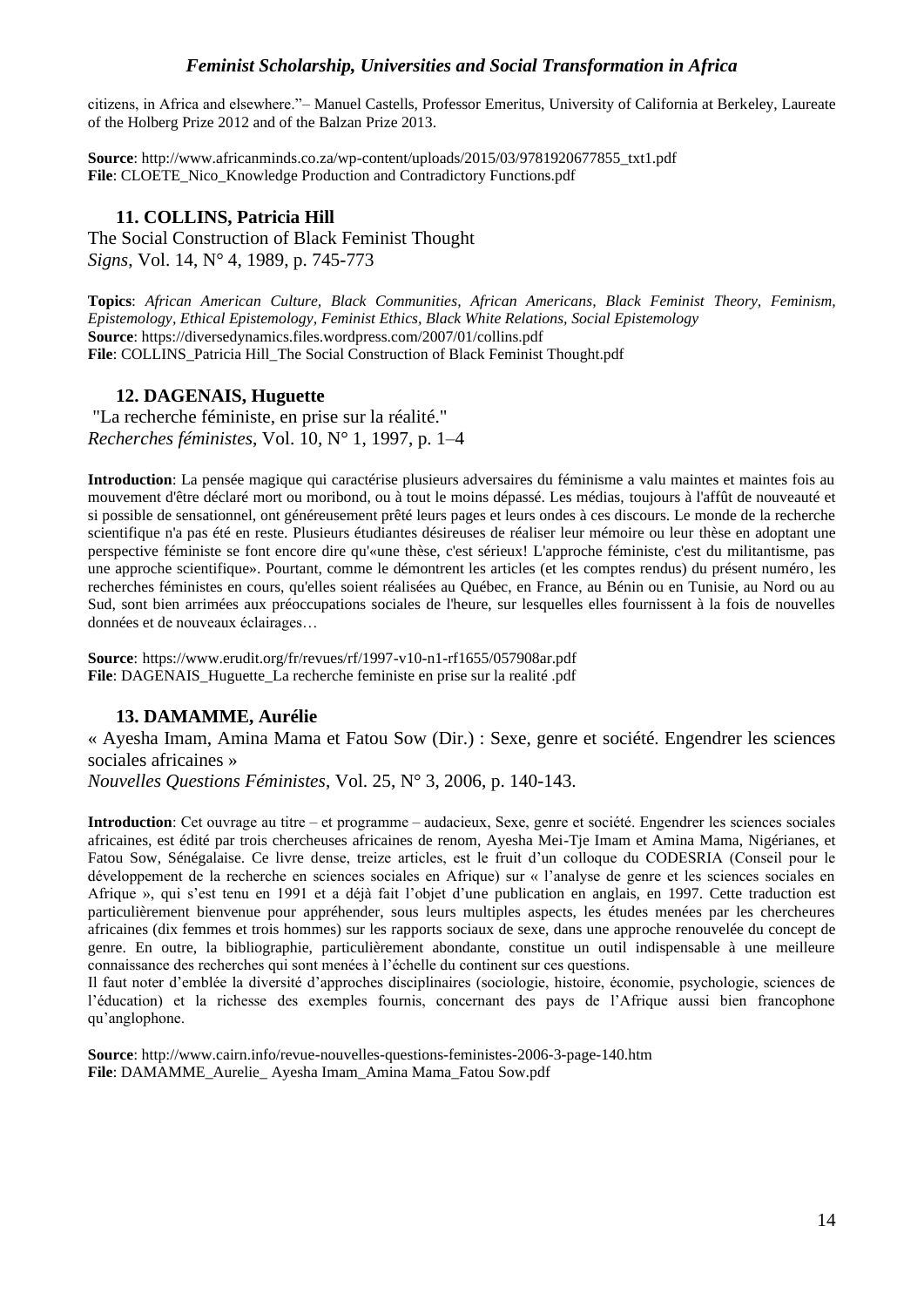#### **14. DAMARIS, Rose**

Retour sur les méthodologies de recherche féministes : document de travail 6 juillet 2001. – 55 p.

**Introduction**: Le présent document est le prolongement d'une présentation effectuée par l'auteure pour un atelier réunissant des membres de la Direction de la recherche de Condition féminine Canada, en février 2000. L'atelier avait pour but principal de fournir des ressources aux membres de la Direction amenés à évaluer les projets de recherche soumis au Fonds de recherche en matière de politiques. La présentation s'appuyait sur les débats récents autour des méthodes de recherche dans les sciences sociales et, en particulier, sur l'évolution de la controverse quant à ce qui constitue des « méthodes de recherche féministes ». Le but était d'apporter une aide utile pour déterminer, d'une part, si les méthodologies et techniques de recherche envisagées dans les demandes de subventions pour projet étaient appropriées au sujet de la recherche et, de l'autre, si elles entraient dans le cadre du programme de recherche axé sur les politiques…

#### **Source**:

https://www.researchgate.net/profile/Damaris\_Rose/publication/229023001\_Retour\_sur\_les\_methodologies\_de\_recherc he\_feministes\_document\_de\_travail/links/004635152158792746000000/Retour-sur-les-methodologies-de-recherchefeministes-document-de-travail.pdf

File: DAMARIS Rose Retour sur les methodologies de recherche feminists.pdf

#### **15. DAVID, Mariam**

Diversity, Gender and Widening Participation in Global Higher Education: a Feminist Perspective Learning and Teaching

*The International Journal of Higher Education in the Social Sciences*, Vol. 3, N° 2, Summer 2010, p. 19-38

**Abstract**: This article is a critique of the expansion of higher education in global and national contexts. First I provide an analysis of the transformation of higher education as a form of 'academic capital ism' and how second-wave feminist critiques and pedagogies have become incorporated as have women, amongst other social groups, in increasingly diverse forms of post-compulsory education. Yet, the transformations in global higher education have not been in the direction of greater gender or social equity. Second, I provide evidence of the policies and practices of the U.K. government in widening participation to U.K. higher education, drawing on research, commissioned by the U.K. government, and conducted by the Teaching and Learning Research Programme. I provide detailed research evidence, from the seven projects, about the policies, practices and pedagogies within English higher education. I argue that, although neither gender nor social equality has been accomplished, there is evidence of practices that value and respect social diversity and inclusion of women's diverse perspectives and feminist pedagogies.

**Topics**: *Higher Education, Feminism, College Students, Universities, Vocational Education, Academic Learning, Academic Education, Student Diversity, Educational Research*

**Source**: http://www.jstor.org/stable/23744838

File: DAVID\_Mariam\_Diversity gender and widening participation.pdf

#### **16. DESCARRIES, Francine**

"Théories féministes : essai de typologie"

*Communication présentée le 6 mai 1988 à l'UQÀM dans le cadre d'un séminaire organisé par le CRF "Théories -épistémologie - éthique féministes".*

#### **Source**:

http://classiques.uqac.ca/contemporains/descarries\_francine/theories\_feministes\_typologie/theories\_feministes\_typo.pdf File: DESCARRIES Francine Theories feministes : essai de typologie.pdf

#### **17. DIAW, Codou**

Gender and Education in Sub-Saharan Africa: The Women in Development (WID) Approach and its Alternatives

In: Issues in African Education: Sociological Perspectives / Ed. By Ali A. Abdi and Ailie Cleghorn. – New York: Palgrave Macmillan, 2005, p. 175-192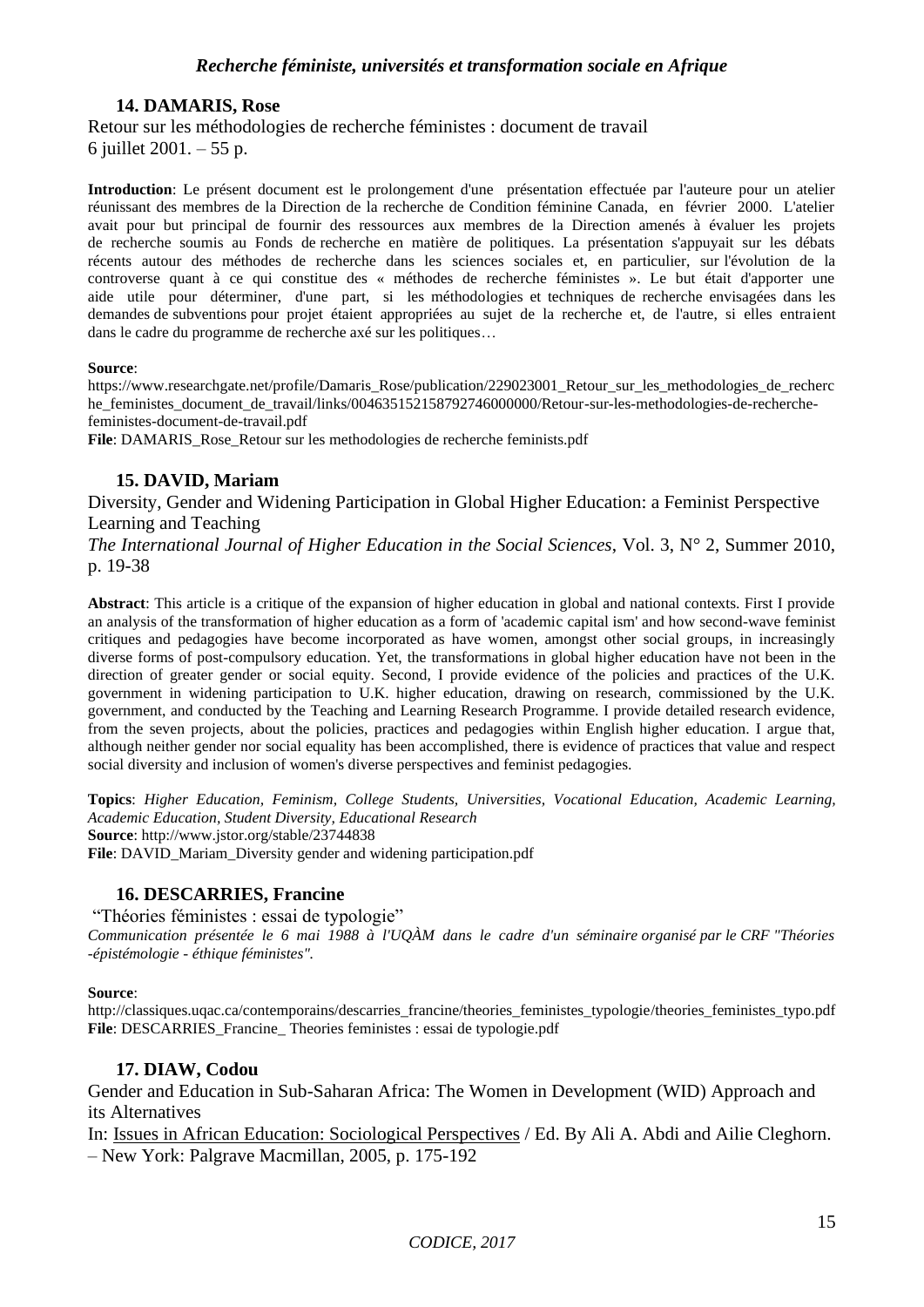**Introduction**: This quote is pertinent to this chapter in that it sets the scene for discussing the issues of education, gender, and culture in an international, rather than national perspective. It also recognizes both the key role played by international development institutions and the contribution of the academic field. Finally, it underscores the importance of using a gender framework to analyze policy issues that affect the education of

girls and women…

**File**: ABDI\_Ali A\_Issues in African Education.pdf

#### **18. FALQUET, Jules**

Trois questions aux mouvements sociaux «progressistes» Apports de la théorie féministe à l'analyse des mouvements sociaux

*Nouvelles Questions Féministes*, Vol. 24, N° 3, 2005, p. 18-35

**Introduction**: C'est à la fois comme sociologue féministe et comme sympathisante ou militante de différents mouvements sociaux des deux côtés de l'Atlan tique, que je voudrais partager les réflexions suivantes, ébauchées dans plusieurs travaux précédents sur différents mouvements sociaux réputés particulièrement « progressistes ».

Du côté des mouvements assez classiquement « redistributifs », pour reprendre la distinction établie notamment par Nancy Fraser (1997), j'interrogerai trois mouvements particulièrement significatifs par le nombre de personnes impliquées, leur durée (plus de vingt ans) et leur fort écho international. La guérilla du Front Farabundo Marti de Libération nationale (FMLN), au Salvador, a cristallisé l'un des principaux projets révolutionnaires et anti-impérialistes latino-américains des années 80. Le mouvement zapatiste, autour de l'Armée zapatiste de Libération nationale (EZLN), au Mexique, a joué un grand rôle dans le déclenchement de l'actuelle résistance à la mondialisation néolibérale. Enfin, le Mouvement des Sans Terre (MST), au Brésil, constitue une référence de lutte paysanne pour la terre et fait également partie des piliers de la lutte contre le néolibéralisme…

**Source**: http://www.jstor.org/stable/40620322

File: FALQUET Jules Trois questions aux mouvements sociaux progressistes.pdf

#### **19. FLOOD, Michael**

Men as Students and Teachers of Feminist Scholarship

**Abstract**: When men participate as students in Women's and Gender Studies (WGS) classrooms, they undergo feminist change. They adopt more progressive understandings of gender, show greater support for feminism, and increase their involvement in antisexist activism. Male students in WGS classrooms benefit to the same degree as female students, showing similar levels of change, although they start with poorer attitudes and thus the gap between them and their female peers persists. At the same time, male students' presence highlights critical challenges to feminist pedagogy: gendered patterns of interaction, resistance to feminist teaching, and limitations on women's critical reflections on personal experience. When men teach WGS, typically they are ''graded up''—evaluated by students as less biased and more competent than female professors.

Male professors face distinct dilemmas in teaching about gender inequality from a position of privilege. Yet, like male students, they can adopt traitorous and antipatriarchal social locations and standpoints, developing pedagogies for and by the privileged.

#### **Source**:

http://s3.amazonaws.com/academia.edu.documents/30366567/Flood\_\_Men\_as\_Students\_and\_Teachers\_of\_Feminist\_S cholarship\_2011.pdf?AWSAccessKeyId=AKIAIWOWYYGZ2Y53UL3A&Expires=1496831741&Signature=2Q1N2p ClQvZd9ubVTUr%2FM2uyAtk%3D&response-content-

disposition=inline%3B%20filename%3DMen\_as\_Students\_and\_Teachers\_of\_Feminist.pdf **File**: FLOOD\_Michael**\_**Men as Students and Teachers of Feminist Scholarship.pdf

#### **20. FONTAN, Jean-Marc**

" De l'intellectuel critique au professionnel de service, radioscopie de l'universitaire engagé "

**Introduction** : L'emprise de la civilisation capitaliste sur le devenir de la planète suscite actuellement une réflexion critique et entraîne un renouvellement des mouvements sociaux. Un certain nombre d'intellectuels de la communauté universitaire participent à cette réflexion et à ce renouvellement. Les modalités qu'ils proposent pour aborder les grands problèmes sociaux, politiques, économiques ou culturels empruntent différentes voies, plus ou moins complémentaires les unes par rapport aux autres. Si la majorité des intellectuels opte pour une approche réflexive positive non engagée, en se parant des habits de l'objectivité scientifique pour afficher une neutralité face au devenir… **Source**: http://classiques.uqac.ca/contemporains/fontan\_jean\_marc/intellectuels\_critiques/intellectuel\_critique.pdf **File** : FONTAN\_Jean-Marc\_De l\_intellectuel critique au professionnel de service.pdf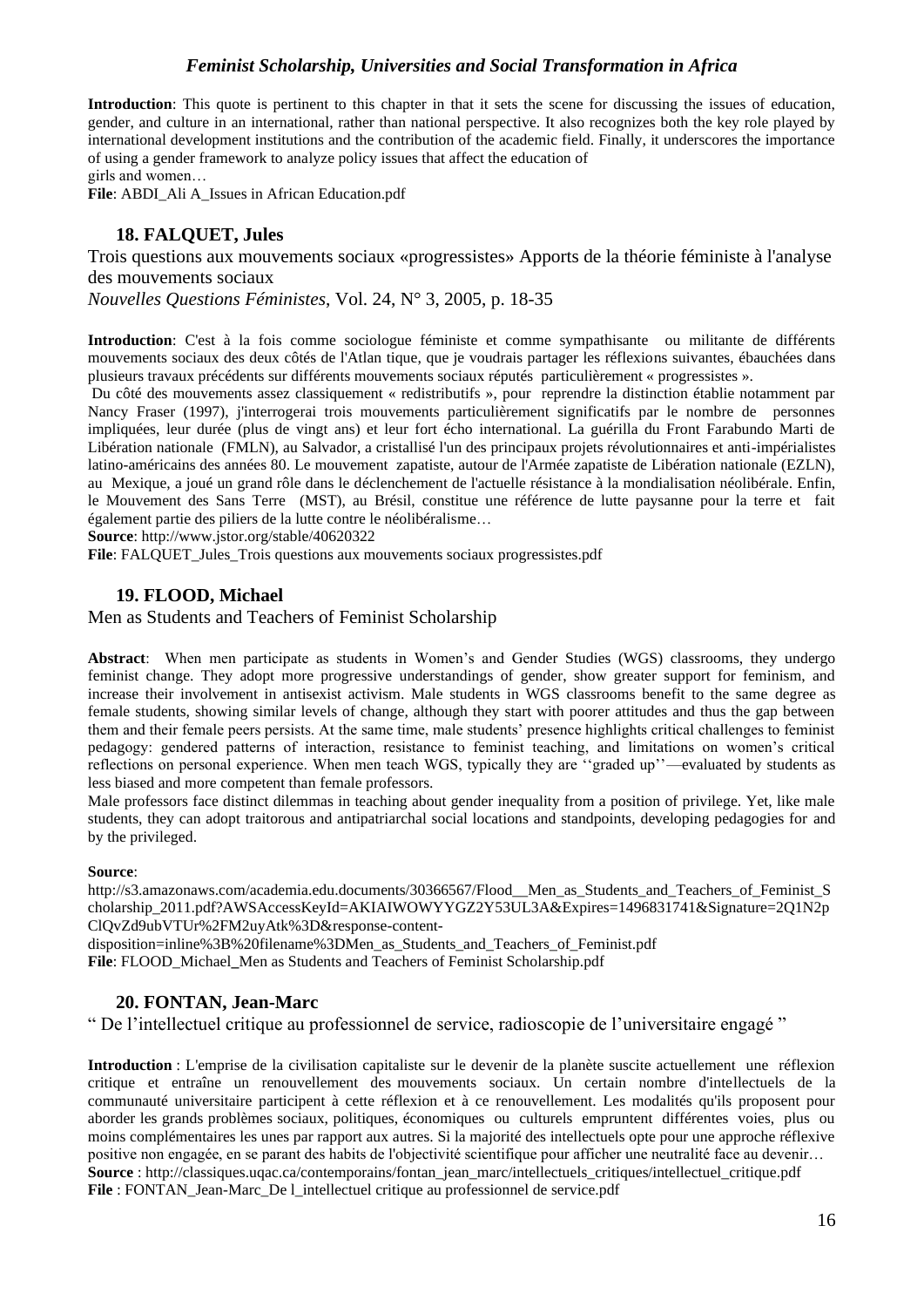#### **21. GAIDZANWA, Rudo B.**

The Experience of Women in Post-revolutionary Reconstruction: Women in Higher Education Administration Harare: HRRC, 1989. - 24 p. (Working paper / Human Resources Research Centre; no. 2)

**Introduction**: In most post-revolutionary situations, there is a need for reconstruction of institutions and infrastructure that are deemed necessary for the realization of the goals of the post-revolutionary societies. In the SADCC region, struggles for national liberation are taking place in South Africa and Namibia. Zimbabwe, Mozambique and Angola are engaged in reconstruction after their struggles against colonial regimes. Countries such as Tanzania and Zambia are continually trying to reconstruct their economies that have been stretched by support given to national liberation movements. The attempts at reconstruction are occurring in situations where the current struggles against colonialism and imperialism are intensifying. The potential for regional disruption socially, economically and political increases as these struggles intensify. It is within this context that the experiences of women in higher education administration will be examined. The major case for reference will be that of the University of Zimbabwe. The experiences of women in higher education administration will be discussed so that their policy implications can be assessed. Where possible, reference will be made to the other SADCC countries for comparative purposes…

**Source** : http://opendocs.ids.ac.uk/opendocs/handle/123456789/7216 File: Gaidzanwa\_Rudo B\_The Experience of Women in Post-revolutionary.pdf

#### **22. JACOBS, Jerry A.** Gender Inequality and Higher Education *Annual Review of Sociology*, Vol. 22, 1996, p. 153-185

**Abstract**: This paper reviews a diverse literature on gender and higher education. Gender inequality is more pronounced in some aspects of the educational systems than in others. The analysis distinguishes 1) access to higher education; 2) college experiences; and 3) post collegiate outcomes. Women fare relatively well in the area of access, less well in terms of the college experience, and are particularly disadvantaged with respect to the outcomes of schooling. Explanations of gender inequality in higher education should distinguish between these different aspects of education and should explain those contexts in which women have attained parity as well as those in which they continue to lag behind men.

**Topics**: *Women's Education, Higher Education, Colleges, Women's Studies, Men, Gender Equality, College Students, Net Income, School Enrollment, Working Women*

**Source**: https://www.jstor.org/stable/pdf/2083428.pdf?refreqid=search%3Ad170eb07a370694961963b2db8c0b859 **File**: JACOBS\_Jerry A\_Gender Inequality and Higher Education.pdf

### **23. EGBO, Benedicta**

Women's Education and Social Development in Africa In: Issues in African Education: Sociological Perspectives / Ed. By Ali A. Abdi and Ailie Cleghorn. – New York: Palgrave Macmillan, 2005, p. 141-158

**Introduction**: Much has been written about the role of education as an important prerequisite for social development. Although there are competing claims to the contrary, there is indeed compelling evidence that mass education accelerated industrial revolution in much of the developed West. Following the same logic, postcolonial social policies in Africa and other less developed parts of the world have been premised on the assumption that there is an interdependence between education and social development. But, despite this recognition and massive educational expansions in the region over the last several decades, women's equal access to education is at best, ideational. An analysis of UNESCO's (2000) World Education Report, shows that while significant gains were made in school enrollments in Africa, women continue to trail behind men, with few exceptions, at all levels of education (see table 8.1). But, beyond disparities in educational enrollments and asymmetrical access to social rewards per se, women's education is of critical value to society in very important ways…

File: ABDI\_Ali A\_Issues in African Education.pdf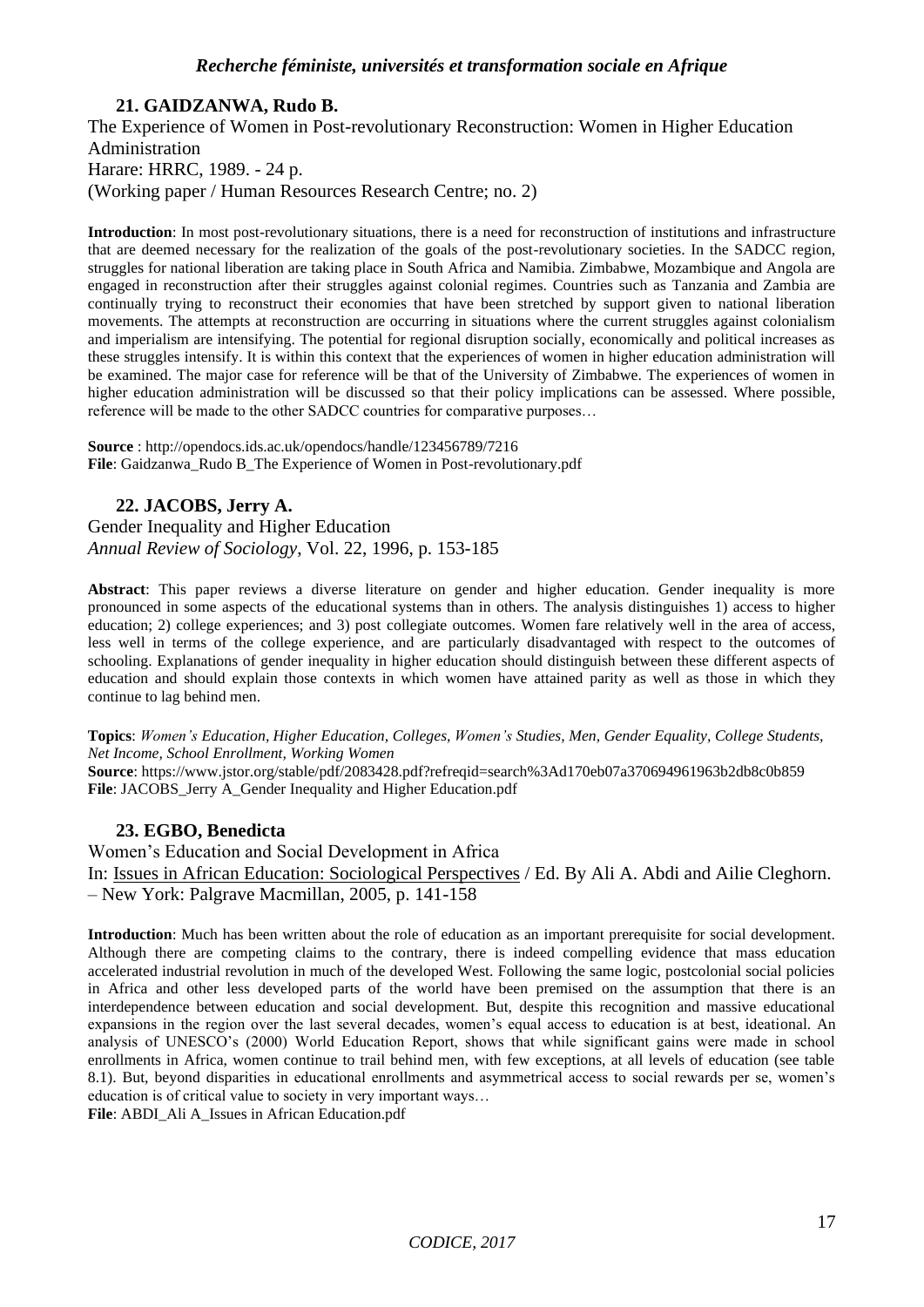## **24. JACQUOT, Sophie**

La fin d'une politique d'exception: L'émergence du gender mainstreaming et la normalisation de la politique communautaire d'égalité entre les femmes et les hommes *Revue française de science politique*, Vol. 59, N° 2, Avril 2009, p. 247-277

**Source** : https://www.jstor.org/stable/pdf/43120490.pdf?refreqid=search%3Ac13217b61cf7ae6ab4486c8184130c48 **File** : JACQUOT\_Sophie\_La fin d\_une politique d\_exception.pdf

#### **25. KANDE, Ndeye Mariama Angèle**

Les facteurs déterminants de la carrière des enseignantes chercheures: une approche genre organisation système (gos) intégrée : cas de l'UCAD.

Montpellier : 2014. Université de Montpellier 3 École normale supérieure de l'enseignement technique et professionnel, 2014. – 304 p.

*Thèse de doctorat, Sciences de gestion*

**Résumé**: Cette étude s'intéresse particulièrement à la construction de carrières des enseignants du supérieur et plus précisément de celle des femmes universitaires. Elle porte sur la manière dont les femmes pourraient s'intéresser plus aux carrières universitaires et participer au développement de la recherche scientifique.

Le cadre théorique fait référence à l'approche Genre Organisation Système de Fagenson (1990). Cette théorie a été mobilisée pour apporter des explications relatives à la progression limitée des femmes universitaires et aux différences de carrière constatées entre les enseignantes et enseignants. Cette recherche s'inscrit dans une logique épistémologique interprétativiste. Elle se veut qualitative avec à l'appui l'étude de cas de l'université Cheikh Anta diop. Parallèlement, à travers des entretiens semi directifs et des récits de vie, le vécu, les expériences et les histoires professionnelles des enseignantes chercheures sont mis en relief.

Les résultats de cette recherche ont montré que les hommes évoluaient sur l'échelle hiérarchique plus rapidement que les femmes à cause des grossesses, des enfants et des pesanteurs socioculturelles. Cependant, certaines enseignantes chercheures réussissent très bien leurs progressions de carrière.

**Source** : [http://www.biu-montpellier.fr/florabium/jsp/nnt.jsp?nnt=2014MON30089.](http://www.biu-montpellier.fr/florabium/jsp/nnt.jsp?nnt=2014MON30089) **File**: KANDE\_Ndeye\_Mariama\_Angele.pdf

### **26. HALVORSEN, Tor; NOSSUM, Jorun**

North-South Knowledge Networks: Towards Equitable Collaboration Between Academics, Donors and Universities

Somerset West; African Minds, 2016. – 310 p. Vol.1. - ISBN: 9781928331308

**Abstract**: Since the 1990s, internationalisation has become key for institutions wishing to secure funding for higher education and research. For the academic community, this strategic shift has had many consequences. Priorities have changed and been influenced by new ways of thinking about universities, and of measuring their impact in relation to each other and to their social goals. Debates are ongoing and hotly contested. In this collection, a mix of renowned academics and newer voices reflect on some of the realities of international research partnerships. They both question and highlight the agency of academics, donors and research institutions in the geopolitics of knowledge and power. The contributors offer fresh insights on institutional transformation, the setting of research agendas, and access to research funding, while highlighting the dilemmas researchers face when their institutions are vulnerable to state and donor influence. Offering a range of perspectives on why academics should collaborate and what for, this book will be useful to anyone interested in how scholars are adapting to the realities of international networking and how research institutions are finding innovative ways to make North–South partnerships and collaborations increasingly fair, sustainable and mutually beneficial.

**Source**:http://www.africanminds.co.za/wp-content/uploads/2017/01/AMT-South-North-Cooperation-Lighting-Source\_LWed.pdf

**File**: HALVORSEN\_Tor\_North-South Knowledge Networks.pdf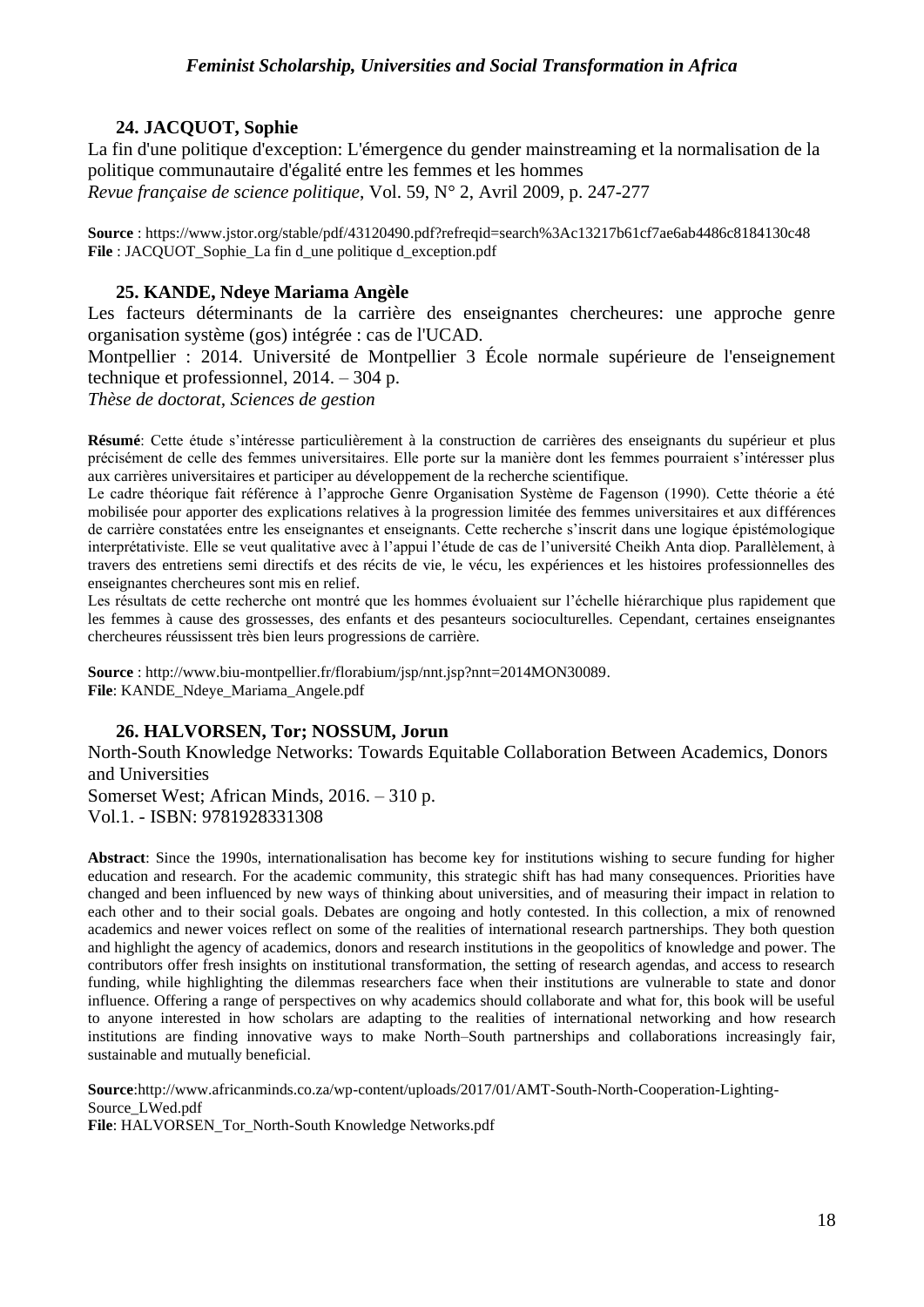#### **27. KASENTE, Deborah Hope**  Gender Studies and Gender Training in Africa *Development in Practice*, Vol. 6, N° 1, Feb., 1996, p. 50-54

**Introduction**: There is no universally accepted definition of gender studies and gender training. Thus, in a regional gathering of scholars from Eastern and Southern Africa (Makerere University 1]992), also attended by academics from Europe and the USA, the consensus was that to do women's studies is to do gender studies, and that the difference is a matter of terminology that depends on the social- cultural context. But the 1994 Bergen conference, whose purpose was to share experiences and to examine the effectiveness and impact of gender training worldwide (Cloud and Antwi-Nsiah 1994), identified three broad sets of objectives of gender training (Rao et al. 1991)…

**Source**: https://www.jstor.org/stable/pdf/4029354.pdf?refreqid=search%3A2ac587ff821af47ae259ae828060326f **File**: KASENTE\_Deborah Hope \_Gender Studies and Gender Training in Africa.pdf

#### **28. KORIEH, Chima J.**

The Land Has Changed: History, Society, and Gender in Colonial Eastern Nigeria Calgary: University of Calgary Press, 2010. – 390 p. ISBN: 9781552385456

**Abstract**: A century ago, agriculture was the dominant economic sector in much of Africa. By the 1990s, however, African farmers had declining incomes and were worse off, on average, than those who did not farm. Colonial policies, subsequent 'top-down' statism, and globalization are usually cited as primary causes of this long-term decline. In this unprecedented study of the Igbo region of southeastern Nigeria, Chima Korieh points the way to a more complex and inclusive approach to this issue. Using agricultural change as a lens through which to view socio-economic and cultural change, political struggle, and colonial hegemony, Korieh shows that regional dynamics and local responses also played vital roles in this era of transformation. British attempts to modernize the densely populated Igbo region were focused largely on intensive production of palm oil as a cash crop for export and on the assumption of male dominance within a conventional western hierarchy. This colonial agenda, however, collided with a traditional culture in which females played important social and political roles and male status was closely tied to yam cultivation. Drawing on an astonishing array of sources, including oral interviews, newspapers, private journals, and especially letters of petition from local farmers and traders, Korieh puts the reader in direct contact with ordinary people, evoking a feeling of what it was like to live through the era. As such, the book reveals colonial interactions as negotiated encounters between officials and natives and challenges simplistic notions of a hegemonic colonial state and a compliant native population.

**Source**: http://www.doabooks.org/doab?func=search&query=rid%3A15168#.WTyNo\_nfV\_k.gmail **File**: **KORIEH\_Chima J.\_** The Land Has Changed.pdf

### **29. LAGRAVE, Rose-Marie**

Recherches féministes ou recherches sur les femmes ?. *Actes de la recherche en sciences sociales*, Vol. 83, juin 1990, p. 27-39

**Résumé** : Recherches féministes ou recherches sur les femmes ? Cet article analyse la genèse et les modalités de constitution du champ des études féministes dans ses relations au champ scientifique. Les clivages entre point de vue féministe et point de vue scientifique "orthodoxe" sont fonction des positions que les centres de recherche occupent dans l'espace social considéré, ces positions étant elles-mêmes structuralement déterminées par les propriétés sociales des membres de chaque centre et par les stratégies de ces centres visant à une légitimité institutionnelle ou à une reconnaissance par le mouvement social. On voit comment l'intégration institutionnelle qui a caractérisé l'ensemble des études féministes a détourné leur caractère subversif au profit de leur inclusion marginale et dévaluée dans le champ scientifique.

**Abstract**: Women's Studies or Studying Women? This article analyses the genesis and the processes of constitution of the field of women's studies in its relationship with the scientific field. The divisions between the feminist viewpoint and the "orthodox" scientific viewpoint depend on the positions that the women's studies centres occupy in the social space in question; and these positions are themselves structurally determined by the social properties of the members of each centre and by the strategies adopted by these centres in pursuing institutional legitimacy or recognition by the social movement. It can be seen how the institutional integration that has characterised women's studies as a whole has blunted their subversive character for the sake of their marginal, devalued inclusion in the scientific field.

**Source**: http://www.persee.fr/doc/arss\_0335-5322\_1990\_num\_83\_1\_2934

File: LAGRAVE\_Rose-Marie\_Recherches féministes ou recherches sur les femmes.pdf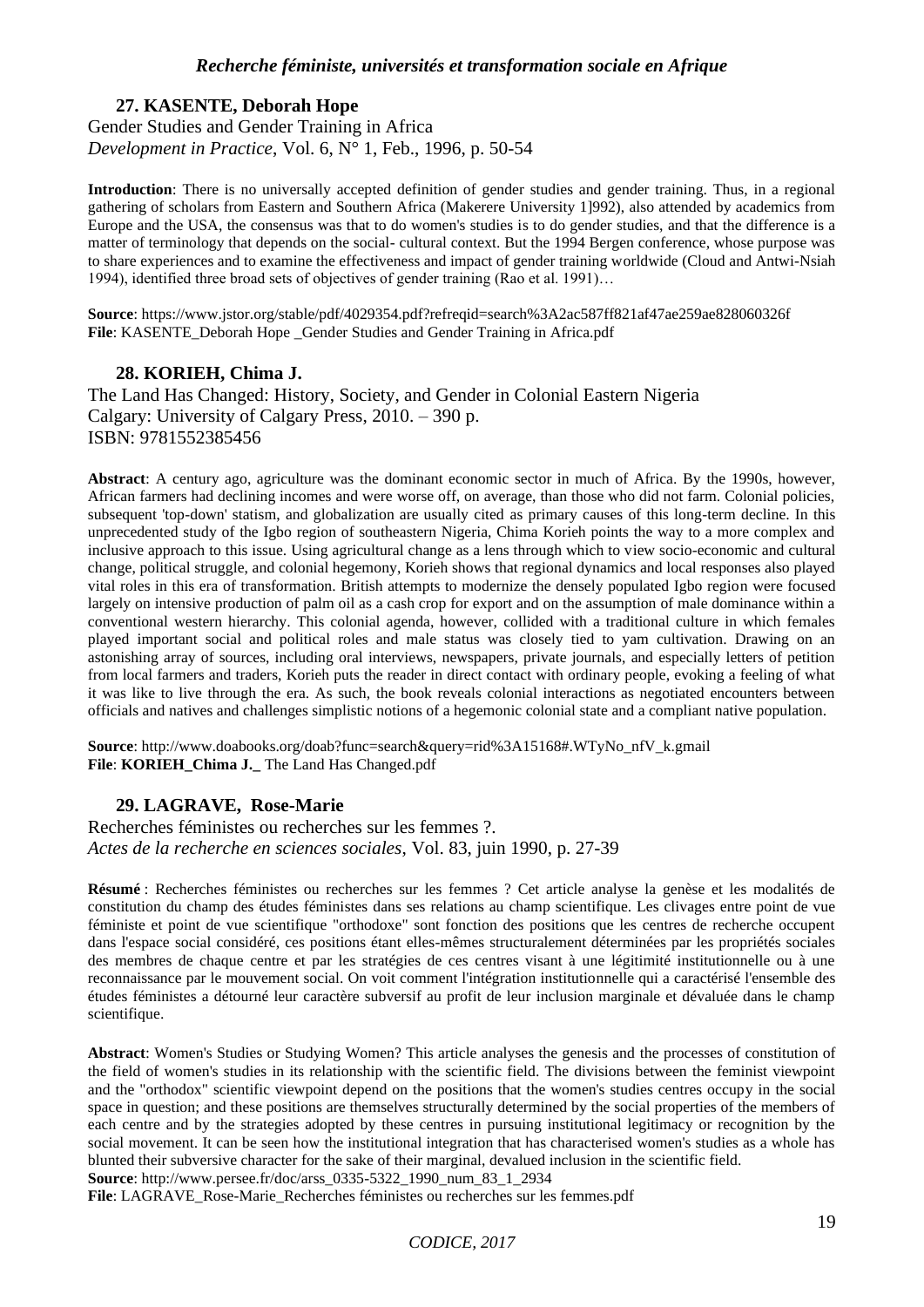#### **30. LEBEAU, Yann**

#### Les universités, espaces de médiation du global au local *Cahiers de la recherche sur l'éducation et les savoirs*, N° 5, 2006, p. 7-14.

**Introduction** : Les réformes en cours des systèmes d'enseignement supérieur tendent, du Nord au Sud, à présenter une coloration similaire. Il n'est pas un pays où ne soit posée aujourd'hui la question de la "transformation" de l'université ou de l'enseignement supérieur. Un certain nombre de similarités sont observées dans ces processus de réforme qui laissent à penser qu'une sorte d'agenda global les stimule, et le regard se tourne alors immanquablement vers les institutions multilatérales aujourd'hui déterminantes dans la réflexion et l'action sur les processus de réforme des politiques publiques (Banque mondiale, OCDE, Union européenne). Que des pays d'Afrique francophone discutent aujourd'hui de leur « arrimage au LMD » (Idiata, 2006) et que le "processus de Bologne" tende à être assimilé à un calendrier de réformes internationales des systèmes d'enseignement supérieur laisse en effet songeur quant à la capacité des États, notamment les plus pauvres, à gérer leurs relations avec leurs universités. Ces dernières semblent adopter partout des pratiques uniformes de gestion de leur ressources humaines et matérielles qui mettent en question la fonction de conversion du savoir et des compétences en bien public qu'elles ont prétendu assumer de par le monde depuis le XIXe siècle (Calhoun, 2006). Les Cahiers de la Recherche sur l'Éducation et les Savoirs souhaitent apporter un éclairage critique et comparatif sur les transformations en cours des universités et des champs universitaires du Nord et du Sud, induites ou justifiées par ce mouvement "global"…

#### **Source** : http://cres.revues.org/1067

**Fichier** : **LEBEAU\_**Yann\_Les universites espaces de mediation du global au local.pdf

#### **31. LEWIS, Desiree**

African Gender Research and Postcoloniality: Legacies and Challenges In: African Gender Studies A Reader. Palgrave Macmillan US, 2005. p. 381-395.

**Introduction**: Much African gender research draws extensively on the disciplines of anthropology, and the predominant emphasis in many gender initiatives on the continent remains technocratic and narrowly developmentalist. Alternatives to traditional anthropological and technicist methods and ideas have been developed by feminist scholars in a variety of fields. In historical research from the late 80s, for example, Fatima Mernissi (1988) and Bonlanle Awe (1991) explored the need for "herstory" in African historiography, with their comprehensive accounts of women's agency and subordination transcending the limitations of insular anthropology and developmentalism.

Developing these themes in more recent work, Cheryl Jonson-Odim and Nina Mba in For Women and the Nation (1997) link the texture of historical process to a Nigerian woman's narrative of her life to approach issues of gender and development from a holistic and humanist point of view.

Certain recent studies of the state have gone especially far in extending theoretical and empirical material for understanding women and African politics. Scholars like Azza Karam, dealing with Egypt (1998), and Sylvia Tamale (1999) and Ailai Tripp (2000), focusing on Uganda, examine postcolonial states in terms of gendered institutional structures, relations and cultures. In so doing they question restrictive notions of development and enlist a much wider range of theories and subjects than those examined in traditional anthropological accounts. In the sphere of economics Aderanti Adepojou and Christine Oppong's Gender, Work and Population in Sub-Saharan Africa (1994) draws together a range of case studies in which women's work is explored with detailed reference to gender roles, kinship, conjugal relations and the connections between reproduction and production. Collectively showing how governments and donor agencies, ignoring the minutae of women's labour, usually base development programmes on skewed notions of what this labour actually entails, this anthology offers a powerful critique of liberal women in Development approaches and also implicitly questions traditional anthropological biases.

**File**: **LEWIS\_Desiree\_**African gender research and postcoloniality.pdf

#### **32. MAMA, Amina**

Demythologising Gender in Development: Feminist Studies in African Contexts *IDS Bulletin,* Vol. 35, N° 4, October 2004, p. 121-124

**Introduction**: Feminism – an international political and intellectual movement to challenge the subordination of women – has many roots and trajectories. The theoretical and practical aspects of this movement draw connections between the local and the global manifestations of women's ongoing subordination, across the various movements that seek to advance liberation and development, and across the various academic disciplines that organise social theory.

The impact of feminism on the global development industry has led to many things, only some of which are as radical and progressive as their instigators dreamed. The interaction between feminism and development has generated a series of approaches to development, a need for gender expertise – something of a travelling circus of experts – gender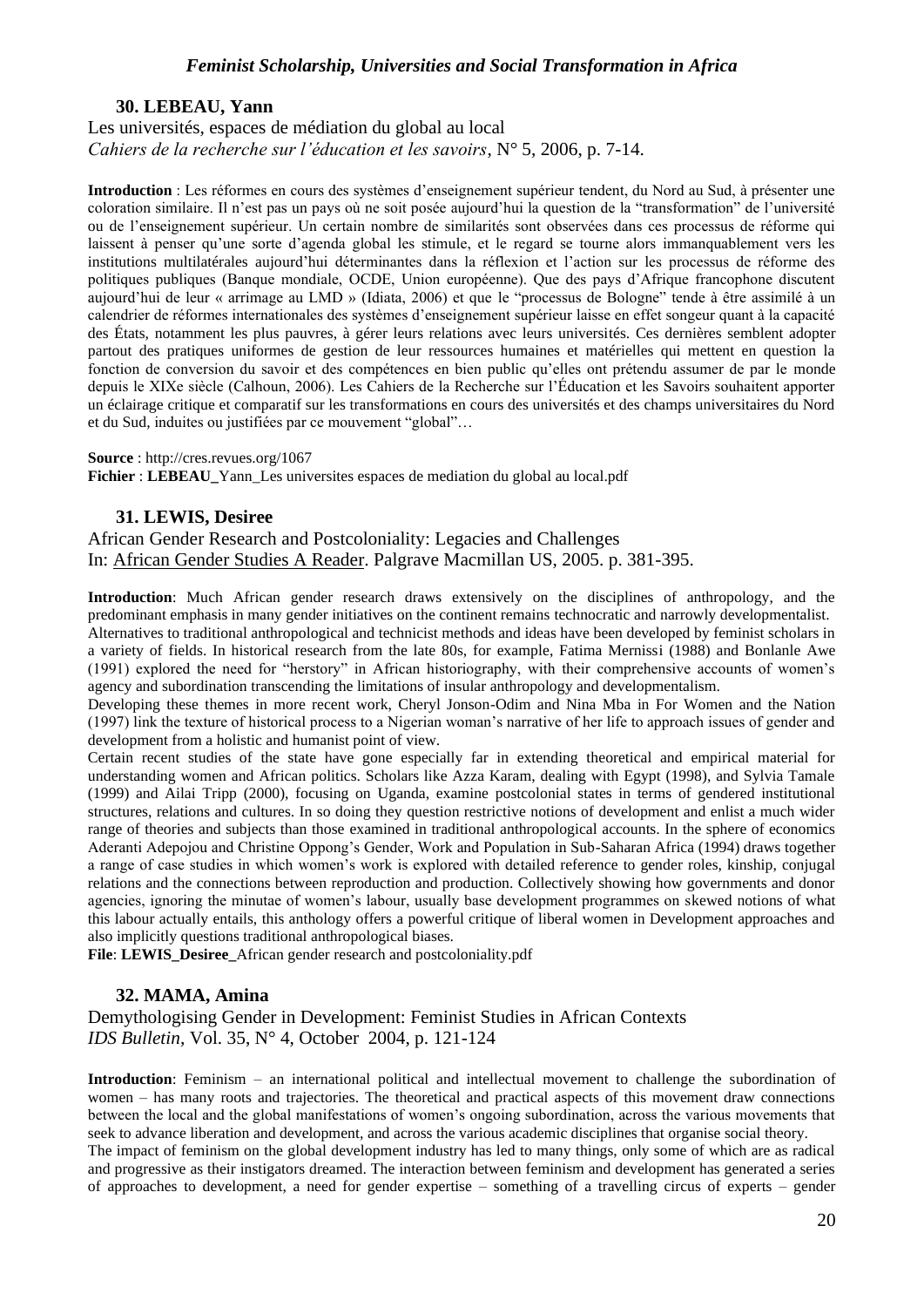technocrats touting a new kind of export product, whose brand-name has shifted with the decades, from Women in Development (WID) to Women and Development (WAD) to Gender and Development (GAD) to gender mainstreaming….

**Source**: https://opendocs.ids.ac.uk/opendocs/bitstream/handle/123456789/8510/IDSB\_35\_4\_10.1111-j.1759- 5436.2004.tb00165.x.pdf?sequence=1&isAllowed=y **File**: MAMA\_Amina\_Demythologising Gender in Development.pdf

#### **33. MAMA, Amina; BARNES, Teresa; TSIKATA, Dzodzi Akuyo, Eds.**

Rethinking Universities I Cape Town: African Gender, Institute, September 2007. - iv, 136 p. (Feminist Africa, ISSN 1726-4596; no. 8)

**Editorial**: Today, as ever, Africa desperately needs its universities. As the pace of technological and social change speeds up, the challenges of knowing ourselves as African people continue to change subtly. Where are the peoples of Africa in world development? What role can our cash-strapped universities play in Africa's fate and future? How do we make sense of global politics and power struggles? Are we at the dawn of a new age of oil-based imperialism, or trapped in a continuing saga of vicious exploitation? What are the implications of the global spread of militarism and religious fundamentalism for Africa, for the women of Africa? Do indigenous knowledges, and indigenous crops and seeds of Africa, hold promise for the future? How can we withstand the consequences of global economic doctrines? What must we do to take advantage of contemporary political democratization processes, or the related opportunities for cultural change? These and many more questions face Africa's corps of comparatively underpaid and definitely overworked –but tenacious – academics, demanding new levels of resilience, tenacity and dedication…

**Source**: http://agi.ac.za/sites/agi.ac.za/files/fa\_8\_entire\_journal.pdf. **File**: Mama\_Amina\_Rethinking Universities I.pdf

#### **34. MAMA, Amina; BARNES, Teresa; DIAW, Aminata, Eds.**

Rethinking universities II Cape Town: African Gender Institute, December 2007. – vi-151 p. (Feminist Africa, ISSN 1726-4596; no. 9)

**Editorial**: Welcome to Feminist Africa 9, the second of two issues dedicated to Rethinking Universities, in which we continue the work first begun in FA1 to present and develop feminist perspectives on Africa's institutions of higher learning. The feature articles cover a range of countries, and we are especially pleased to bring work from Francophone Africa to this issue.

As we write this editorial from Cape Town in November 2007, feminist activists and scholars around South Africa are shaking their heads over the news that the ANC Women's League has chosen as their "preferred candidate" for the ANC presidency a man who embodies at best the conservative traditions of southern African patriarchy, and at worst its most cynically misogynist aspects. The ANC Women's League has never been a radical body, but its enthusiasm for this candidate still chills the heart. Given South Africa's electoral system, it is inevitable that the president of the ANC will become the president of South Africa following the next national elections. The supine support of women for masculinist hegemonic domination is not what we thought the mothers, daughters, sons and brothers of South Africa suffered, fought and died for. In this sentiment we join sisters on the continent more experienced with the depths to which the gender politics of newly democratic nations can plummet...

**Source** : http://agi.ac.za/sites/agi.ac.za/files/fa\_9\_entire\_journal.pdf. **File**: Mama\_Amina\_Rethinking universities II.pdf

#### **35. MANION, Caroline J.**

Gender and Academic Choice in National Capacity-building: the Case of the University of the Gambia Halifax, Nova Scotia: Saint Mary's University, 2003. - 146 p. Master of Arts, International Development Studies ISBN: 0-612-83539-1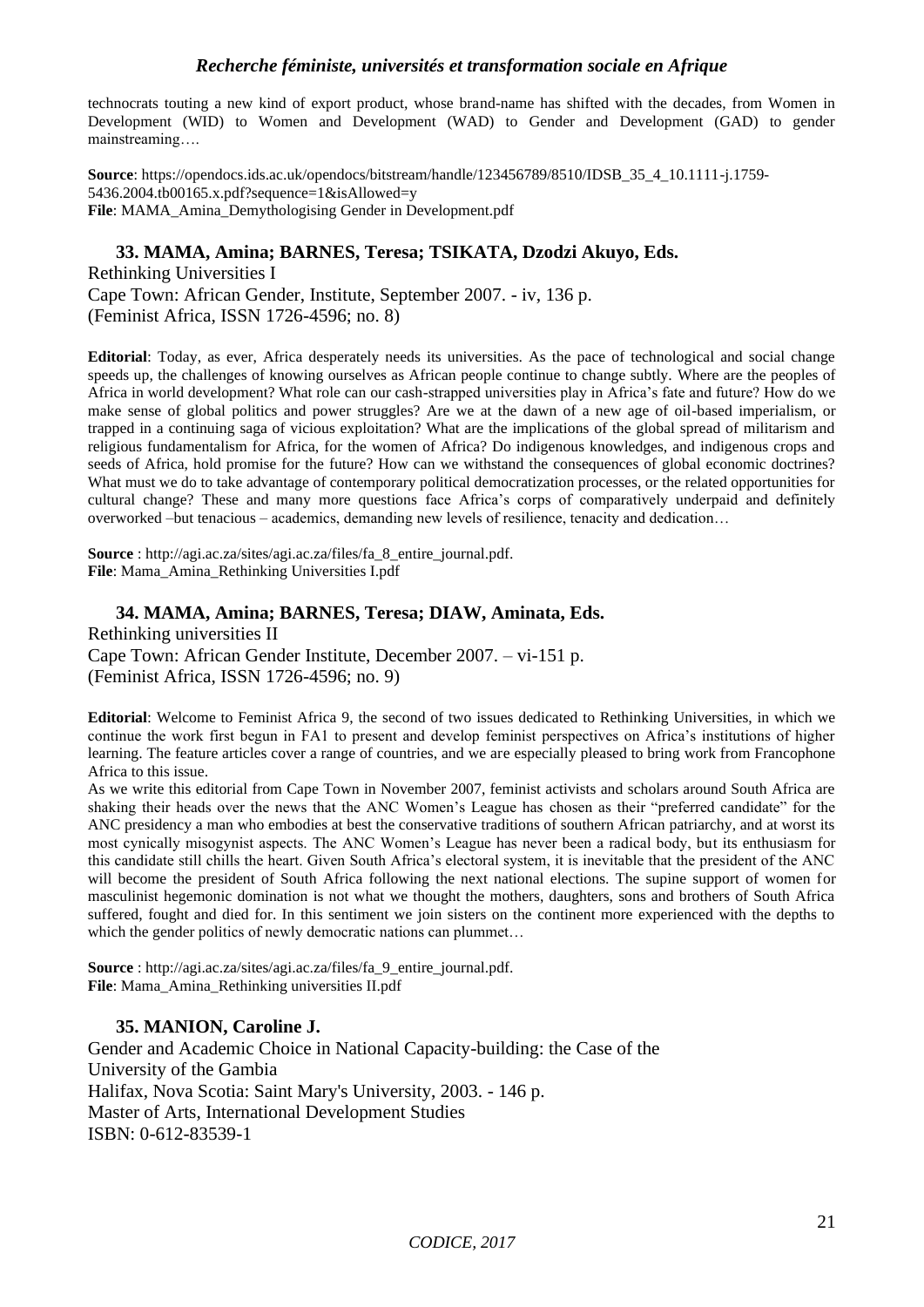**Abstract**: The primary objective of this thesis is to provide an exploration of the dynamics of women's academic choice within the context of formal education at the tertiary level in The Gambia, West Africa. Using women's decisionmaking ability as an indication of empowerment, this thesis seeks to assess the impact of the Gambian Government's policy efforts to increase women's access to and retention in formal schooling as an important component of strategies aimed at improving the human capital resource base in the country. Of specific concern is the disproportionately lower engagement of women in science, math and technology training at the higher levels of education in the country. The study broadly addresses issues linked to, a) women's capacity to make relatively autonomous decisions concerning their education and b) the manner in which the early educational experiences of women shape and influence their performance and programs of study pursued at the university level. The explicit goals of the Gambian government to cultivate a science and technology culture and to include all citizens in national development processes provide the backdrop to the central discussion.

The research methodology was implemented over a three-month period and included participant observation, sixteen semi-structured interviews and two group interviews as well as the collection of primary source material and statistics from government ministries and NGOs involved in women's education.

While many of the findings are consistent with the literature on women, education and development, some amount of variation was discovered. First, it appears as though persistent patriarchy alongside economic considerations continues to constrain girls and women's access to and performance in formal education in The Gambia, particularly with respect to women's engagement in science, math and technology subjects. Socialization processes reflective of the patriarchal nature of Gambian society also negatively influence women's decision-making power. Subtle nuances were established with respect to career consideration, household dynamics, and the school environment itself that suggest important context-specific factors that need to be considered when designing and implementing strategies to facilitate women's empowerment through education as a means of providing women with the capacity to actively engage in national development processes.

**Source** :<http://mobile.library2.smu.ca/handle/01/22297> **File**: MANION\_Caroline J\_Gender and Academic Choice.pdf

#### **36. MAGAREY, Susan**

Dangerous Ideas: Women's Liberation – Women's Studies – Around the World Adelaide: University of Adelaide Press, 2014. – 322 p. ISBN: 9781922064950

**Abstract**: Dangerous Ideas explores sex and love, politics and performance, joy and anguish in a collection of essays focused on the history and politics of the Women's Liberation Movement and one of its offshoots, Women's Studies, in Australia and around the world. These are serious matters: they are about tectonic changes in people's lives and ideas in the late twentieth century, too little remembered or understood any longer. 'Feminism', this book suggests, 'is always multiple and various, fluid and changing, defying efforts at definition, characterisation, periodisation'. Nevertheless, Dangerous Ideas tackles some hard questions. How did Women's Liberation begin? What held this transformative movement together? Would it bring about the death of the family? Was it reorganising the labour market? Revolutionising human reproduction? How could Women's Studies exist in patriarchal universities? Could feminism change the paradigms governing the world of learning? In the United States? In Russia? In the People's Republic of China. It is great fun, too. This book tells of Hobart's hilarious Feminist Food Guide; of an outburst of creative energies among feminists – women on top, behaving badly; of dreams and desires for an entirely different future. And, always unorthodox: it finds hope and cheer in a history of the tampon.

**Source**: http://www.doabooks.org/doab?func=search&query=rid%3A16550#.WTyQ9UQQkyM.gmail **File**: MAGAREY\_Susan\_Dangerous Ideas.pdf

#### **37. MANNATHOKO, Changu**

Theoretical Perspectives on Gender in Education: The Case of Eastern and Southern Africa *International Review of Education / Revue internationale de l'éducation*, Vol. 45, N° 5/6, 1999, p. 445-460

**Abstract**: In recent years, throughout Eastern and Southern Africa, there has been a proliferation of research on gender in education. It is possible to point to a wide variety of publications, courses and programmes planned and organized by universities, national governments, international organizations, non-governmental organizations and the private sector relating to this field. This article examines the feminist and gender theories underpinning all these endeavors. The theories are assessed for their potential capacity to assist in elucidating the complex relationship between gender and development within the region.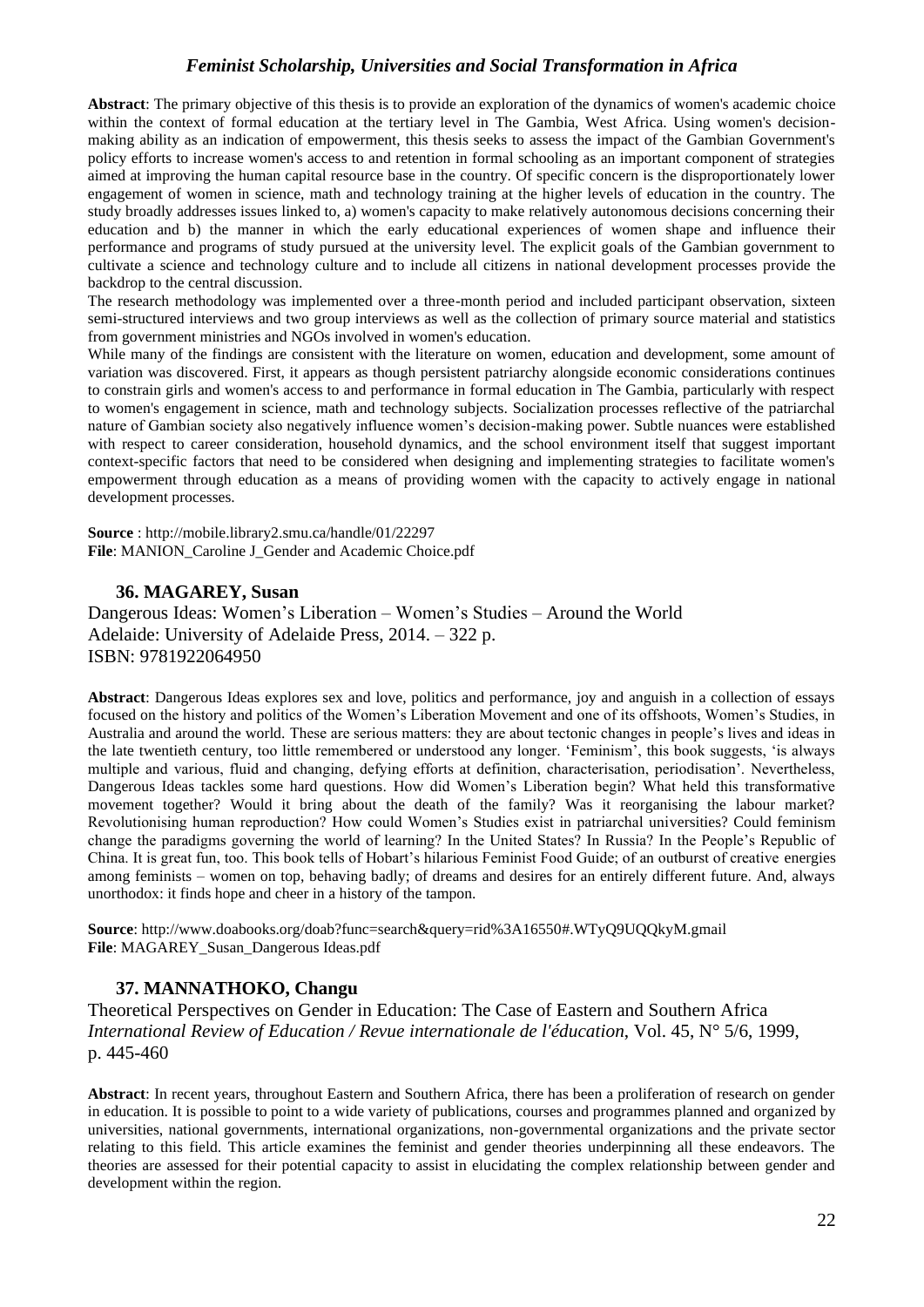**Résumé** : Ces dernières années, on assiste en Afrique orientale et australe à une prolifération d'études scientifiques sur les questions d'égalité des sexes dans l'éducation. On peut enumérer une accumulation de publications, de cours et de programmes préparés et réalisés par des universités, des gouvernements nationaux, des organismes internationaux, des organisations non gouvernementales et des entités du secteur privé actives dans ce domaine. Cet article analyse les théories féministe et paritaire sur lesquelles reposent tous ces efforts. II évalue ces théories par rapport à leur contribution potentielle à clarifier la relation complexe entre égalité des sexes et développement dans cette région du monde.

**Topics**: *Women's Rights, Educational Research, Men, Feminism, Oppression, Teacher Education, Women's Studies, Gender Roles*

**Source**: URL: http://www.jstor.org/stable/3445096

**File**: MANNATHOKO\_Changu\_Theoretical Perspectives on Gender in Education.pdf

#### **38. MARTIN, Hélène; ROUX, Patricia**

Recherches féministes sur l'imbrication des rapports de pouvoir : une contribution à la décolonisation des savoirs

*Nouvelles Questions Féministes*, Vol. 34, N° 1, 2015, p. 4-13.

**Introduction**: Bien que des écrits de féministes décoloniales, postcoloniales et du Black feminism aient déjà plus de trente ans, ils n'ont été traduits, lus et entendus que depuis peu dans l'espace académique francophone européen. Importées et utilisées, les approches de l'imbrication soulèvent beaucoup d'enthousiasme (comme l'a montré l'intérêt suscité par l'appel à communications du 6e Congrès), parce qu'en abordant ensemble des systèmes de domination, elles permettent d'objectiver les rapports sociaux de manière nouvelle et, en conséquence, de produire des analyses inédites. Par exemple, les questions liées aux migrations féminines peuvent être envisagées comme un objet de réflexion en soi, dégagées tant de l'androcentrisme des études sur les migrations que du sociocentrisme des études féministes ; de même, le recours aux approches de l'imbrication permet de constituer en objet de pensée des luttes féministes qui sont ellesmêmes traversées par des rapports de pouvoir.

Mais ce nouveau paradigme suscite également des résistances et des polémiques, ce que le déroulement du 6e Congrès a illustré, y compris en étant lui-même soumis à une analyse en termes d'imbrication des rapports de pouvoir. Très vite, en effet, pour le comité organisateur du congrès comme pour les participantes, la réalité des rapports de domination a posé question, puisque ces derniers ont affecté l'organisation même du congrès : sur le plan de l'organisation du travail au sein de l'Université – une institution fortement hiérarchisée dans laquelle tout le travail (non seulement le travail académique mais également le travail de maintenance, celui de restauration, etc.) est structuré par des rapports de pouvoir –, sur le plan de l'obtention de budgets via des instances de subvention académiques et politiques et de l'usage de ces budgets, sur le plan des limites imposées par la police des frontières, en particulier en ce qui concerne le délivrement de visas, ainsi que sur le plan du périmètre de nos réseaux. Parmi les controverses qui ont émergé lors de l'assemblée générale clôturant le Congrès, des participantes ont regretté l'invisibilisation, l'euphémisation, voire l'instrumentalisation, dans le cadre même du Congrès, de groupes opprimés, par le racisme d'abord, mais aussi par l'âgisme, par le classisme et par l'hétérosexisme – des groupes que quelques-unes affirmaient incarner, au risque, selon nous, de ré-essentialiser les catégories résultant de ces rapports sociaux ; d'autres participantes ont interrogé la capacité subversive d'un féminisme académique (entendez : institutionnalisé) ; d'autres encore ont exprimé leurs craintes que la lutte féministe qu'elles mènent, parfois depuis des décennies, ne se noie dans l'analyse des rapports de pouvoir imbriqués.

**Source**: http://www.cairn.info/revue-nouvelles-questions-feministes-2015-1-page-4.htm **File**: MARTIN\_Helene\_Recherches feministes sur l\_imbrication des rapports de pouvoir.pdf

#### **39. MICKELSON, Roslyn Arlin; NKOMO, Mokubung; SMITH, Stephen Samuel**

Education, Ethnicity, Gender, and Social Transformation in Israel and South Africa *Comparative Education Review*, Vol. 45, N° 1, February 2001, p. 1-35

**Introduction**: The year 1948 was critical in the history of two multiethnic nations, Israel and South Africa. In 1948, the nation of Israel was created by a United Nations partition of the British protectorate of Palestine. The Israeli Declaration of Independence enshrined the principle of equal rights for all citizens irrespective of their race, religion, gender, or nationality. In 1948, the Nationalist Party triumphed in the Republic of South Africa's elections and soon thereafter instituted the system of apartheid that enshrined white privilege as the law of the land. Unlike Israel, the Republic of South Africa made no pretense that it was a democratic state. During the last half-century, both Israel and South Africa have remained highly stratified by gender, ethnicity, and social class. Although both nations expanded educational access to various segments of their populations, various indicators continued to reflect these social divisions…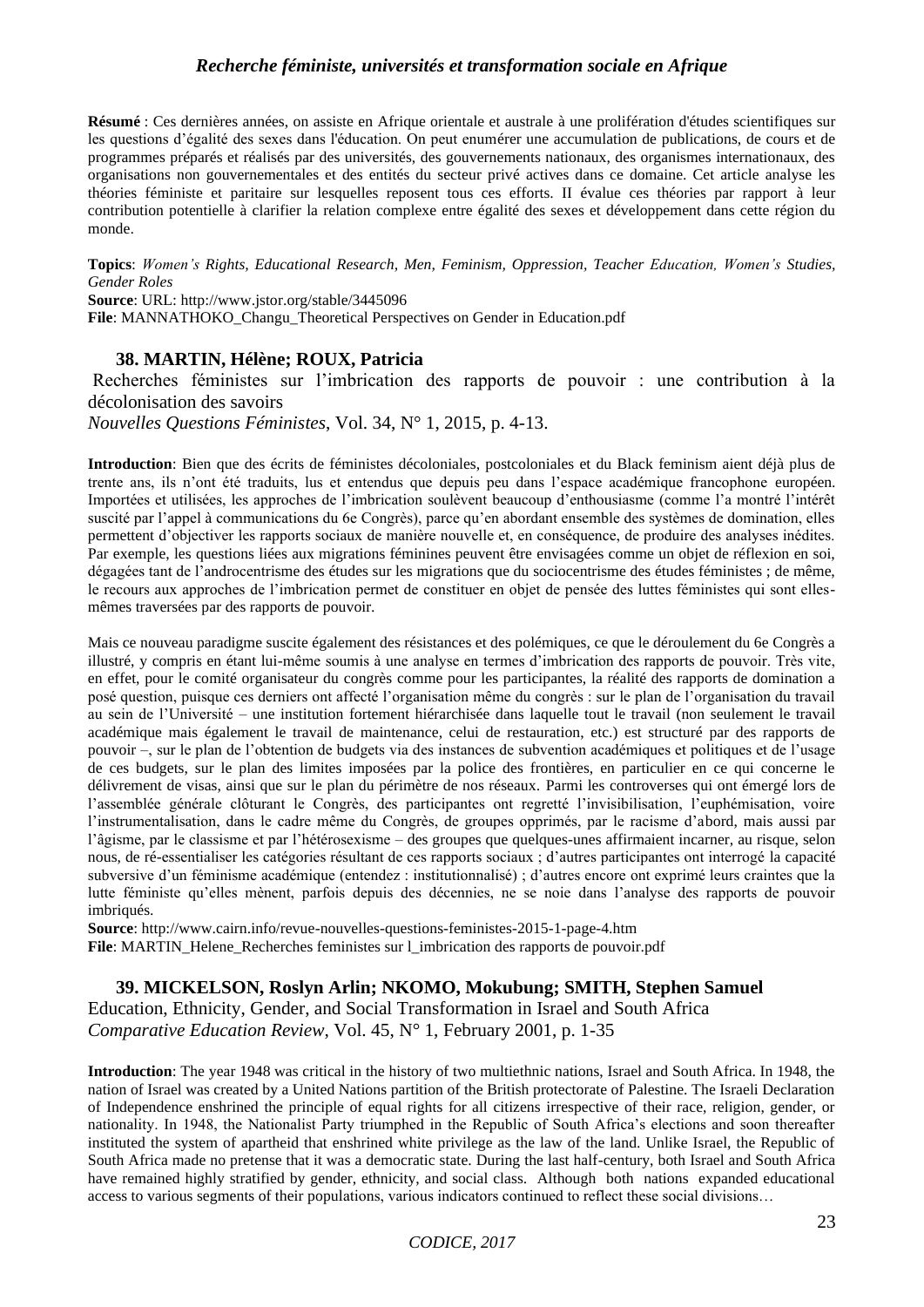**Source**: URL: http://www.jstor.org/stable/10.1086/447643 **File**: MICKELSON\_Roslyn Arlin\_Education Ethnicity Gender.pdf

#### **40. MOHANTY, Chandra Talpade**

Under Western Eyes: Feminist Scholarship and Colonial Discourses *Feminist Review*, N° 30, autumn, 1988, p. 61-88

**Introduction**: It ought to be of some political significance at least that 'colonization' has come to denote a variety of phenomena feminist and left writings in general. From its analytic category of exploitative economic exchange in both traditional contemporary Marxisms (cf. particularly such contemporary Baran, Amin and Gunder-Frank) to its use by feminist women in the US, to describe the appropriation of their experiences struggles by hegemonic white women's movements,' the colonization' has been used to characterize everything from evident economic and political hierarchies to the production particular cultural discourse about what is called the 'Third However sophisticated or problematical its use as an explanatory construct, colonization almost invariably implies a relation of domination, and a discursive or political suppression of heterogeneity of the subject(s) in question. What I wish to analyse specifically is the production of the 'Third World Woman' as monolithic subject in some recent (western) feminist texts. The definition of colonization I invoke is a predominantly discursive one, on a certain mode of appropriation and codification of 'scholarship' 'knowledge' about women in the third world by particular categories employed in writings on the subject which take primary point of reference feminist interests as they have articulated in the US and western Europe...

**Topics**: *Women's Rights, Feminism, Third World, Men, Writing, Oppression, Division of Labor, Political Power, Literary Criticism, Housewives…* **Source**: http://www.jstor.org/stable/1395054 **File**: MOHANTY\_Chandra\_Talpade**\_**Under Western Eyes.pdf

#### **41. MOISEYENKO, Olena**

Education and Social Cohesion: Higher Education *Peabody Journal of Education*, Vol. 80, N° 4, 2005, p. 89-104

**Abstract**: Social cohesion is understood as the social networks and the norms of reciprocity and trustworthiness that arise from connections among individuals.

When students attend higher education institutions, they go through a process of socialization, and it is vital to ensure that they acquire the core values that underpin the social cohesion. This article presents a preliminary understanding of how higher education institutions can influence social cohesion through curriculum content and the culture of their institutions, through fairness to students and faculty, and through procedures available for effective adjudication to members of the school community in order to achieve a consensus over what and how to teach. This article also presents a view on the role of higher education institutions in promoting social cohesion in local communities.

**Topics**: *Higher Education, Colleges, Universities, School Community Programs, Law Students, Graduate Students, School Campuses* **Source**: http://www.jstor.org/stable/3497054 **File**: MOISEYENKO\_Olena\_Education and Social Cohesion.pdf

#### **42. MUKUDI, Edith**

Gender and Education in Africa *Comparative Education Review*, Vol. 46, N° 2, May 2002, p. 234-241

**Introduction**: Lessons from Mount Kilimanjaro and Women's Agency and Educational Policy: The Experiences of the Women of Kilome are welcome contributions to the field of gender and education in Africa. They offer insight into the dynamics that yield differentials in the processes, outcomes, and socioeconomic effects of education. These works are important for those interested in gender issues and concerned about education as a tool to empower women. For the field of comparative education, they serve to help us understand why educational outcomes and effects sometimes differ across groups, communities, and nations.

Perhaps the most important contribution of the two works is the use that they make of ethnographic methodologies in researching their topics, making it possible for those more focused on positivistic and empirical approaches to view the dynamics behind the quantitative evidence presented and to provide explanations to observable outcomes and effects in the linkages between gender and education in Africa.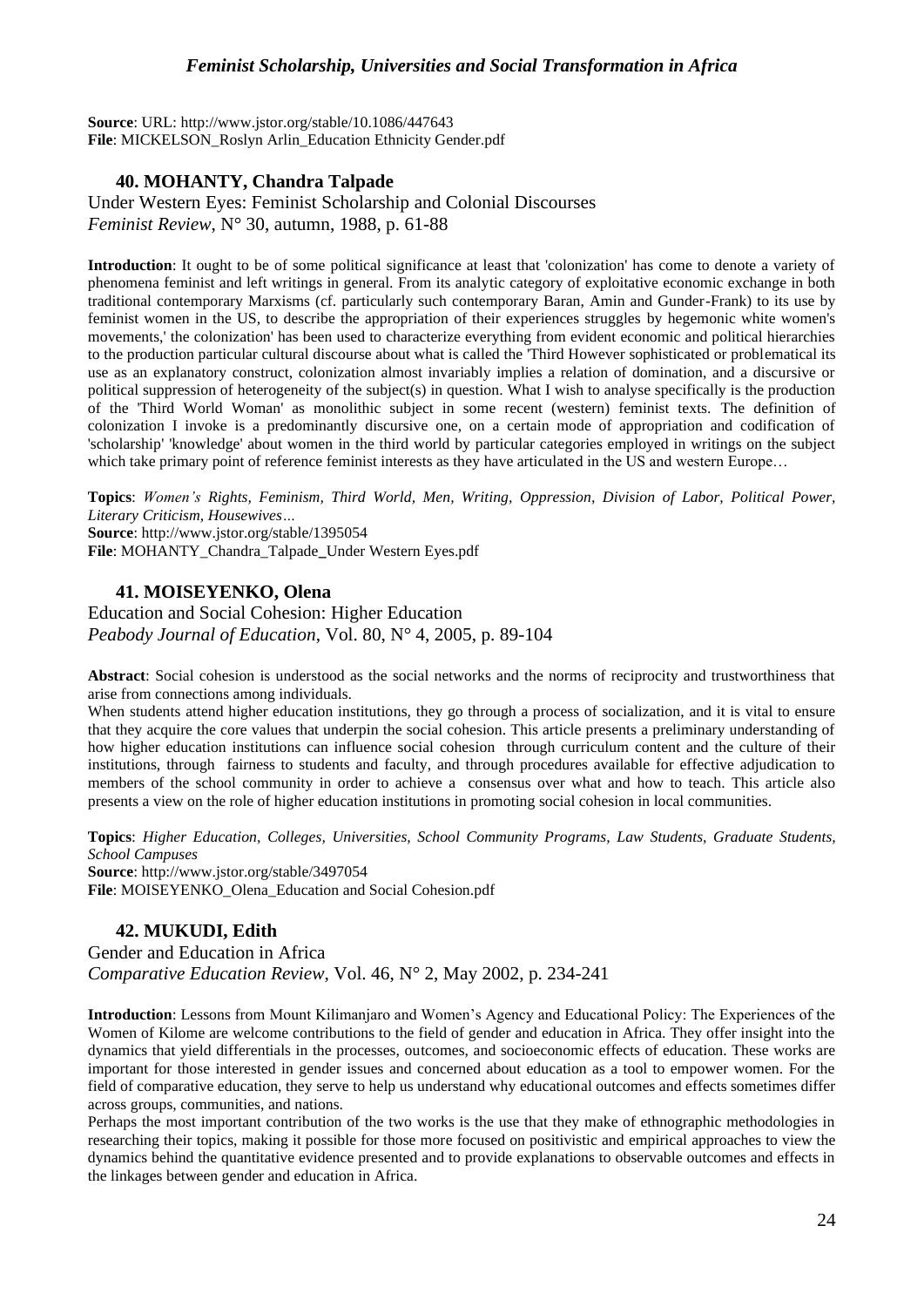**Topics**: *Public Investments, Women's Education, Comparative Education, International Education, Cultural Education, Economics Education, Investment Return Rates* **Source**:

https://www.jstor.org/stable/pdf/10.1086/340478.pdf?refreqid=search%3A6a57464dc2a7addf82a0191c58460246 **File**: MUKUDI\_Edith\_Gender and Education in Africa.pdf

#### **43. MULINARI, Diana; SANDELL, Kerstin**

Exploring the Notion of Experience in Feminist Thought *Acta Sociologica*, Vol. 42, N° 4, 1999, p. 287-297

**Abstract**: Why is the notion of experience so relevant for feminist theory? How has the concept been used and by whom? What are the theoretical and political implications of postmodern theory for a re-thinking of the concept? In these pages we will explore the uses and abuses of the concept of experience in contemporary feminist thought through the works of influential feminist intellectuals. This article has two aims. The first is to create a theoretical space for reflection and re-appraisal of the concept of experience inspired by Dorothy Smith's contribution to feminist sociology. The second is to shift these debates from the periphery to the centre of sociology by taking into account the centrality of the concept for the discipline.

**Source**: https://www.jstor.org/stable/pdf/4201163.pdf?refreqid=search%3A41804f5a9bd369f8f9a44612816475b1 **File**: MULINARI\_Diana\_Exploring the Notion of Experience in Feminist Thought.pdf

#### **44. MUTUA, Makau**

Typologies of Scholarship on Africa: Proceedings of the Annual Meeting of American Society of International Law

*International Law in a Multipolar World*, Vol. 107, 2013, p. 189-192

**Introduction**: Last but not least, Erika George analyzed the gender/human rights theme through a thorough review of Penelope Andrews' new book, From Cape Town to Kabul: Rethinking Strategies for Pursuing Women's Human Rights.9 One key insight in this book is the concept of conditional interdependence, which argues that women's differences and the different cultural contexts in which they live their lives should be taken into account in rights advocacy.

Through this concept she demonstrates how commonalities across different cultures and histories in different transitional societies, such as Afghanistan and South Africa, result in similar challenges for women, e.g., poverty in the realization of rights. She shows that in this context community and shared resources are far more important than is sometimes assumed in approaches to women's rights that emphasize individuality and autonomy. Professor George argues that Penelope Andrews' book shows how scholarship on Africa and international law has gone beyond the traditional paradigms of international legal feminist literature and strategies.

**Topics**: *International Law, Human Rights, Women's Rights, Feminism, African Literature, Literature, Constituents, Normativity, African Studies, African Diaspora* **Source**: http://www.jstor.org/stable/10.5305/procannmeetasil.107.0189 **File**: MUTUA\_Makau\_Typologies of Scholarship on Africa.pdf

### **45. NGUEMA, Isaac**

Université, société et développement en Afrique centrale *Présence Africaine, Nouvelle série*, N° 143, 3e trimestre 1987, p. 31-90

**Introduction**: Avant d'accepter de faire ce rapport introductif sur le « Rôle des universités dans le développement économique, social et culturel des pays d'Afrique » (1), nous avons tout d'abord été saisi par une vive hésitation, fondée sur trois raisons principales :

i) La préparation de cet exposé devait nous conduire à revivre les différentes erreurs et les nombreuses lacunes, dont nous nous sommes rendus responsables, lors de la création de l'université Omar Bongo en 1970, par une équipe d'hommes engagés, mais sans expérience, parmi lesquels certains ont déjà accompli l'inéluctable voyage commencé par nos ancêtres, tandis que d'autres ont retrouvé la chaleur apaisante de leur mère-patrie. Le souvenir de ces erreurs revenait à remuer, comme on dit, le couteau dans la plaie. C'était un exercice, pensons-nous, qui devait être des plus pénibles.

ii) S'il est vrai que voici une dizaine d'années encore, nos fonctions nous conduisaient à réfléchir sur les missions du monde et de la vie universitaire en Afrique, il ne reste pas moins évident que les idées qui étaient alors en vogue sont probablement devenue aujourd'hui des idées périmées, pour ne pas dire dépassées ; nous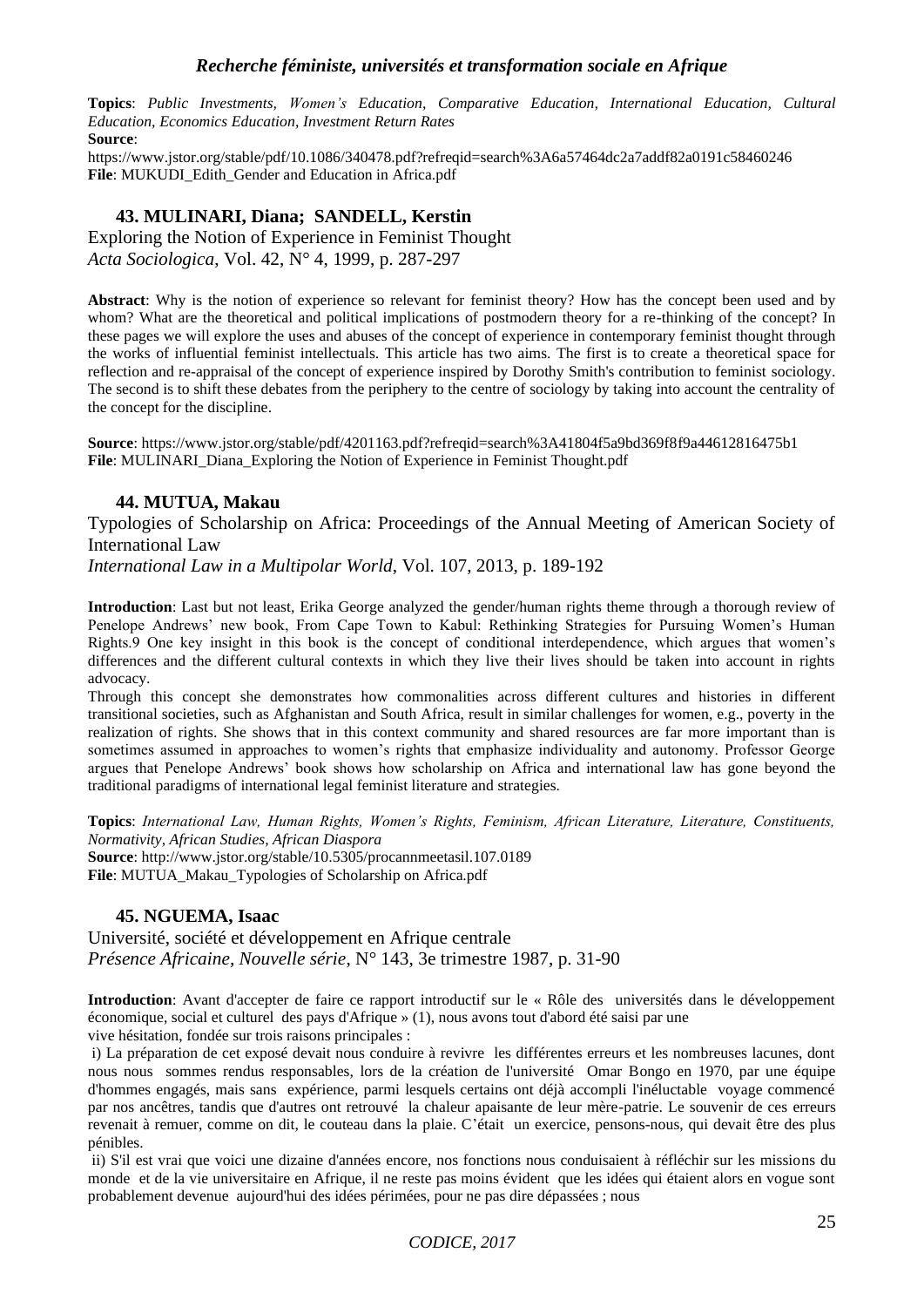craignions de devoir, devant un auditoire d'hommes aussi avertis qu'attentifs, que constitue la « secte » des recteurs, « enfoncer des portes ouvertes », pour ne pas dire prendre des lampions pour des lanternes…

**Source**: http://www.jstor.org/stable/24351526 **File**: NGUEMA\_Isaac\_Universite\_societe\_developpement en Afrique centrale.pdf

#### **46. OKEKE, Philomina E.**

African/Africanist Feminist Relations: Restructuring the Agenda/Agency *Issue: A Journal of Opinion*, Vol. 25, N° 2, 1997, p. 34-36

**Introduction**: The controversy surrounding African/Africanist feminist relations is neither a recent phenomenon nor one peculiar to this academic constituency. In the few odd years following the Second Wave, black feminists in the West have challenged the programs and direction of both the feminist movement and academia at every turn. In very succinct terms they rejected any alliance with a political project which, however well meaning, excludes them from the forums where women's oppression(s) should be named and confronted. As hooks (1988) points out in the case of African American women, in so far as the "authorities" who study them constitute themselves and forge along in "the absence of the voices of the individuals whose experiences they seek to address, ...the subject-object dichotomy is maintained and domination is reinforced."' [H]ooks stresses the need to recognize the unique perspective of the subjects of study and to reflect this recognition in the knowledge they produce. Feminist scholars in many parts of the developing world have equally added their voices to a growing resistance.2 But regardless of the claim these critics award to such knowledge bases, they clearly dissociate themselves from dissenters who might find inviting the prospects of a forum left solely for those whose experiences are the basis of any social inquiry…

**Topics**: *African Studies, Feminism, Constituents, Political Debate, Scholarship Funds, Academic Communities, African Culture, Social Sciences, Funding, Womens Studies*

**Source:** https://www.jstor.org/stable/pdf/1166743.pdf?refreqid=excelsior%3A0a4801b9a4bc4eae358b9056d5eb6f6c File: OKEKE\_Philomina\_E\_African\_Africanist Feminist Relations.pdf

#### **47. OKEKE, Philomina E.**

African Women in the Age of Transformation: Voices from the Continent *Issue: A Journal of Opinion*, Vol. 25, N° 2, 1997, p. 5-7

**Abstract**: I agreed to undertake the task of editing this volume, regarding such an opportunity as one more point larger academic discourse that must be forced to rethink the content and direction of its discourse. In a stressed the need to restructure existing relations among African and Africanist female scholars in order conditions of African women's lives as articulated by the former. I drew attention to the diminishing presence female voices, especially those in the continent, in shaping the study of African women and feminist scholarship Admittedly, the African case is, in part, a product of the social, economic and political trends which have both academic networks and infrastructures, distancing us from the very human situations and institutional define and mediate our research.

**Topics**: *Women, African Culture, Political Debate, Feminism, Poetry, Agriculture, Women's Health, Churches, Discourse, Economic Trends* **Source**: https://www.jstor.org/stable/pdf/1166735.pdf?refreqid=excelsior%3A960c6271f6dfa20f25654450e594bfb8

**File**: OKEKE\_Philomina\_E\_African Women in the Age of Transformation.pdf

#### **48. OKEKE, Philomina E.**

Female Wage Earners and Separate Resource Structures in Post Oil Boom Nigeria *Dialectical Anthropology*, Vol. 22, N° 3/4, December 1997, p. 373-387

**Introduction**: In strict economic terms, development is defined as a rise in the per capita income of a country accompanied by a significant transformation of its productive base.This definition has often failed to adequately incorporate the crucial role women play in what remains a complex process. In the African case, for instance, the importance of women's economic activities to family subsistence went unnoticed until the emergence of gender in the 1970s as a major analytical category in development theory. This section takes a brief look at Nigeria's economic history as a backdrop against which the case of Igbo female wage earners will be examined...

**Topics**: *Women, Wage Earners, Gender Roles, Working Women, Economic Resources, Children, Employment, Husbands, Men, Families*

**Source:** https://www.jstor.org/stable/pdf/29790465.pdf?refreqid=excelsior%3Ae269f680a9ef47363517da41d419df22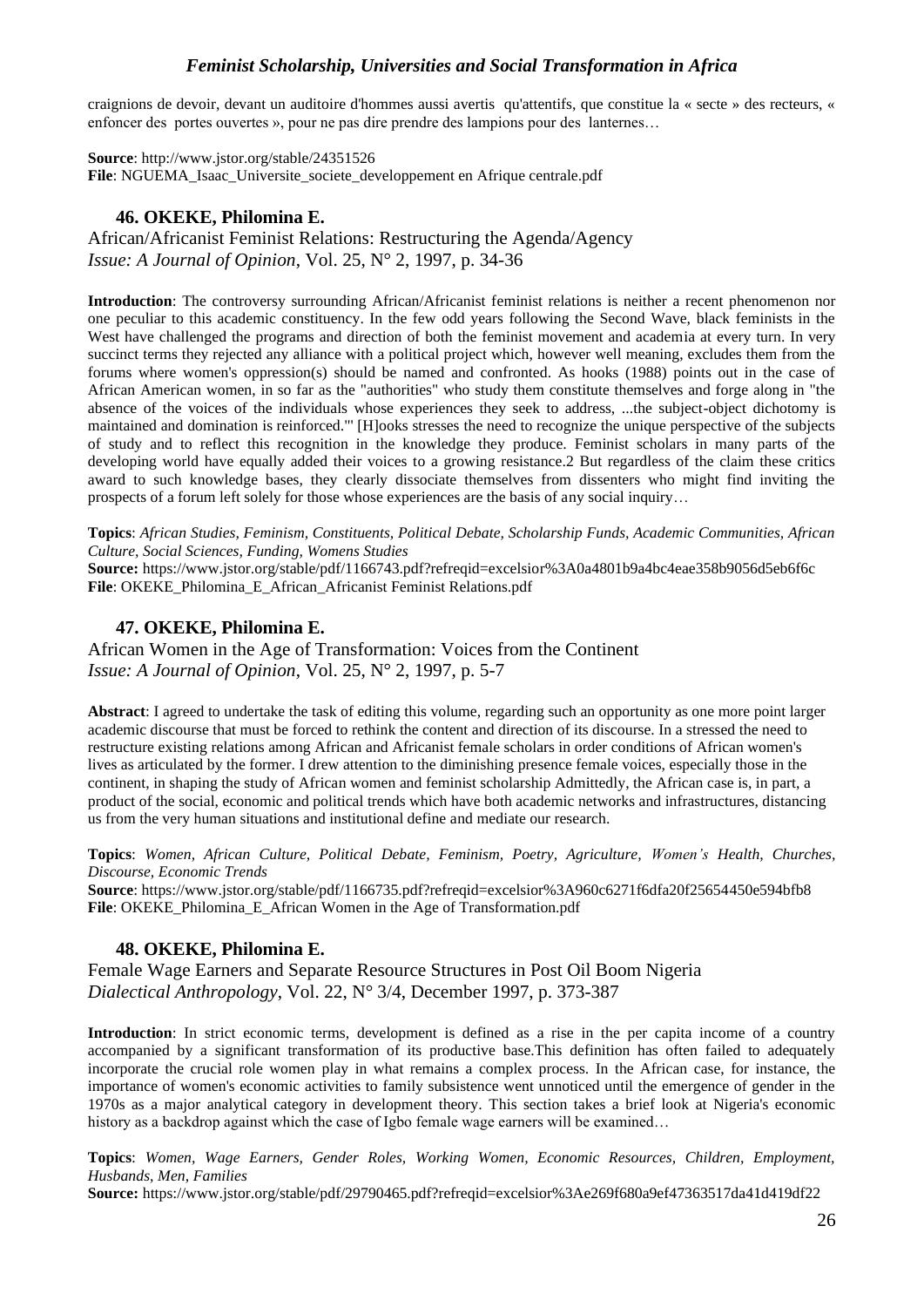File: OKEKE\_Philomina\_E\_Female Wage Earners and Separate.pdf

#### **49. OKEKE, Philomina E.**

Postmodern Feminism and Knowledge Production: The African Context *Africa Today*, Vol. 43, N° 3, 2000, Jul. - Sep., 1996, p. 223-233

**Abstract**: This article examines the implications of what may now be seen as a postmodern trend in feminist scholarship regarding the study of African women. It argues primarily that the rigorous critiques emerging from postmodern feminist debates have not only failed to confront in practice the politics of producing feminist knowledge1 but may push farther into the background (given the attention these debates presently claim) what remains an ongoing intellectual and political hegemony. If the African case is a reflection of the state of affairs in similar feminist constituencies, then we must call into question not only the potential of postmodern discourses to yield much-needed strategies for restructuring feminist relations but also the validity of feminism itself as a political project.

**Topics**: *Feminism, Women's Rights, Postmodern Feminism, Postmodern Philosophy, Political Debate, Literary Postmodernism, Women, Women's Studies, Postfeminism, Political Discourse* **Source**: http://www.jstor.org/stable/4187106 **File**: OKEKE\_Philomina\_E.\_Postmodern Feminism and Knowledge Production.pdf

#### **50. OKEKE-IHEJIRIKA, Philomina**

Achieving Gender Equity in Africa's Institutions of Tertiary Education: Beyond Access and Representation

In: Issues in African Education: Sociological Perspectives / Ed. By Ali A. Abdi and Ailie Cleghorn. – New York: Palgrave Macmillan, 2005, p. 159-174

**Introduction**: The analysis below attempts to extend the debate on African women's participation in tertiary education beyond the persistent appeals for equal representation across the disciplines, and in the proportion of teaching and administrative staff. The analysis here focuses specifically on sub-Saharan Africa. Hence, the references and proposals made exclude the countries north of the Sahara such as Egypt, Morocco, and Algeria. The chapter begins with a brief review of the reasons advanced by those who advocate African women's access to and representation in tertiary education. It also takes a cursory look at African women's progress at this level, highlighting the barriers they face. The primary purpose here, however, it to explore the ideological content of African women's training, and the various ways it might be implicated in the struggle to achieve gender equity at the tertiary level… File: ABDI\_Ali A\_Issues in African Education.pdf

#### **51. OYEWUMI, Oyeronke**

Conceptualizing Gender: The Eurocentric Foundations of Feminist: Concepts and the Challenge of African Epistemologies

*Jenda: A Journal of Culture and African Women Studies*, Vol. 2, n° 1, 2002, p. 1-9.

**Introduction**: The last five centuries, described as the age of modernity, have been defined by a number of historical processes including the Atlantic Slave Trade and attendant institutions of slavery, and European colonization of Africa Asia and Latin America. The idea of modernity evokes the development of capitalism and industrialization, as well as the establishment of nation states and the growth of regional disparities in the World system. The period has witnessed a host of social and cultural transformations. Significantly, gender and racial categories emerged during this epoch as two fundamental axes along which people were exploited and societies stratified. A hallmark of the modern era is the expansion of Europe and the establishment of Euro/American cultural hegemony throughout the world. Nowhere is this more profound than in the production of knowledge about human behavior, history, societies, and cultures. As a result, interests, concerns, predilections, neuroses, prejudices, social institutions and social categories of Euro/Americans have dominated the writing of human history. One effect of this Eurocentrism is the racialization of knowledge: Europe is represented as the source of knowledge and Europeans as knowers. Indeed, male gender privilege as an essential part of European ethos is enshrined in the culture of modernity. This global context for knowledge production must be taken into account in our quest to comprehend African realities and indeed the human condition…

**Source**: https://www.codesria.org/IMG/pdf/OYEWUMI.pdf File: OYEWUMI\_Oyeronke Conceptualizing Gender.pdf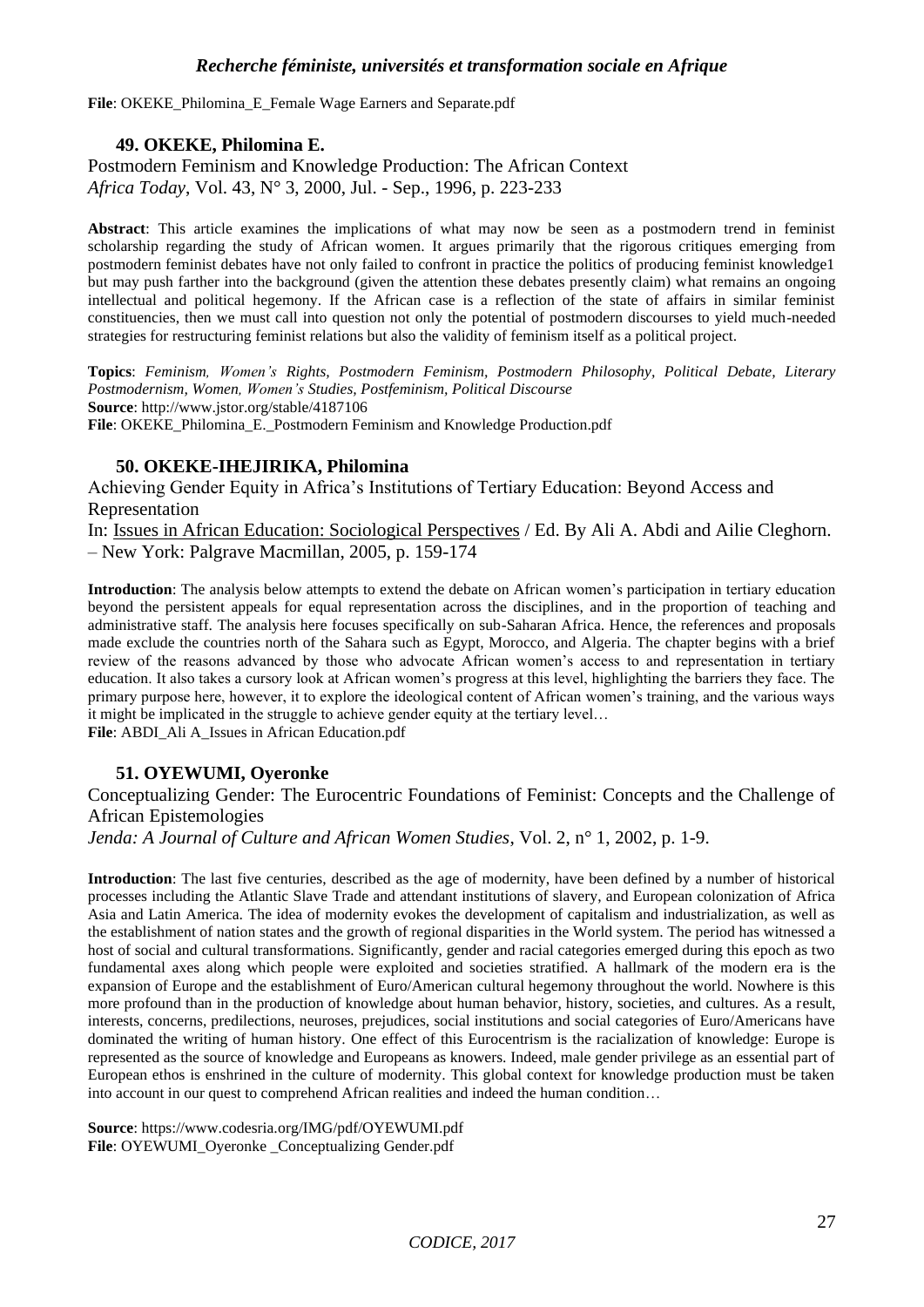#### **52. PEREIRA, Charmaine**

#### Between Knowing and Imagining: What Space for Feminism in Scholarship on Africa?

**Introduction**: What does it mean to talk about the relationship between knowing and imagining? More than any apparently external frontier, it is the capacity to go beyond what is given, to fantasise, to create new possibilities that link what is desired with what is known, that will shape the content of knowledge production and its potential uses. In the quest to transcend existing intellectual frontiers, the sheer expanse of the human imagination and the ability to engage the emotions as well as the intellect in the process of knowledge production, become subjects for reflection and analysis. To do this is no easy matter; it involves addressing, rather than evacuating, ambiguities, innuendos, contradictions, silences and gaps as integral to the issues that warrant sustained study. As Marjorie Mbilinyi points out, creative and innovative work involves "more imagination, inspiration and guesswork" (1992: 53) than treading the wellworn paths of scientific orthodoxy.

**Source**: http://agi.ac.za/sites/agi.ac.za/files/fa\_1\_feature\_article\_2.pdf **File**: PEREIRA\_Charmaine\_Between Knowing and Imagining.pdf

#### **53. PIETTE, Christine**

"Vingt ans de Recherches féministes" *Recherches féministes*, 211, 2008, p. 11–37.

**Introduction**: La revue Recherches féministes est née à l'Université Laval, il y a vingt ans, dans un contexte que l'on peut qualifier de favorable, du moins si on le compare à celui d'aujourd'hui. Depuis l'Année internationale des femmes (1975), le féminisme prenait son élan un peu partout dans le monde occidental. En Amérique du Nord et dans le monde anglo-saxon, en particulier, la recherche féministe était déjà riche de milliers de travaux de recherche dans de multiples disciplines et le concept de « rapport entre les sexes » était déjà au cœur des questions soulevées. À l'Université Laval, un comité ad hoc composé de femmes de tous les milieux de l'établissement (professeures, professionnelles, employées de soutien et étudiantes) avait été formé par le recteur Jean-Guy Paquet en 1979 afin d'étudier leur situation dans l'établissement et un rapport comportant de nombreuses recommandations en avait résulté; dans sa suite, une coordonnatrice à la condition féminine était nommée. Puis, en 1983 naissait le Groupe de recherche multidisciplinaire féministe (GREMF), regroupement de professeures et d'étudiantes dont le mandat concernait d'abord la recherche. Quelques années après, une chaire d'étude consacrée à la condition des femmes voyait le jour. Lorsque paraît le premier numéro de la revue Recherches féministes, revue créée par le GREMF la même année, soit en 1988, celle-ci n'est pas toute pionnière dans la francophonie quant à son intérêt pour les femmes. Elle comble toutefois un grand vide dans le domaine de la diffusion des publications scientifiques féministes dans le monde francophone…

**Source**: https://www.erudit.org/en/journals/rf/2008-v21-n1-rf2309/018306ar.pdf **File**: PIETTE\_Christine\_Vingt ans de Recherches feminists.pdf

#### **54. RENN, Kristen A.**

Roles of women's higher education institutions in international contexts *Higher Education*, Vol. 64, N° 2, August 2012, p. 177-191

**Abstract**: Women's colleges and universities persist around the world, even as the vast majority of tertiary institutions are open to men and women. In nearly every nation, women can attend even the most elite formerly all-male universities, and in several nations women are the majority of all college students. Questions therefore arise about the continued need for a single-sex sector in the 21st century. In this study I examined the contribution of these institutions to their national systems of education and society. I used a qualitative, comparative, multiple case study approach to understand 14 diverse women's colleges and universities in nine nations on five continents. Five key roles emerged: access, campus climate, gender empowerment, leadership development, and cultural paradox. I make recommendations for research and practice.

**Topics**: *Women's Education, Higher Education, Colleges, College Students, Universities, Gender Roles, School Campuses, Feminism, Men, Personal Empowerment* **Source**: URL: http://www.jstor.org/stable/23255275 File: RENN\_Kristen A\_Roles of womens higher education institutions.pdf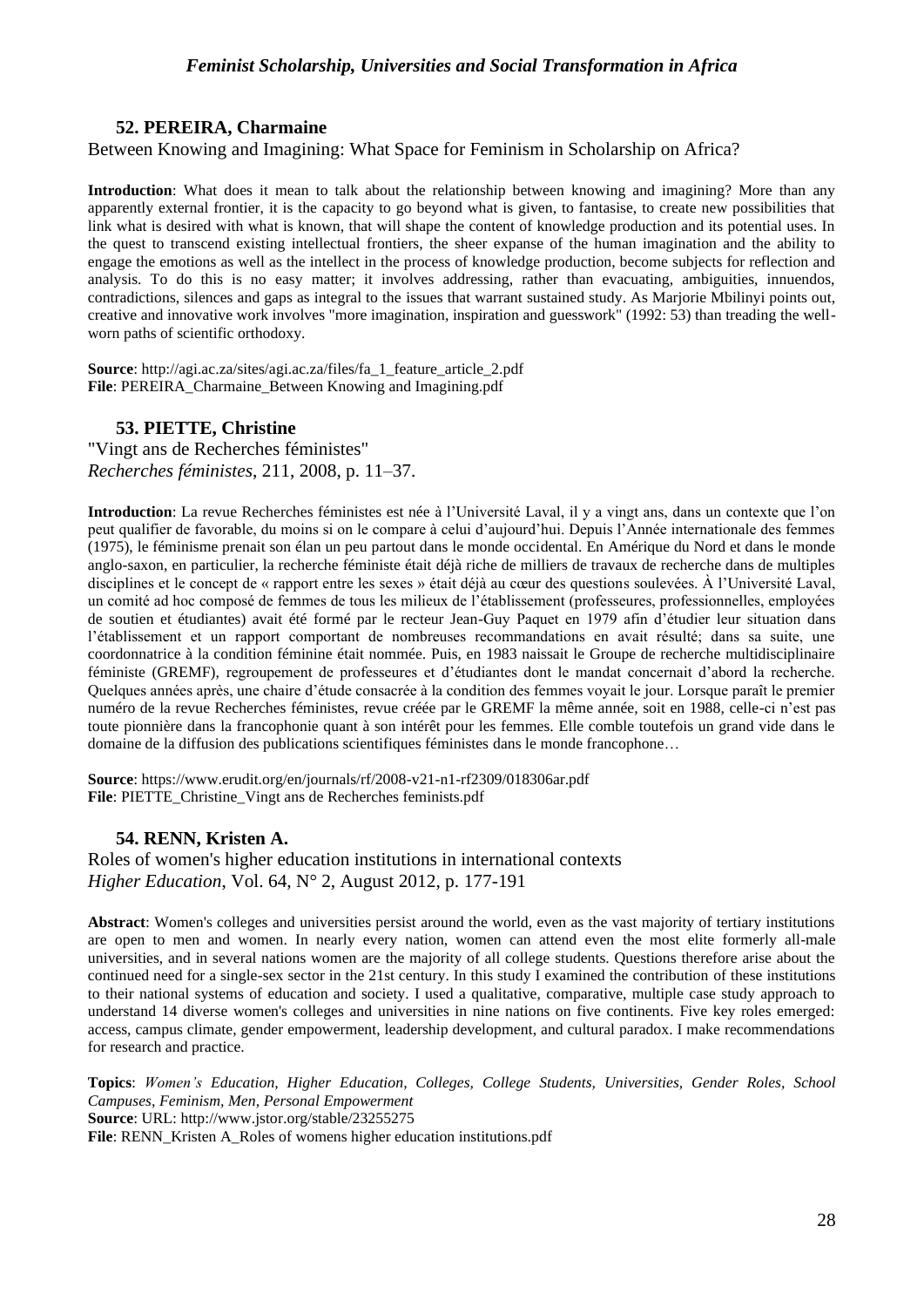#### **55. ROMACK, Katherine**

Women's Studies in the "Post'Feminist" University *Feminist Formations*, Vol. 23, N° 1, spring 2011, p. 235-256

**Abstract**: Although there is a sizeable body of evidence to suggest that women's social and economic status in the United States has been steadily eroded in recent years, pundits celebrating the dawn of the age of "post-feminism" abound. The article examines three of the most popular arguments launched against women's studies programs in the wake of some recent and, hopefully, precipitous announcements of the decline of such programs in the United States and Great Britain. Women's studies rejects the idea that knowledge can be reduced to a set of individual outcomes , in favor of a vision of knowledge production that is holistic, historically situated, particularist, and pragmatic - working through collective and conversation and debate across disciplines and between the university and its wider public. As such, women's studies, far from ancillary, is central to the mission of the university. The challenge now facing feminists dwelling in the ruins of the " post-feminist " university is how to begin to generate approaches to the study of women that insist upon the distinctly " feminine " and "qualitative" dimensions of human experience across the disciplines approaches that do not simply counter women's exclusion from dominant regimes of knowledge, but that actively work to create new standards of intellectual.

**Topics**: *Women's Studies, Feminism, Universities, Gender Equality, Postfeminism, Men, Higher Education, Political Discourse, Economic Liberalism* **Source**: https://www.jstor.org/stable/pdf/41301646.pdf?refreqid=search%3A799dc4bf43ec0b2e90edc37205e77286 **File**: ROMACK\_Katherine\_Womens Studies in the Post'Feminist.pdf

#### **56. ROPERS-HUILMAN, Rebecca; WINTERS, Kelly T.**

Feminist Research in Higher Education

*The Journal of Higher Education*, Vol. 82, N° 6, 2011, p. 667-690

**Introduction**: Feminist theory and methodology have yet to find fertile ground in mainstream higher education publications. As Jeni Hart (2006) notes, even though women have made advances in higher education on multiple levels, research that is explicitly feminist is underrepresented in mainstream higher education academic journals. Michael Parsons and Emily Ward (2001) caution that this gap in feminist research has potentially far-reaching implications for the formation of both higher education policy and practice, as a lack of understanding about the gendered nature of educational experiences may be related to ineffective responses to both problems and opportunities. For example, despite much effort, women and men are unevenly positioned as students and faculty in different academic disciplines, and a disproportionate number of white men are in positions of power within higher education (Almanac, 2008). Further, current shifts in academic staffing patterns affect women and men differently (Bousquet, 2008; Glazer-Raymo, 2008), and many educational approaches commonly associated with student success may, in fact, have opposite effects for women and men (Sax, 2008). While feminist research is not a panacea for all issues in higher education, it has much to contribute to understanding and addressing the gendered contexts of colleges, universities, and educational policy…

**Topics**: *Feminism, Higher Education, Educational Research, Feminist Theory, Men, Gender Identity, Observational Research, Epistemology, Research Studies*

**Source**:https://www.jstor.org/stable/pdf/41337166.pdf?refreqid=search%3A8ef415cb94c3db70354318d3ffcd133b **File**: ROPERS-HUILMAN\_Rebecca\_ Feminist Research in Higher Education.pdf

#### **57. SADER, Saajidha B.; ODENDAAL, Marie; SEARLE, Ruth**

Globalisation, Higher Education Restructuring and Women in Leadership: Opportunities or Threats?

*Agenda: Empowering Women for Gender Equity*, N° 65, 2005, p. 58-74

**Abstract**: In this article we explore how processes of globalisation and restructuring higher education (HE) appear to be impacting on the work of women in leadership and gender equity in HE in South Africa today. We also aim to problematise the apparent effects of the complex interrelationship between globalization (corporatisation managerialism and marketisation), HE reform and gender equity. Globalisation is perceived as holding both opportunity and threat to higher education - it defers redress in terms of gender equity. In some instances, fast tracking women into leadership positions has raised questions about sustainability, support and commitment to change. We have chosen to frame the issues through a small exploratory case study drawing on the experiences of five women in leadership' at one South African university.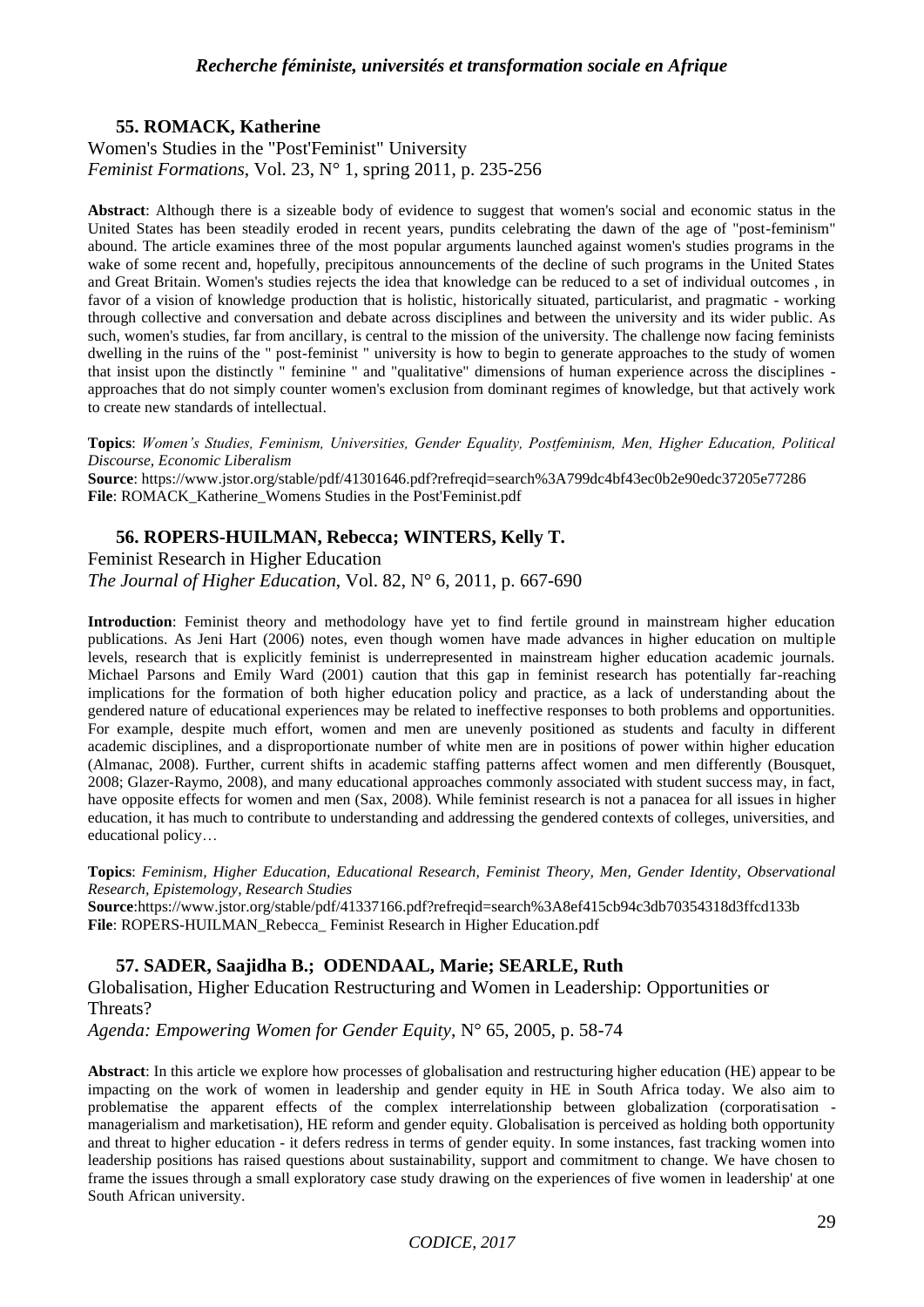**Topics**: *Globalization, Higher Education, School Restructuring, Universities, Women's Education, Middle Management, Demand, Social Justice, State Universities* **Source**: http://www.jstor.org/stable/4066653 **File**: SADER\_Saajidha\_B\_Globalisation Higher Education Restructuring.pdf

#### **58. SHARMA, Nandita; WRIGHT, Cynthia**

Decolonizing Resistance, Challenging Colonial States *Social Justice*, Vol. 35, N° 3, (113), 2008-09, p. 120-138

**Introduction**: In a Recent Article in Social Justice, "Decolonizing Antiracism," Bonita Lawrence and Enakshi Dua (2005) argue that antiracist theory and practices have historically excluded the concerns of Aboriginal peoples. The result, they claim, is twofold: Aboriginal people "cannot see themselves in antiracism contexts and Aboriginal activism against settler domination takes place without people of color as allies."1 They further argue that antiracist praxis has actually contributed to the active colonization of Aboriginal peoples (pp. 122-123). Indeed, they contend that "antiracism is premised on an ongoing colonial project" (p. 123, emphasis added) and on "a colonizing social formation" (pp. 129-130).2 Examples of antiracist complicity, according to Lawrence and Dua, include postcolonial critiques of national liberation strategies and social constructivist critiques of nationhood or nationalisms. They maintain that such analyses further secure the colonization of indigenous people by contributing to "the ongoing delegitimization of Indigenous nationhood" (p. 128). Moreover, since indigenous "nationhood" is understood in ethnicized terms, Lawrence and Dua also claim that critiques, such as those of Stuart Hall, against ethnic absolutism are destructive of indigenous national identity and struggle (p. 131).3 Like other nationalist arguments that read the existence of contemporary nationalized polities back into time immemorial, Lawrence and Dua maintain that such critiques are attacks against both the pre-colonial identity of indigenous people and of their contemporary efforts at achieving sovereignty.

**Topics**: *Nationalism, Decolonization, Racism, Indigenous Peoples, Capitalism, Nationhood, Economic Liberalism, Social Interaction*

**Source**: https://www.jstor.org/stable/pdf/29768504.pdf?refreqid=search%3A8ef415cb94c3db70354318d3ffcd133b **File**: SHARMA\_Nandita\_Decolonizing Resistance.pdf

#### **59. SKACHKOVA, Penka**

Academic Careers of Immigrant Women Professors in the U.S. *Higher Education*, Vol. 53, N° 6, Jun., 2007, p. 697-738

**Abstract**: The article draws on the narratives of 34 immigrant women professors from 22 different countries who teach in a major research university in the U.S. First, the article presents immigrant women professors' voices of experiencing traditional academic activities in terms of teaching, research, and administration/service. Second, the paper voices women's stories of social climate prevailing in their departments and institutions that affects their academic careers. Third, the article narrates women's expressions of their efforts to balance academic life and family life.

**Topics**: *Narrators, Higher Education, Working Women, Academia, Feminism, Universities, Students, Men* **Source**: https://www.jstor.org/stable/pdf/29735083.pdf?refreqid=search%3A8ef415cb94c3db70354318d3ffcd133b **File**: SKACHKOVA\_Penka\_ Academic Careers of Immigrant Women.pdf

#### **60. STEADY, Filomina Chioma**

An Investigative Framework for Gender Research in Africa in the New Millennium

**Introduction**: Introduction: Africa - a continent in Crisis The majority of African countries are in crisis. Economic domination through corporate globalization is the primary global strategy for economic growth. The resulting development paradigm is re-colonization through the reproduction of hegemonic tendencies that facilitate the movement of trans-national capital. Protracted recession, the debt burden, Structural Adjustment Programmes, externally-controlled privatization and an emphasis on exports are creating a cultural crisis of major proportions. The marginalization of Africa through corporate globalization has led to widespread poverty, the destruction of many African economies, social dislocation and civil strife. This is compounded by the erosion of the life- supporting capacities of many African ecosystems. Authoritarian regimes and gender-based discrimination complete the picture. Global economic processes are producing new dimensions of structural racism through North/South and Black/White polarizations. The United Nations conference on racism held in Durban, South Africa last year recognized the correlation between corporate globalization and racism and emphasized the gendered dimensions of this correlation.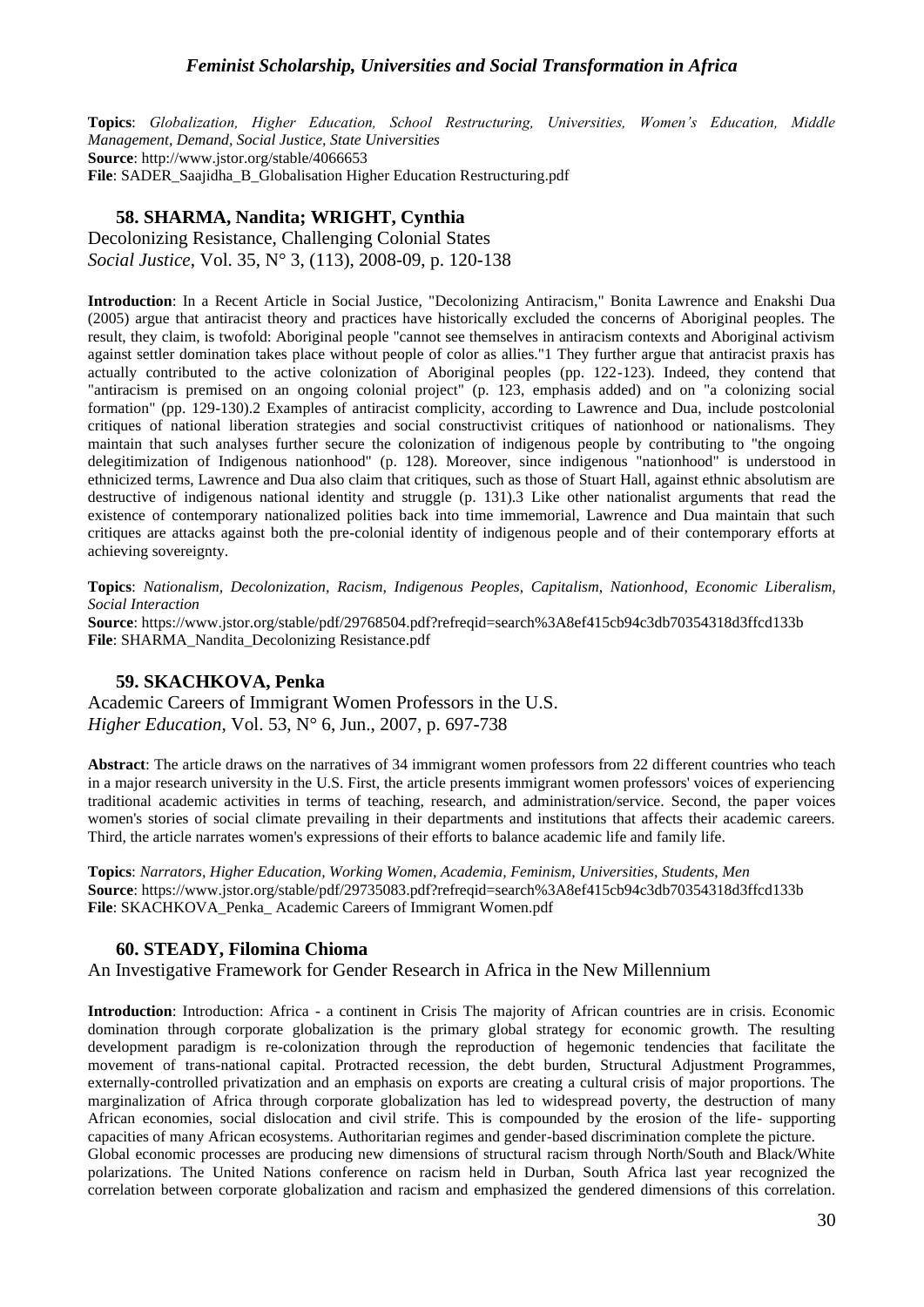Racialized women, become recruited into the international labor force as cheap sources of unprotected and migratory labor and as objects of sex tourism, trafficking and domestic servitude. The overwhelming evidence seems to suggest that gender -based hierarchies and gender subordination combined with structural racism are being reinforced by globalization African women are among the most severely affected. (Steady, 2002)…

**Source**: https://link.springer.com/chapter/10.1007/978-1-137-09009-6\_17#page-1 **File**: STEADY\_Filomina Chioma\_An Investigative Framework.pdf

#### **61. STROMQUIST, Nelly P.**

Gender Studies: A Global Perspective of Their Evolution Contribution, and Challenges to Comparative Higher Education

*Higher Education*, Vol. 41, N° 4, June, 2001, p. 373-387

**Abstract:** The incorporation of new fields of study in the university tends to be a contested process. This has been the case for women's studies despite its many conceptual, theoretical, and methodological contributions. Moreover, these programs have constantly suffered financial vulnerability and struggled for academic recognition and autonomy. Comparative data about women's studies programs exist but could be enhanced by explicit cross-national studies. At the crossroads today, women's studies can chose to adopt more feminist political concerns and engage in socially transformative research projects or succumb to forces of globalization that, in making the university increasingly entrepreneurial, preempt concerns for equity and social justice.

**Topics**: *Women's Studies, Feminism, College Students, Higher Education, Research Universities, Educational Research, Globalization*

**Source**: URL: http://www.jstor.org/stable/3448130 **File**: **STROMQUIST\_Nelly P\_**Gender Studies\_A Global Perspective .pdf

#### **62. SUBOTZKY, George**

Alternatives to the Entrepreneurial University: New Modes of Knowledge Production in Community Service Programs *Higher Education*, Vol. 38, N° 4, December 1999, p. 401-440

**Abstract**: Globalisation has significantly altered patterns of research and development, and production. In turn, this has generated new organisational forms and practices in higher education knowledge production. As a result, a strong trend towards the 'entrepreneurial' university has emerged, characterised by increasing market-like behaviour and governance. Within the dominant neo-liberal global consensus, this primarily serves the market and the private good.

However, this is a growing counter concern for higher education's contribution to equity, community development and the public good. Drawing from various case studies, focusing on South Africa, this paper identifies the higher education-community partnership model as a complementary alternative to the entrepreneurial university. It is shown that knowledge production in these partnerships closely resembles so-called "mode 2", applications-driven knowledge production. Potentially, however, the partnership model integrates and mutually enhances experiential learning, relevant research and community development.

**Topics**: *Higher Education, Collaboration, Information Production, Globalization, Volunteer Labor, Educational Research, Service Learning, Research Universities, Economic Development* **Source**: https://www.jstor.org/stable/pdf/3448092.pdf?refreqid=search%3A8360082cb15e90a1bc7d211bb5353892 **File**: **SUBOTZKY\_George\_**Alternatives to the Entrepreneurial University.pdf

#### **63. TEFERRA, Damtew; ALTBACH, Philip G.**

African Higher Education: Challenges for the 21st Century *Higher Education*, Vol. 47, N° 1, Jan., 2004, p. 21-50

**Abstract**: African higher education, at the beginning of the new millennium, faces unprece- dented challenges. Not only is the demand for access unstoppable, especially in the context of Africa's traditionally low postsecondary attendance levels, but higher education is re- cognized as a key force for modernization and development. Africa's academic institutions face obstacles in providing the education, research, and service needed if the continent is to advance. Generalizing about a continent as large and diverse as Africa is difficult. Yet there are some common elements - and there are certainly some common challenges. In our discussion, we are not generally optimistic either in analyzing the current reality in much of Africa or in pointing to future prospects. The fact is that African universities currently function in very difficult circumstances, both in terms of the social, economic, and political problems facing the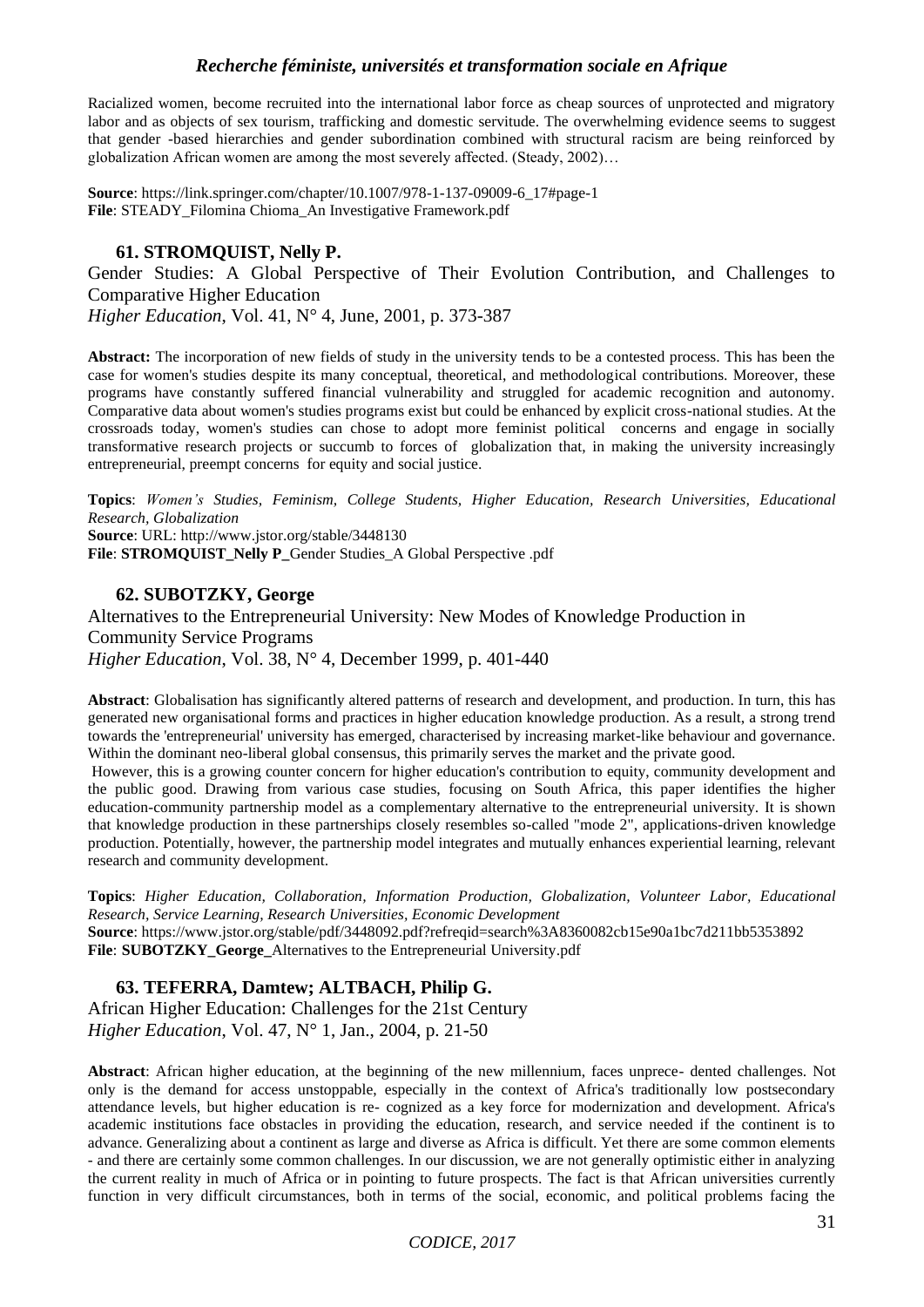continent and in the context of globalization, and the road to future success will not be an easy one. Based on Africawide research, this article discusses such topics as access to higher education, the challenges of funding, the growing role of private higher education institutions in Africa, governance and autonomy, management challenges, gender (including the access of women to higher education and the problems faced by women students and academic staff), the role of research and the problems of scholarly communication, language issues, and the brain drain. These issues are at the heart of Africa's future academic development.

**Topics**: *Higher Education, Universities, College Students, Handbooks, Academic Freedom, School Enrollment, Women, Funding, Academic Education* **Source**: https://www.jstor.org/stable/pdf/4151555.pdf?refreqid=search%3Ad170eb07a370694961963b2db8c0b859 **File**: TEFERRA\_Damtew\_African Higher Education.pdf

#### **64. TOUPIN, Louise**

"Une histoire du féminisme est-elle possible?." *Recherches féministes*, 61, 1993, p. 25–52.

**Introduction**: Serait-ce, comme le dit Marie-Jo Bonnet, parce que nous arrivons toujours très mal à déterminer historiquement «ce qui, de la femme, a rompu les amarres » et à mettre en évidence ce que sont ces amarres à larguer, que l'histoire du féminisme se butte à la définition même de son objet de recherche : qu'est-ce que le féminisme, et comment peut-on caractériser les courants qui l'ont traversé? Voilà en effet le sujet d'un débat historiographique qui a cours aux États-Unis depuis au moins 30 ans. À l'un des pôles du débat, on trouve une définition large du féminisme, alors qu'une définition plus restreinte anime l'autre pôle. Ainsi: doit-on chercher à inclure sous le grand chapeau du féminisme à peu près tout ce que les femmes ont fait et dit dans l'histoire ou, plutôt, chercher à comprendre et à établir la variété de leurs faits et gestes, et à ne qualifier de féministe qu'un type d'agir parmi bien d'autres possibles· c'est-àdire l'activité publique des femmes? Récemment encore aux États-Unis, l'échange entre deux historiennes, Karen Offen et Nancy Cott (Offen 1989b; Cott 1989a) a réactivé la querelle. Plus près de nous, au Québec, Yolande Cohen a tenté, sans grand succès à ce jour, de « brasser la cage » en affirmant que les cercles de fermières, dont elle a écrit une histoire, sont à l'origine du féminisme québécois (Cohen I990: 270), alors que c'est notoirement au Montréal Local Council of Women, puis à la Fédération nationale Saint-Jean-Baptiste que l'on a reconnu jusqu'ici ce droit d'aînesse. Derrière ce débat se profile en filigrane un cadre d'interprétation: celui de l'égalité-différence et la typologie des féminismes qui en est issue. Ce cadre d'analyse fausse-t-il le débat?

**Source**: https://www.erudit.org/en/journals/rf/1993-v6-n1-rf1647/057723ar.pdf File: TOUPIN Louise Une histoire du feminisme est-elle possible.pdf

#### **65. VERSCHUUR, Christine ; DESTREMAU, Blandine**

Féminismes décoloniaux, genre et développement: histoire et récits des mouvements de femmes et des féminismes aux Suds

*Revue Tiers Monde*, N° 209, janvier-mars 2012, p. 7-18

**Introduction** : Les études postcoloniales désignent un domaine de pensée critique né surtout dans les universités étasuniennes dans les années 1980. Focalisées sur la constitution et l'institutionnalisation des savoirs, des énonciations, des catégories, des représentations et systèmes de pensée, leur essor s'inscrit dans le cadre d'une remise en cause des grands récits qui ont structuré et donné du sens à l'histoire mondiale des cinq derniers siècles, depuis les « découvertes » d'autres continents par des Occidentaux : la modernité, la race, le patriarcat et la famille, la lutte des classes, mais aussi la démocratie, la liberté (ou le libéralisme), l'universalisme.

Il s'agit d'un champ contesté, d'une nébuleuse aux frontières poreuses, qui se démarque de l'anticolonialisme par son orientation épistémique.

Si le livre d'E. Said, L'Orientalisme, paru en 1978, est fréquemment évoqué comme point de départ à ces courants, bien des pensées et philosophies antérieures ont « contesté à l'Europe et à l'Amérique leur intention de dominer le monde », déconstruit leurs discours de légitimation, et mis « en question leur prétention à l'universalisation » (Amselle, 2008, p. 7). Ces pensées et philosophies émanent de différents espaces intellectuels et politiques critiques, notamment le poststructuralisme et le postmodernisme, ce qui a été désigné comme French Theory…

**Source** : http://www.jstor.org/stable/23593739

**Fichier** : VERSCHUUR\_Christine\_Feminismes decoloniaux genre et developpement.pdf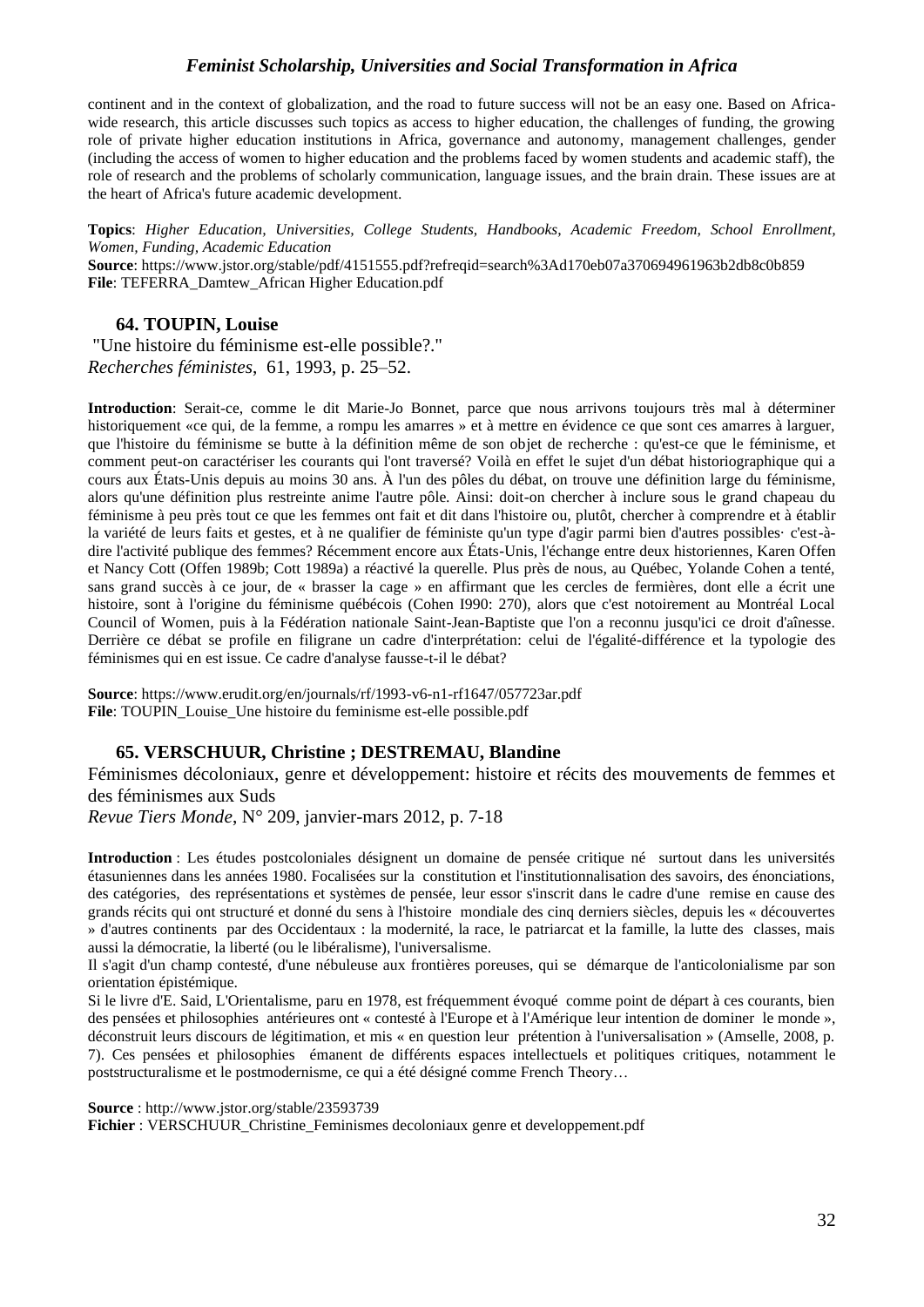#### **66. WAGHID, Yusef**

Knowledge Production and Higher Education Transformation in South Africa: Towards Reflexivity in University Teaching, Research and Community Service *Higher Education*, Vol. 43, N° 4, Jun., 2002, p. 457-488

**Abstract**: The central question this article addresses is whether the emergent shift in knowl- edge production can transform higher education in South Africa to the extent that it becomes socially more relevant. It is my contention that higher education transformation in South Africa can become socially more relevant if guided by the idea of a reflexive praxis which allows for the integration of "Mode 1" and "Mode 2" forms of knowledge production. I argue that Mode 1 or disciplinary knowledge should be supplemented by Mode 2 socially distributed knowledge which would cause academics to engender community service which integrates their research at universities and its application in the broader community. In other words, a reflexive praxis needs to be charted out on the part of academics which would not cause their service to be disengaged from the real problems in society, but rather, opens up possibilities for greater social relevance - a matter of "Mode 2" supplementing "Mode 1".

**Topics**: *Higher Education, Volunteer Labor, Research Universities, College Instruction, Information Production, Educational Research, Communities, Academic Education, Social Reflexivity* **Source**: https://www.jstor.org/stable/pdf/3447535.pdf?refreqid=search%3A8360082cb15e90a1bc7d211bb5353892 File: WAGHID\_Yusef\_Knowledge Production and Higher Education.pdf

#### **67. WENDOH, Senorina; WALLACE, Tina**

Re-Thinking Gender Mainstreaming in African NGOs and Communities *Gender and Development*, Vol. 13, N° 2, Jul., 2005, p. 70-79

**Abstract**: This article examines research on gender mainstreaming initiatives, undertaken by a sample of local NGOs in four African countries. This research explores where resistance to gender equality comes from in some African organisations and communities. It shows that for gender mainstreaming processes to be effective they need to address the complex realities of people, and be sensitive to the values of communities in their implementation. The more successful gender mainstreaming initiatives have worked with local people's beliefs and realities, and allowed sufficient time for attitudinal change in both local people and NGO staff.

**Topics**: *Nongovernmental Organizations, Gender Equality, Men, Communities, Women's Rights, Government Officials, Poverty, Community Associations, Funding, Gender Roles*

**Source**: https://www.jstor.org/stable/pdf/20053150.pdf?refreqid=search%3Ae104bcd3179d8d65028f97add7f96c05 **File**: WENDOH\_Senorina\_Re-Thinking Gender Mainstreaming in African Ngo.pdf

#### **68. ZALEWSKI, Marysia**

'I don't even know what gender is': a discussion of the connections between gender, gender mainstreaming and feminist theory

*Review of International Studies*, Vol. 36, N° 1, January 2010, p. 3-27

**Abstract**: In this article I discuss some of the connections between gender, gender mainstreaming and feminist theory. As a global initiative, gender mainstreaming is now established; but the role of feminism and feminists in achieving this success is questionable. Some, including Harvard Law Professor Janet Halley claim that feminists, particularly realm of governance feminism, have been extremely successful. Yet despite this Halley invites us to 'take a break from feminism'. I consider this political and intellectual invitation in this article in order to shed some light on the relationship between mainstreaming and feminism but also to probe what Robyn Wiegman refers to as incomprehension' around feminism. My discussion includes a brief analysis of the used in documentation relating to the United Kingdom's Gender Equality Duty Legislation; the latter a contemporary example of a legislative attempt to properly mainstream In conclusion I return to the Halley' s invitation to 'take a break from feminism' introduce, by way of contrast, Angela McRobbie's recent discussion of post-feminism ultimately suggesting that we might see Halley's call, as well as the popularity (and 'failures') of gender mainstreaming as examples of post-feminist

**Topics**: *Feminism, Gender Equality, Men, Feminist Theory, International Politics, Gender Discrimination, Governance, Feminist Literary Theory*

**Source**: https://www.jstor.org/stable/pdf/40588102.pdf?refreqid=search%3A8d49b82909d704153e9e691cd505f255 **File**: ZALEWSKI\_Marysia\_I dont even know what gender is.pdf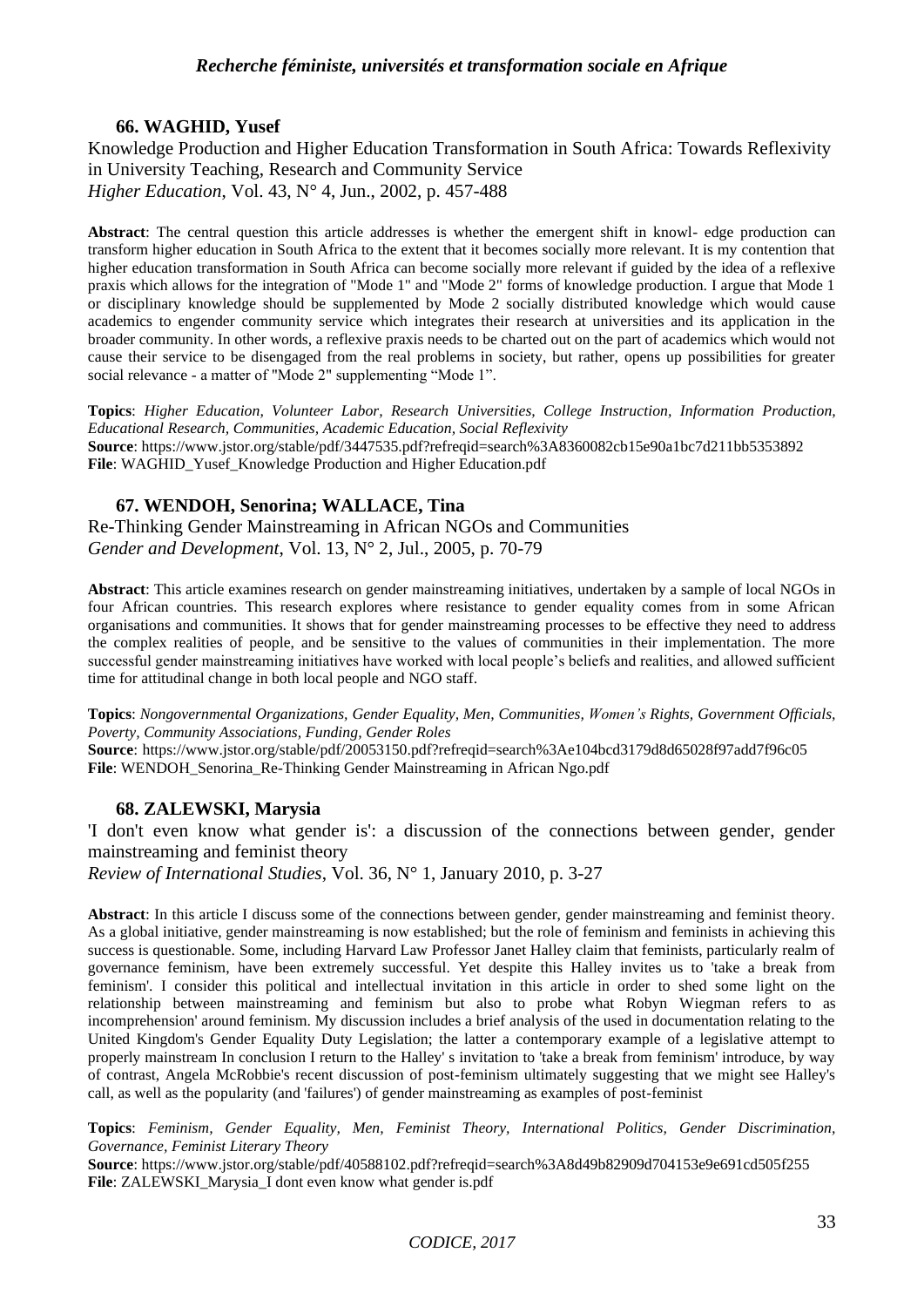## **PART III / 3 ème PARTIE**

## **CODESRIA's PUBLICATIONS ON GENDER**

## **PUBLICATIONS DU CODESRIA SUR LE**

## **GENRE**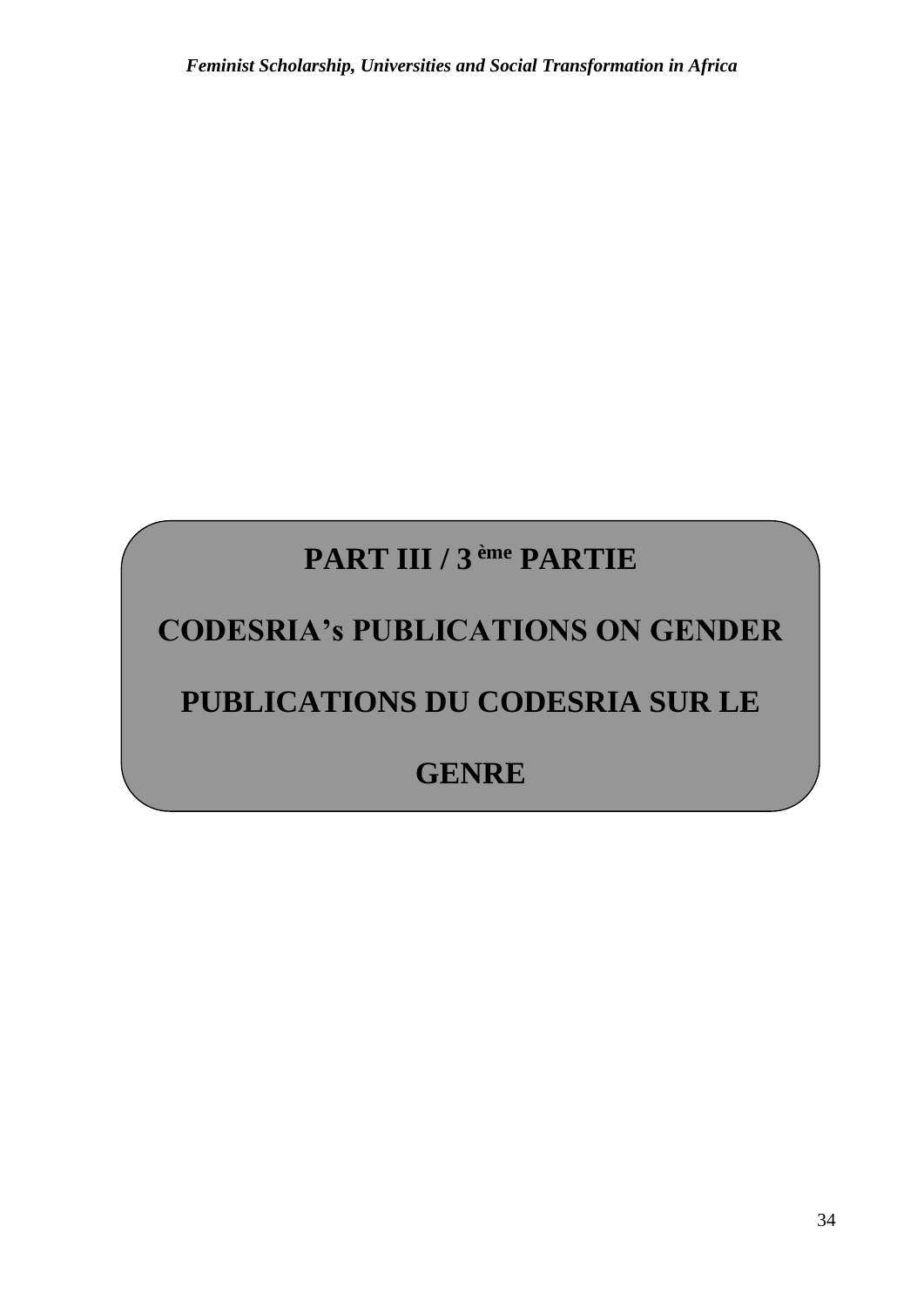## <span id="page-34-0"></span>**III – CODESRIA's Publications on Gender – Publications du CODESRIA sur le genre**

### **1.AHONSI, Babatunde A.**

Gender Relations, Demographic Change and the Prospects for Sustainable Development in Africa *Africa Development / Afrique et Développement*, Vol. 20, N° 4, 1995, p. 85-114

**Résumé**: Cet article examine les interconnexions entre les relations de genre, les changements démographiques et les perspectives de l 'Afrique pour un développement durable dans un contexte plus large des forces écologiques, économiques et socio-politiques qui déterminent les conditions de vie en Afrique au sud du Sahara En commençant par censurer la critique du développement durable, il réfléchit sur la manière dont les aspects de l'actuelle crise économique et écologique africaine sont affectés par des facteurs démographiques, la subordination des femmes et les relations inégales de genre. Il termine par un ensemble de propositions comportant d'importantes démarches pour assurer un développement durable en Afrique basé principalement sur la transformation et l'amélioration des relations de genre existantes et d'autres inégalités

**Topics**: *Sustainable Development, Population Growth, Agricultural Land, Sustainable Agriculture, Food Crops, Ecological Sustainability, Men, Socioeconomics, Natural Resources, Population Density* **Source**: https://www.jstor.org/stable/pdf/43657993.pdf?refreqid=search%3A9cc1b7016ef75dabf67155e1ec0c920b **File**: AHONSI\_Babatunde A\_Gender Relations.pdf

#### **2.AJAYI, Kunle**

The Concept of First Lady and Politics in Nigeria. Dakar, CODESRIA, 2010, 72 p. ISBN: 978-2-86978-304-1 **Source** : http://www.codesria.org/spip.php?article793

#### **3.ALUBO, Ogoh**

The Public Space in Nigeria: Politics of Power, Gender and Exclusion *Africa Development / Afrique et Développement*, Vol. 36, N° 1, 2011, p. 75-95

**Abstract**: The public space often conveys a notion of *res publica*, owned by all members of the public, with equal access and participation. In reality, however, there are several publics, as indeed spaces at the local, state, national and international levels. Irrespective of levels, the public space is where decisions binding on all are taken, executed and evaluated. It is an arena where the various publics struggle to have control over and participate in. Access to and participation in the public space in Nigeria is frequently conceived as part of the national question and speak to the nature of integration in one country where all constituent units have a sense of belonging. It is here argued that Nigeria's public space is a contested terrain, access to which reflects all the known divides in society: gender, class, religion and ethnicity. These divides become the important determinants of access as well as the nature and quality of participation. Some of these contestations have led to explosions of violence, pitting indigenes against settlers, one ethnic group against the other(s), as well as Christians against Muslims. These experiences, including those of women's participation in the political process and struggles for a common citizenship in one Nigeria, are used as illustrations of the contest over public space. It is concluded that participation in and control of the public space must be recognized as part of the broader issues of citizenship rights and gender equality in society. The Nigerian experience has important lessons for the rest of the African continent which is stuck in several conflicts, most of them over access and control of nationalterritorial pub

**Résumé:** L'espace public véhicule souvent une notion de *res publica*, appartenant à tous les membres du public avec un accès et une participation sur un pied d'égalité. En réalité, cependant, il existe plusieurs publics, ainsi que plusieurs espaces, aux niveaux local, étatique, national et international. Indépendamment des niveaux, l'espace est le lieu où sont prises, exécutées et évaluées des décisions ayant obligatoire pour tous. C'est une arène dans laquelle les divers publics luttent pour le contrôle et la participation. L'accès et la participation l'espace public au Nigeria sont fréquemment conçus comme faisant de la question nationale et soutiennent la nature de l'intégration un pays où toutes les unités constituantes ont un sentiment d'appartenance. Il est ici soutenu que l'espace public nigérian est un terrain contesté dont l'accès reflète toutes les divisions connues de la société : le genre, la classe, la religion et l'ethnicité. Ces divisions deviennent les déterminants importants de l'accès, ainsi que de la nature et la qualité de la participation. Certaines de ces contestations se sont soldées par des explosions de violence, dressant les indigènes contre les colons, un groupe ethnique contre l'autre ou les autres, ainsi que les chrétiens contre les musulmans. Ces expériences, y compris celles de la participation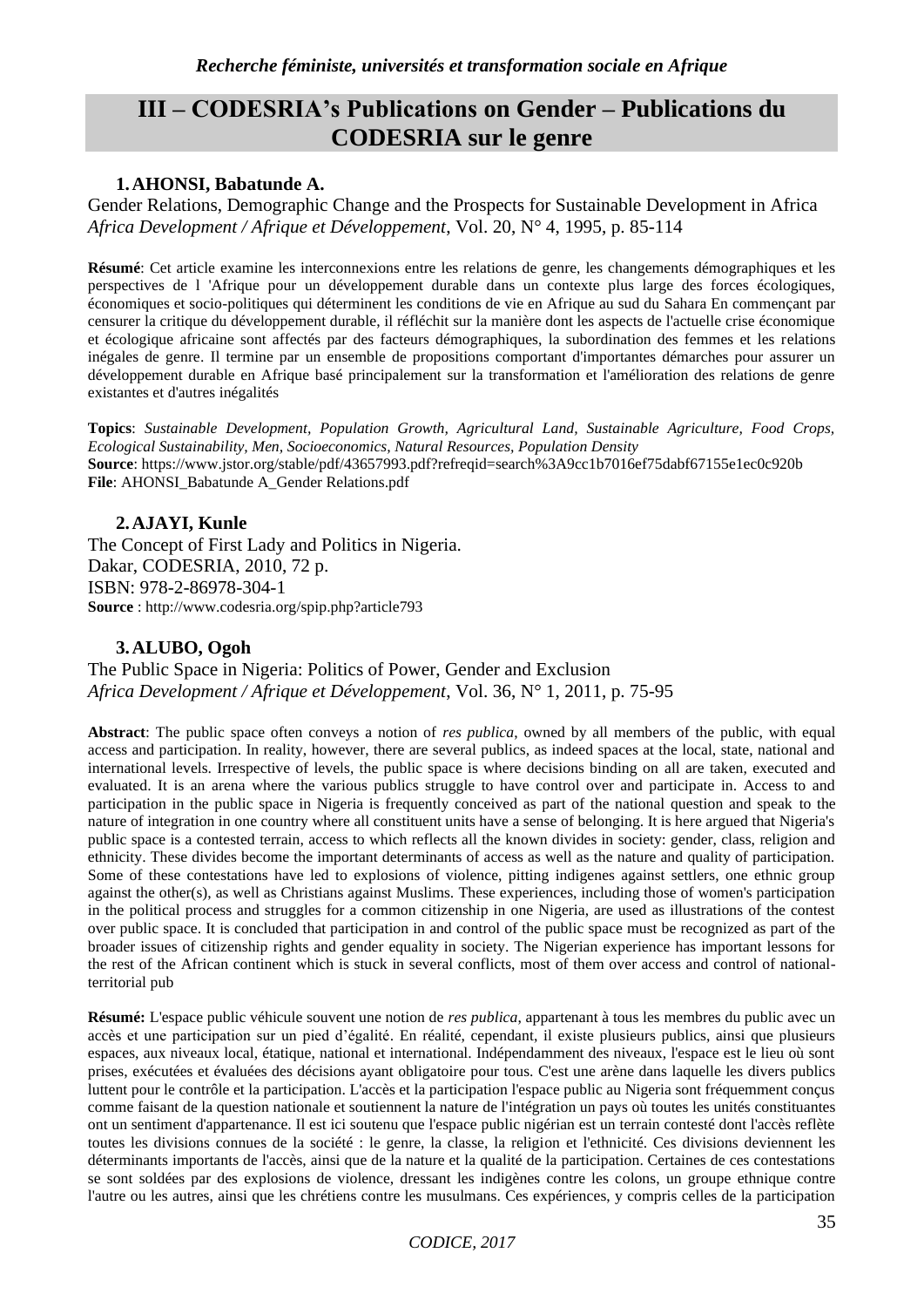des femmes au processus politique et aux luttes pour une citoyenneté commune au Nigeria, servent d'illustration à la contestation autour de l'espace public. En conclusion, nous disons que la participation à l'espace public et son contrôle doivent être reconnus comme faisant partie des questions plus larges de droits liés à la citoyenneté et d'égalité des sexes dans la société. L'expérience du Nigeria comporte des enseignements importants pour le reste du continent africain qui s'enlise dans plusieurs conflits, dont la plupart portent sur l'accès et le contrôle de l'espace public national/ territorial.

**Topics**: *Public Space, Christianity, Muslims, Islam, Councils, Political Identity, Identity Politics, Violence, Ethnic Identity*

**Source**: https://www.jstor.org/stable/pdf/24484042.pdf?refreqid=search%3A85a826df7c816e8b120ae30fcfc726b4 **File**: **ALUBO\_Ogoh\_**The Public Space in Nigeria.pdf

#### **4.ANNAN-YAO, Elizabeth, ed.**

Gender, Economies and Entitlements in Africa Dakar : CODESRIA, 2004. - ix-179 p. **Call N°**: 05.03.01/ANN/12900

#### **5.ARNFRED, Signe**

Gender Activism and Studies in Africa Dakar: CODESRIA, 2000 - ix-171 p. **Call N°**: 04.02.03/ARN/12902

#### **6.BENDJABALLAH, Souad**

Quelles perspectives pour les femmes dans le cadre de la mondialisation In: L'Algérie face à la mondialisation / Ed. by Tayeb Chenntouf. – Dakar : CODESRIA, 2008. – p. 229-250 **Call N°**: 01.02.01/CHE/13946)

#### **7.BHANA, Deevia; PILLAY, Venitha**

How Women in Higher Education Negotiate Work and Home: A Study of Selected Women at a University in South Africa

*Journal of Higher Education in Africa / Revue de l'enseignement supérieur en Afrique*, Vol. 10, N° 2, 2012, p. 81-94

**Abstract**: The Council for Higher Education notes the lack of women doing research in South African universities. Focusing on the experiences of South African women academics, this article highlights the ways in which inequitable gender relations fuel women's marginalized position in higher education.

The findings reported here include the gendered dimensions of negotiating home and work, pointing both to obstacles that limit women's agency and to prospects for hope by elucidating new possibilities for the development of women's agency.

Being women in higher education and mothers is at the same time is regulated by restrictive understandings of gender. But women are not simply victims of this discourse. Hence, greater care must be taken in understanding women's gendered roles that inhibit their greater participation in research. Transforming gender relations and working towards equity are, therefore, crucial to women's success.

**Résumé** : Le Conseil de l'enseignement supérieur relève que très peu de femmes font de la recherche dans les universités sud-africaines. En se basant sur les expériences des femmes universitaires sud-africaines, ce document démontre la façon dont l'inégalité de genre augmente la marginalisation des femmes dans l'enseignement supérieur. Les résultats présentés ici comprennent les dimensions genre qui consistent à allier maison et travail tous deux démontrant les obstacles qui limitent l'activité des femmes et les espoirs qu'elles gardent en perspective en élucidant de nouvelles possibilités pour le développement de leur activité. Des compréhensions restrictives du genre réglementent les femmes qui sont à la fois dans l'enseignement supérieur et mères, mais les femmes ne sont pas simplement victimes de ce discours. Cependant une plus grande attention doit être prêtée pour comprendre le rôle des femmes dans le genre et ce qui les empêche à participer grandement à la recherche.

**Topics**: *Higher Education, Gender Equality, Mothers, Gender Roles, Research Universities, Children, Womens Education, Gender Relations, Academic Education, Educational Environment* **Source**:http://www.jstor.org/stable/jhigheducafri.10.2.8

**File**: BHANA\_Deevia\_How Women in Higher Education Negotiate.pdf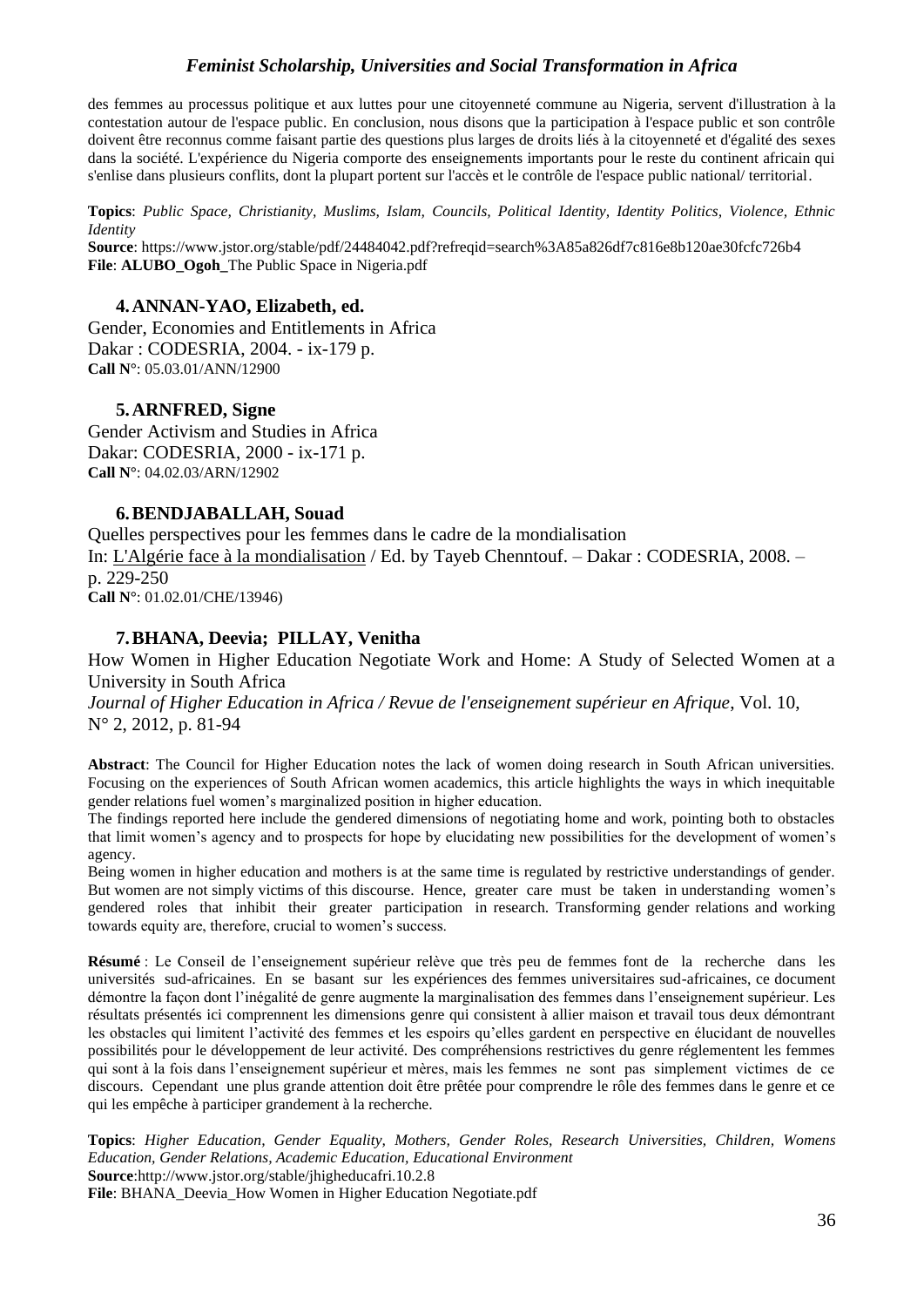#### **8.DIOP, Rosalie A.**

Stratégie de survie et culture de jeunes dans les marchés urbains de Dakar : cas des adolescentes travailleuses (Sénégal).

*African Sociological Review / Revue africaine de sociologie*, Vol. 14, N° 1, 2010, p. 67-83

**Résumé**: Cet article porte sur la vie quotidienne des adolescentes travailleuses dans les marchés urbains et péri-urbains de Dakar, capitale du Sénégal. Elle vise à approfondir la compréhension et la connaissance sur les stratégies de survie et la socialisation des jeunes dans les rues des villes sénégalaises et sur les logiques de celles-ci dans un contexte social spécifique. Le travail des adolescentes recouvre des activités hétérogènes conçues sous l'angle des stratégies de survie Plusieurs facteurs socio-démographiques et éléments sociologiques expliquent l'insertion précoce des adolescentes dans les activités de production et dans le petit-commerce, en particulier. Les raisons, les motivations et les intérêts des adolescentes d'exercer ce travail sont pluriels mais une logique importante et rationnelle apparaît et réside dans leur contribution à la survie familiale.. Dans ce cadre, il représente pour elles une quête positive de sens construite autour de la recherche d'une survie instrumentale, de la satisfaction des besoins personnels et de la conquête d'un nouvel espace de réalisation. Les stratégies développées participent à la construction progressive de leur identité et permettent une reconnaissance sociale. Ces activités leur permettent aussi de se construire en tant qu'actrices et d'augmenter leur zone d'autonomie et de liberté. Cela exerce une influence positive sur la transformation de leur statut et sur la place qu'elles occupent dans la société.

**Source** : http://www.codesria.org/spip.php?article1254 **File** : DIOP\_Rosalie A.\_Stratégie de survie et culture de jeunes.pdf

#### **9.ENGLUND, Harri**

Gender Relations in African-Language Literature: Interpretative Politics and Possibilities *African Sociological Review / Revue africaine de sociologie*, Vol. 8,N° 1, 2004, 18 p.

**Abstract**: African novels can provide insights into history and society, but the risk, particularly when using them as learning materials in classroom, is that novels become mere illustrations of themes and conclusions already established by other means. The post-authoritarian era in some African countries, for example, appears to impose its own truths on interpreting literature. This article examines gender relations in Willie Zingani's Chinyanja novels and in Francis Moto's recent criticism of these novels. An alternative reading, pointing out the novels' potential for complex interpretations, suggests that Moto's dismissal of their gender relations as stereotypes must itself be understood as a literary product of a particular period. It is a period when the rhetoric of gender equality has emerged to support a form of state feminism in Malawi. Against its dichotomous view of gender the article shows how the complexity conveyed in Zingani's novels can be used to highlight class and generational contradictions obscured by the current rhetoric. The article concludes by recommending attention to narrative details as a measure against interpretations becoming mere reflections of teachers' and critics' own political preferences. The problems highlighted in the article are particularly germane to teaching and interpreting African-language literature. It often enters classrooms through literary criticism in metropolitan languages. When students and teachers cannot access the novel itself, it is important that they base their discussions on those interpretations that take into account as many narrative details as possible.

**Source** : http://www.codesria.org/spip.php?article598 File: ENGLUND Harri Gender Relations in African-Language Literature.pdf

**10. FONCHINGONG, Charles C.; VUBO, Emmanuel Yenshu; BESENG, Maurice Ufon** Traditions of Women's Social Protest Movements and Collective Mobilisation: Lessons from Aghem and Kedjom Women In: Civil Society and the Search for Development Alternatives in Cameroon / Ed. By Emmanuel Yenshu Vubo. - Dakar : CODESRIA,2008. – p. 125-141 **Source**: http://www.codesria.org/spip.php?article222 **Call N°**: 05.03.07/VUB/14191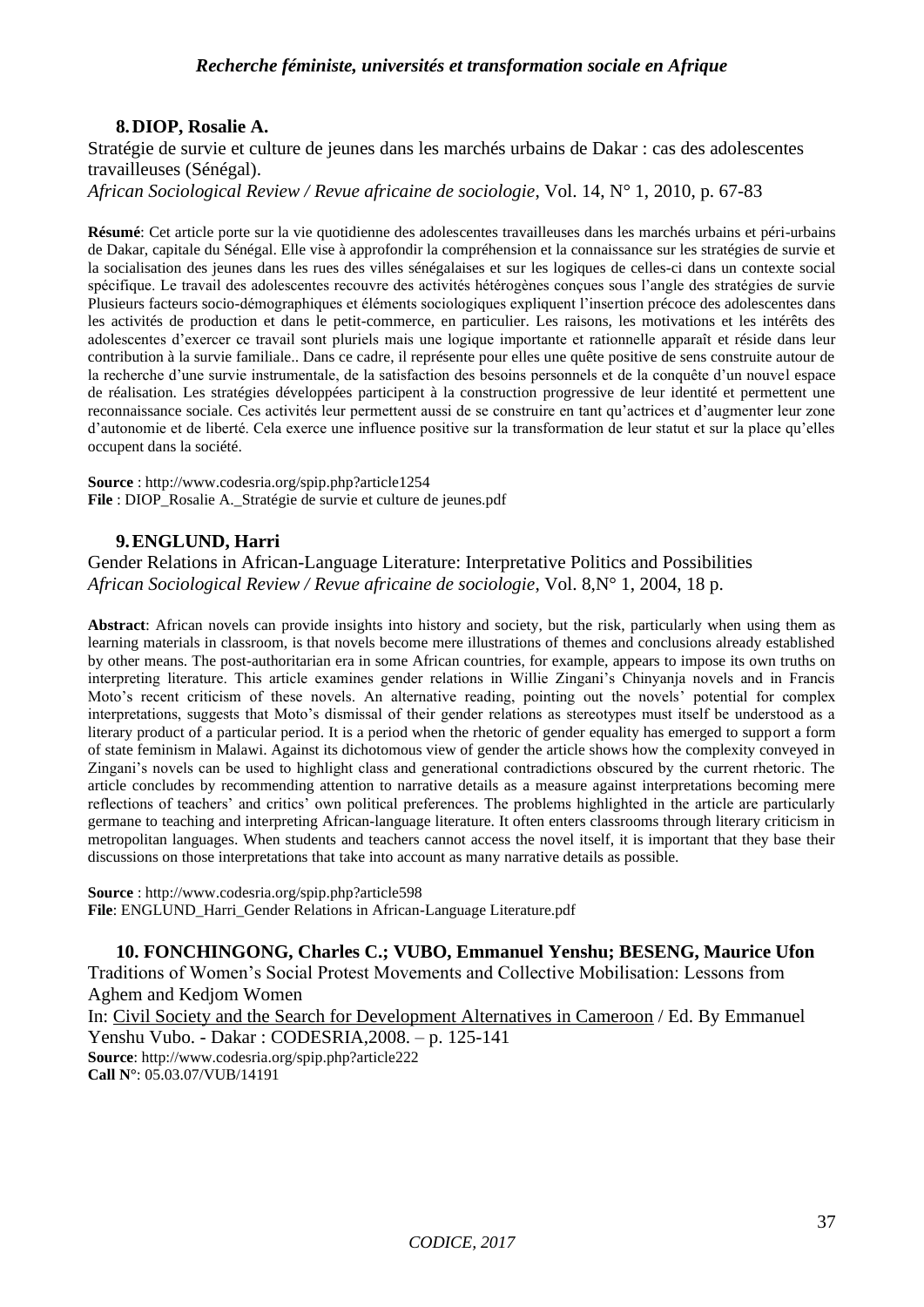#### **11. IMAM, Ayesha M.**

Gender Analysis and African Social Sciences in the 1990s *Africa Development / Afrique et Développement*, Vol. 15, N° 3/4, 1990, p. 241-257

**Introduction**: Since the mid-70s, there has been increasing interest in what some still call "the woman question". From the (more-or-less) complete ignoring of women we now have a spectrum of interests ranging from courses on women in society to specializations on women in sociology, political science, economics, history, agriculture and geography, with even a whole (sub?) specialization to itself, Women in Development. Robertson states in her review of African women's history that: Much of the literature on African women is in the form of articles, but since 1976 over 30 monographs on women from Morocco to South Africa and half again as many collections of articles in book form, as well as special issues of journals have been published1. As many commentators have noted, the situation has moved through several distinct phases: from the total neglect of women, or, (at most) treating women in brief asides or footnotes; to a sustained critique of this gap; to the "adding on" of women, and just occasionally to the recognition of gender relations as a category that requires not simply the tacking on of women at the end of analyses but the reconceptualization of other categories in order to be able to make adequate analyses of the whole…

**Topics**: *Men, Gender Roles, Farm Economics, Division of Labor, Gender Relations, Political Economy* **Source**: https://www.jstor.org/stable/pdf/24486825.pdf?refreqid=search%3A794cd81f7bfdc6f6597a6a31dd6ab128 **File**: IMAM\_Ayesha M\_Gender Analysis.pdf

#### **12. IMAM, Ayesha M.**

Women and the Family in Nigeria Dakar: CODESRIA, 1985. – 165 p. **Call N°: 2.01.01/IMA/63**

**13. IMAM, Ayesha M.; MAMA, Amina; SOW, Fatou, eds.**  Engendering African Social Sciences

Dakar: CODESRIA, 1999. – 470 p. ISBN: 2-86978-063-X **Call N°**: 14.02.03/IMA/10258

**14. IMAM, Ayesha M.; MAMA, Amina; SOW, Fatou, eds.**  Sexe, genre et société : engendrer les sciences sociales africaines Dakar: CODESRIA, 2004. – 461 p. ISBN: 2-84586-111-7 **Call N°:** 14.02.03/IMA/12823

#### **15. KAUDJHIS-OFFOUMOU, Françoise**

Les Droits de la Femme en Côte d'Ivoire Dakar: CODESRIA, 1996. - XI-230 p. ISBN: 2-86978-058-3 **Call N°**: 04.02.01/KAU/9304

#### **16. KAZEMBE, Joyce L.**

The Women Issue In: Zimbabwe: the Political Economy of Transition: 1980-1986 / Ed. by Ibbo Mandaza. – Dakar: CODESRIA Dakar – p. 377-404 **Call N°**: 04.03.01/MAN/5873

#### **17. KITETU, Catherine Wawasi**

Gender, Science and Technology: Perspectives from Africa Dakar: CODESRIA, 2008. -177 p. ISBN: 2-86978-221-1 **Call N°**: 05.03.03/KIT/14189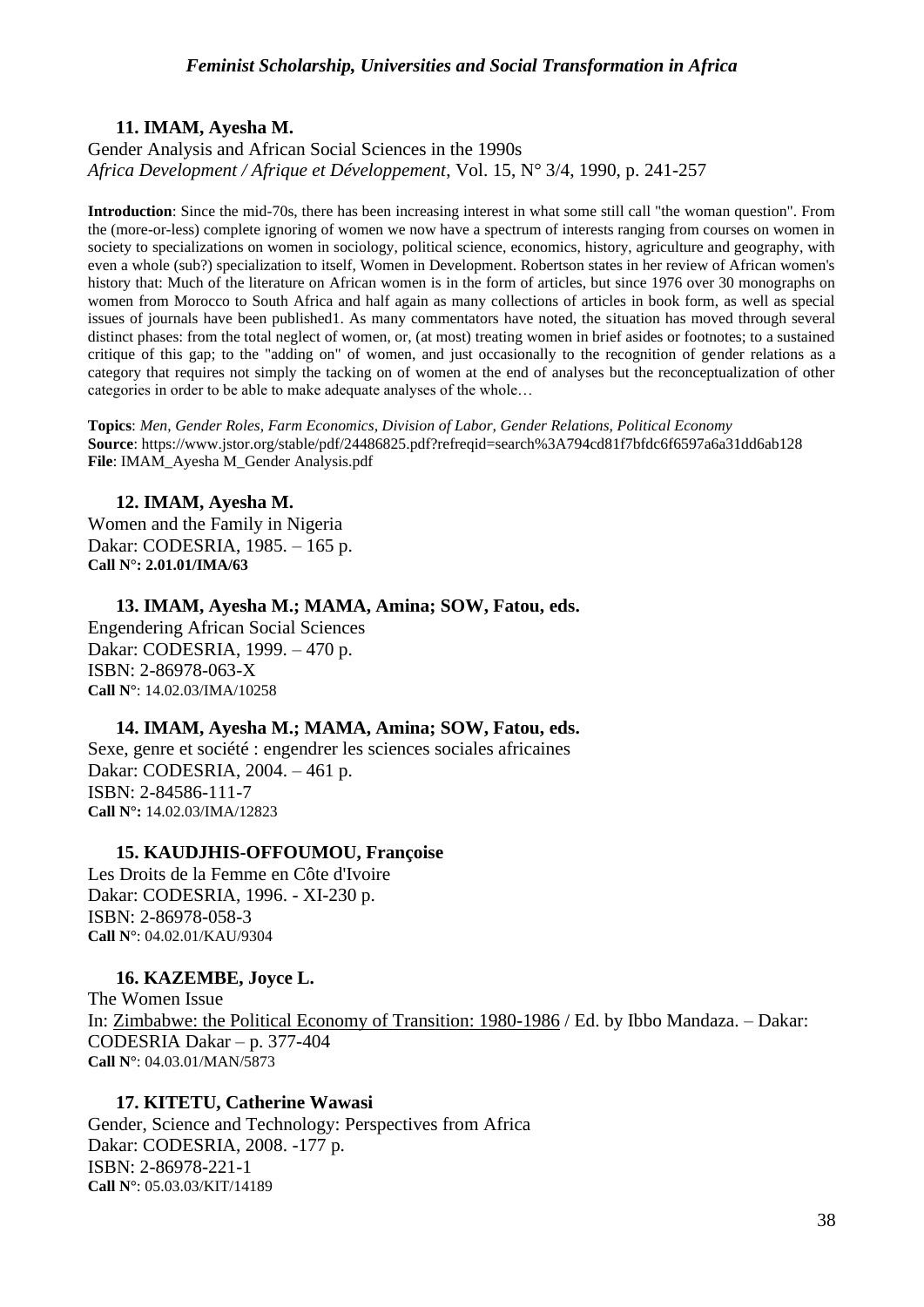#### **18. LACHHEB, Monia, ed.**

Genre et Sport en Afrique : entre pratiques et politiques publiques Dakar : CODESRIA, 2010. - vii-95 p. **Source**: http://www.codesria.org/spip.php?article1294&lang=fr **Call N°**: 13.08.01/LAC/14907

#### **19. LE ROUX, Elizabeth; NDEDA, Mildred A.J.; NYAMNDI, George; SENKORO, F.E.M.K.; SSETUBA, Isaac**

Gender, Literature and Religion in Africa. Dakar : CODESRIA, 2005. – 108 p. ISBN: 2-86978-157-1 (CODESRIA Gender Series, Vol. 4) **Source** : http://www.codesria.org/spip.php?article933

#### **20. MAMA, Amina**

The Challenges of Feminism: Gender, Ethics and Responsible Academic Freedom in African Universities *Journal of Higher Education in Africa / Revue de l'enseignement supérieur en Afrique, Vol. 9,* N° 1-2, 2011, p. 1-23

**Abstract**: Feminist theory and ethics have enormous potentials to transform and energize the discourse on academic freedom and social responsibility. As a theory of knowledge and an intellectual practice, feminism deconstructs the epistemological foundations of patriarchy and contributes to the emancipation of women as subjects and studies on and about women as critical intellectual engagements. Despite this potential, the discourse on academic freedom and intellectual responsibility in African universities has rarely yielded ground for feminist ethics, and feminist intellectuals within the universities have had to struggle for space. This article discusses these struggles to insert feminism as part of the intellectual discourse on academic freedom within Africa's scholarly community between 1990 – the year of the Academic Freedom Conference in Kampala – and 2010. The institutional and intellectual challenges that have been encountered by feminist-inspired academics are highlighted. Finally, the author discusses the imperatives to move the discourse on gender in African scholarly communities beyond the normative policy rhetoric to tackling the gendered configuration of academic institutions.

**Résumé** : La théorie et l'éthique féministes ont un potentiel énorme pour transformer et animer le débat sur les libertés académiques et la responsabilité sociale. En tant que théorie de la connaissance et pratique intellectuelle, le féminisme déconstruit les fondations épistémologiques de la patriarchie et contribue au discours de l'émancipation de la femme tout en étudiant son engagement intellectuel critique. En dépit de cette potentialité, le débat sur les libertés académiques et la responsabilité intellectuelle dans les universités africaines a à peine généré les fondements de l'éthique féministe, et les intellectuels féministes ont dû batailler dur pour trouver leur espace. Cet article discute de ces luttes pour la cause de l'insertion du féminisme dans le discours intellectuel sur les libertés académiques au sein de la communauté intellectuelle africaine entre 1990 – année de la Conférence académique sur les libertés académiques tenue à Kampala – et 2010. L'article met donc en relief les défis que les intellectuels féministes ont eu à confronter. In fine, l'article discute des impératives dictées par la nécessité de placer le débat sur le genre en milieu académique africain au-delà de la rhétorique politique normative pour la matérialisation d'une configuration basée sur le genre dans les institutions académiques.

**Topics**: *Feminism, Academic Freedom, Higher Education, Women's Rights, Universities, Feminist Ethics, Gendered Discourse, African Culture, Cultural Institutions, Feminist Cultural Studies* **Source**:<http://www.jstor.org/stable/jhigheducafri.9.1-2.1> **File**: MAMA\_Amina\_Challenges of Feminism.pdf

#### **21. MAMA, Amina**

Challenging Subjects: Gender and Power in African Contexts *African Sociological Review / Revue africaine de sociologie*, Vol. 5, N° 2, 2001, 9 p.

**Introduction**: There is no word for 'identity' in any of the African languages with which I can claim any degree of familiarity. Perhaps there is good reason for this. In English the word 'identity' implies a singular, individual subject with clear ego boundaries. In Africa, if I were to generalise, ask a person who he or she is and his and a name will quickly be followed by a qualifier, a communal term that will indicate ethnic or clan origins (See Omoregbe 1999:6).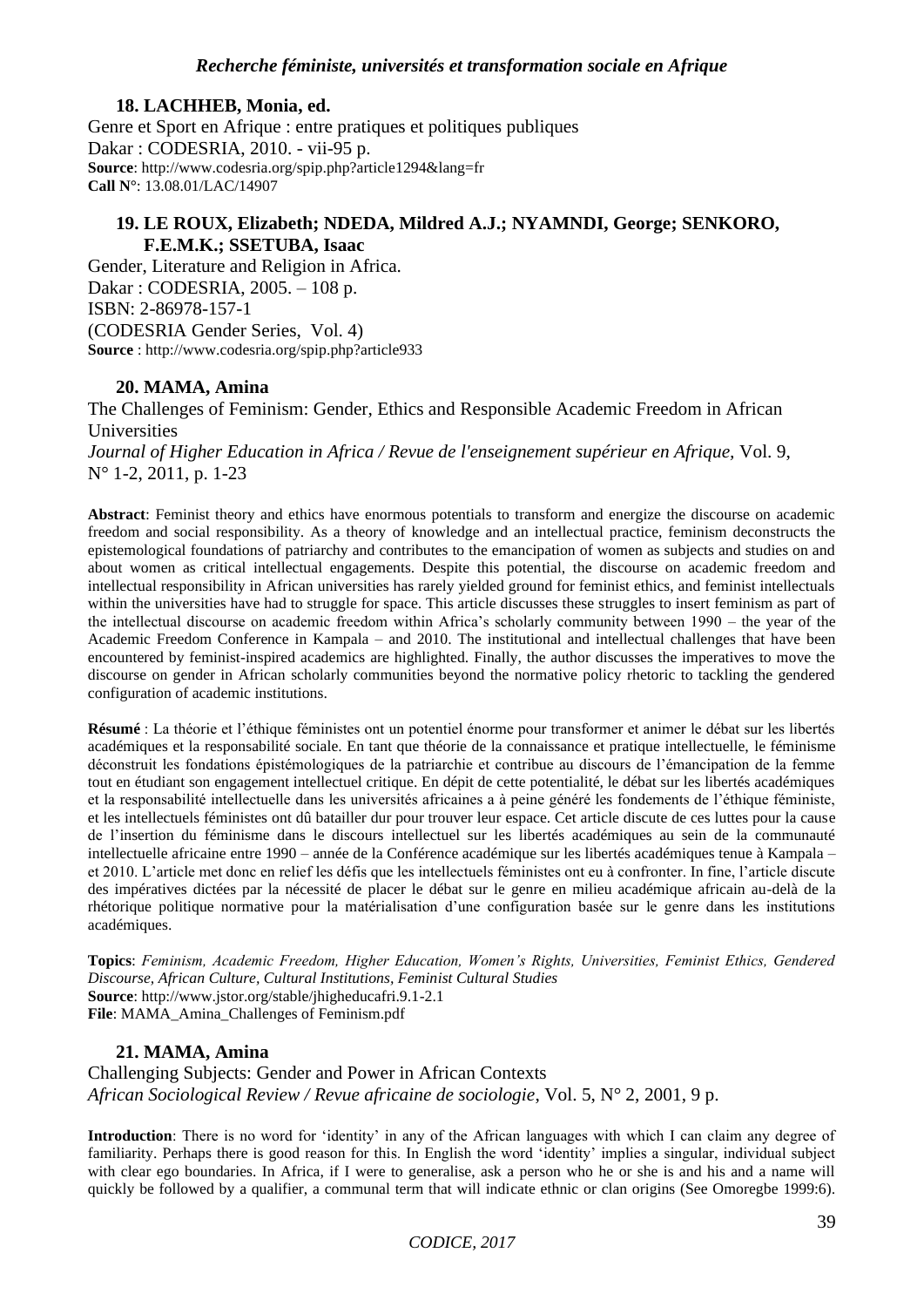To this day, African bureaucracies use forms which require the applicant (for a passport, a driving license, to gain to access to public education, housing or health services) to specify 'tribe'. The idea of identity is an interesting one to most Africans, largely because it has remained so vexed. We seem to be constantly seeking the integrity and unity that the notion implies, without succeeding in securing it, or coming to terms with it. We are being asked to think 'beyond identity', when for many of us, identity remains a quest, something in-the-making. I think that the reason that African thinkers - or indeed other postcolonial subjects - may balk at the prospect of working 'beyond identity' is clear. It relates to the contentious nature of the term in our upbringing, as a site of oppression and resistance. We recall distasteful colonial impositions that told us who we were: a race of kaffirs, natives, negroes and negresses...

**Source** :<http://www.codesria.org/spip.php?article687> **File** : MAMA\_Amina\_Challenging Subjects.pdf

#### **22. MAMA, Amina**

Etudes par les femmes et études sur les femmes en Afrique durant les années 1990 Dakar: CODESRIA, 1997. -131 p. **Call N°**: 14.02.03/MAM/9924

#### **23. MAMA, Amina**

Gender Studies for Africa's Transformation, Amina Mama In : African Intellectuals: Rethinking Politics, Language, Gender and Development / Ed. by Thandika MKANDAWIRE. – Dakar : CODESRIA, 2005, p. 94-116 **Call N°** : 05.03.05/MKA/12942

#### **24. MAMA, Amina**

Restore, Reform but do not Transform: The Gender Politics of Higher Education in Africa *Journal of Higher Education in Africa / Revue de l'enseignement supérieur en Afrique*, Vol. 1, N° 1, 2003, p. 101-125

**Abstract**: This paper uses gender analysis to reflect on the emergence and development of higher education in Africa. The available statistical picture indicates that despite the absence of formal exclusions, women's entry into higher educational institutions—as students and as employees—has remained slow and uneven, suggesting the need to look beyond the numbers. The overall pattern of exclusion and marginalization is true for both administrative and academic tracks but is at its most extreme for senior academic and research positions. The persistence of extreme gender inequality is most easily and often attributed to external social and familial factors. Here, however, it is argued that there is sufficient evidence to suggest that, despite institutional and managerial claims of administrative neutrality, the institutional and intellectual cultures of African institutions are, in fact, permeated with sexual and gender dynamics.

**Résumé** : Ce papier utilise l'analyse sur le genre pour montrer l'urgence du développement de l'enseignement supérieur en Afrique. Les statistiques existantes montrent que malgré l'absence d'exclusions formelles, l'insertion de la femme dans les institutions de l'enseignement supérieur—comme étudiants ou comme employés—est encore lente et inégale, d'où l'a nécessité de voir au-delà des chiffres. Toute forme d'exclusion et de marginalisation existe dans l'administration et dans le cursus universitaire mais c'est pire à un niveau supérieur universitaire et en position de chercheurs. Cette persistance d'une extrême inégalité du genre est pour la plupart du temps facilement et souvent attribuée aux facteurs socio familiaux externes. Il est cependant démontré ici, qu'il y a suffisamment de preuve pour dire que malgré les demandes institutionnelles et directoriales pour la neutralité dans l'administration, la culture institutionnelle et intellectuelle des institutions africaines est en fait, filtrer à travers une dynamique sexuelle et du genre.

**Topics**: *Higher Education, Universities, Gender Equality, Women's Rights, Working Women, School Enrollment, Academic Education, Countries, School Campuses* **Source**: http://www.jstor.org/stable/24486116 **File**: MAMA\_Amina**\_**Restore Reform but do not Transform.pdf

#### **25. MAMA, Amina**

Women's Studies and Studies of Women in Africa during the 1990s Dakar: CODESRIA, 1996. – 96 p. **Call N°**: 14.02.03/MAM/9848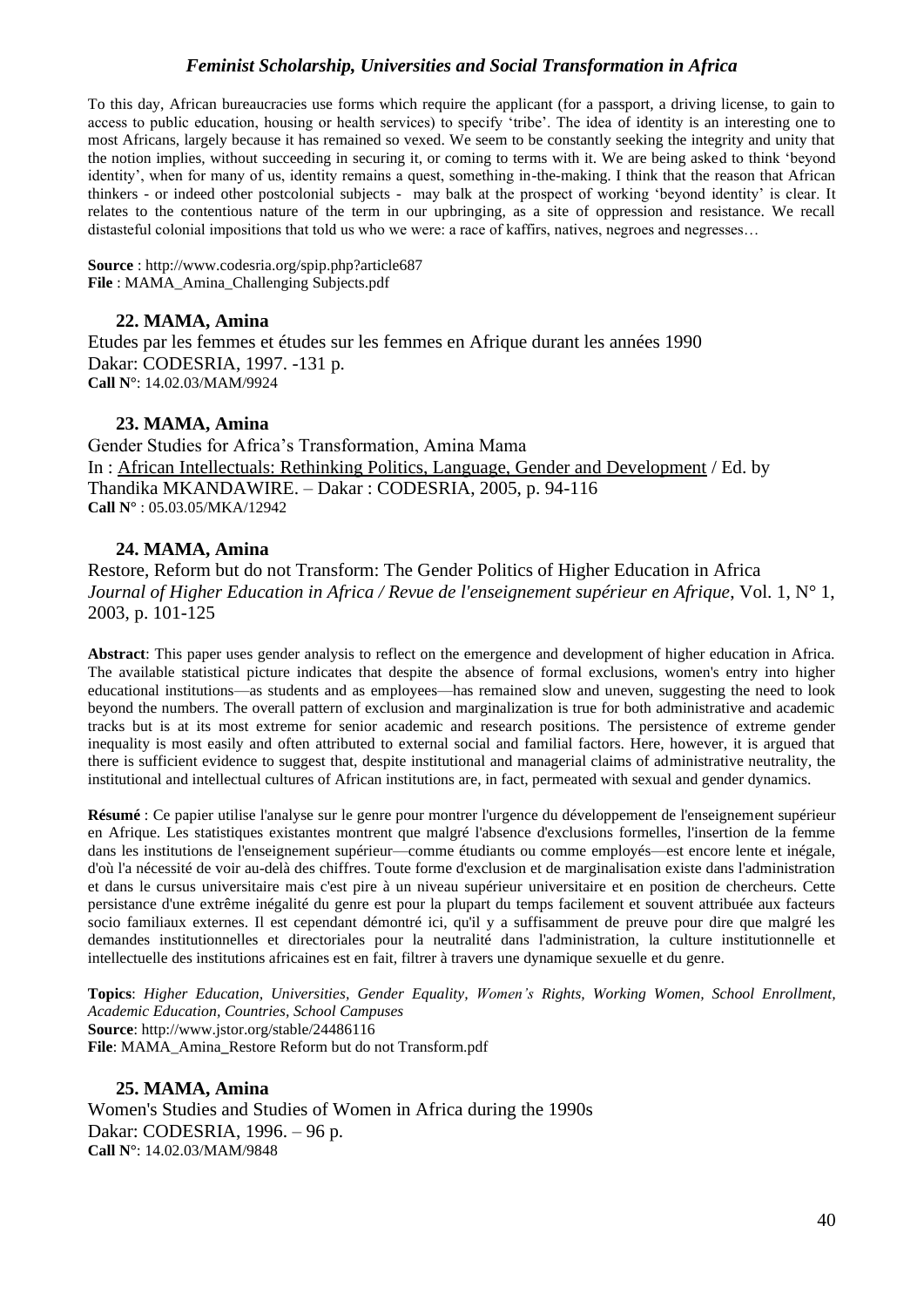#### **26. MBOW, Penda, Ed.**

Men and Women between the Public and Private Spheres Dakar: CODESRIA, 2005 - x-178 p. ISBN: 9782869781412 **Source**: http://www.codesria.org/spip.php?article1383 **Call N°**: 05.03.01/MBO/12966

#### **27. MANUH, Takyaiwaa**

Women, the State and Society under the PNDC In: Ghana Under PNDC Rule / Ed. by E. Gyimah-Boadi. – Dakar: CODESRIA, 1993. – p. 176-195 **Call N°**: 05.03.04/GYI/6354

#### **28. NASONG'O, Shadrack W. ; AYOT, Theodora O.**

Women in Kenya's Politics of Transition and Democratisation In: Kenya: the Struggle for Democracy / Ed. by Godwin R. Murunga; Shadrack W. Nasong'o . - Dakar: CODESRIA, 2007.- p. 164-196 **Call N°**: 04.02.02/MUR/13287

### **29. NIANG, Oumoul Khairy**

Emploi des femmes dans les entreprises de transformation des produits halieutiques In : Ajustement Structurel et Emploi au Sénégal / Ed. by Babacar FALL. – Dakar: CODESRIA, 1997. – p. 201-231 Call N°: 03.02.01/FAL/9846

#### **30. NKENKANA, Akhona**

No African Futures without the Liberation of Women: A Decolonial Feminist Perspective *Africa Development / Afrique et Développement*, Vol. 40, N° 3, 2015, p. 41-57

**Abstract**: Coloniality of gender speaks to the perennial question of the liberation of women from various forms of oppression. The 'modern' world system and its global order have remained fundamentally patriarchal. This implies that any initiative aimed at creating African futures has to address the fundamental question of the liberation of women. Liberation of women does not speak to the incorporation of women within the patriarchal system. The first step, as Thomas Sankara said in his 1987 speech, is to understand how the patriarchal system functions, to grasp its real nature in all its subtlety, in order to work out a line of action that can lead to women's genuine emancipation. Decolonising gender therefore becomes a necessary task so that answers to what should be done are formulated from the perspective of asking correct questions. Decolonising gender is to enact a critique of racialized, colonial, and capitalist heterosexualist gender oppression as a lived transformation of the social (Lugones 2010). As such, decolonizing gender places the scholar in the midst of people in a historical, peopled, subjective/intersubjective understanding of the oppressing-resisting relation at the intersection of complex systems of oppression. To a significant extent, it has to be in accord with the subjectivities and intersubjectivities that construct and in part are constructed by the situation. This article deploys decolonial feminist ideas of Thomas Sankara, among others, to push forward the frontiers of the struggle for the liberation of women as a constitutive part of initiatives of creating African futures. Its central argument is that women's liberation struggle should not be reduced to efforts of incorporation of women within the patriarchal, colonial and imperial modern system/s women seek to reject. Making use of Maria Lugones' theoretical framework, we should be able to understand that the instrumentality of the colonial/modern gender system is subjecting both men and women of colour in all domains of existence and therefore allows us to reveal that the gender transformation discourse is not just a women's emancipation discourse but rather efforts of both men and women to overcome the colonial global structure that is subjectifying in different ways.

The change of the system and its structures, which are essentially patriarchal, is the main mechanism that will bring about possible equal futures for women in Africa, as case studies of Rwanda and South Africa show in the article.

**Résumé**: La colonialité du genre traite de la lancinante question de la libération de la femme des différentes formes d'oppression. Le système du monde « moderne » et son ordre mondial sont restés fondamentalement patriarcaux.

Cela implique que toute initiative visant la création d'un futur africain devra régler la question fondamentale de la libération de la femme. La libération de la femme ne prend pas en compte l'incorporation de la femme dans le système patriarcal. La première étape, comme le disait Thomas Sankara dans son discours de 1987, consiste à comprendre comment le système patriarcal fonctionne, pour appréhender sa véritable nature dans toute sa subtilité, afin de mettre au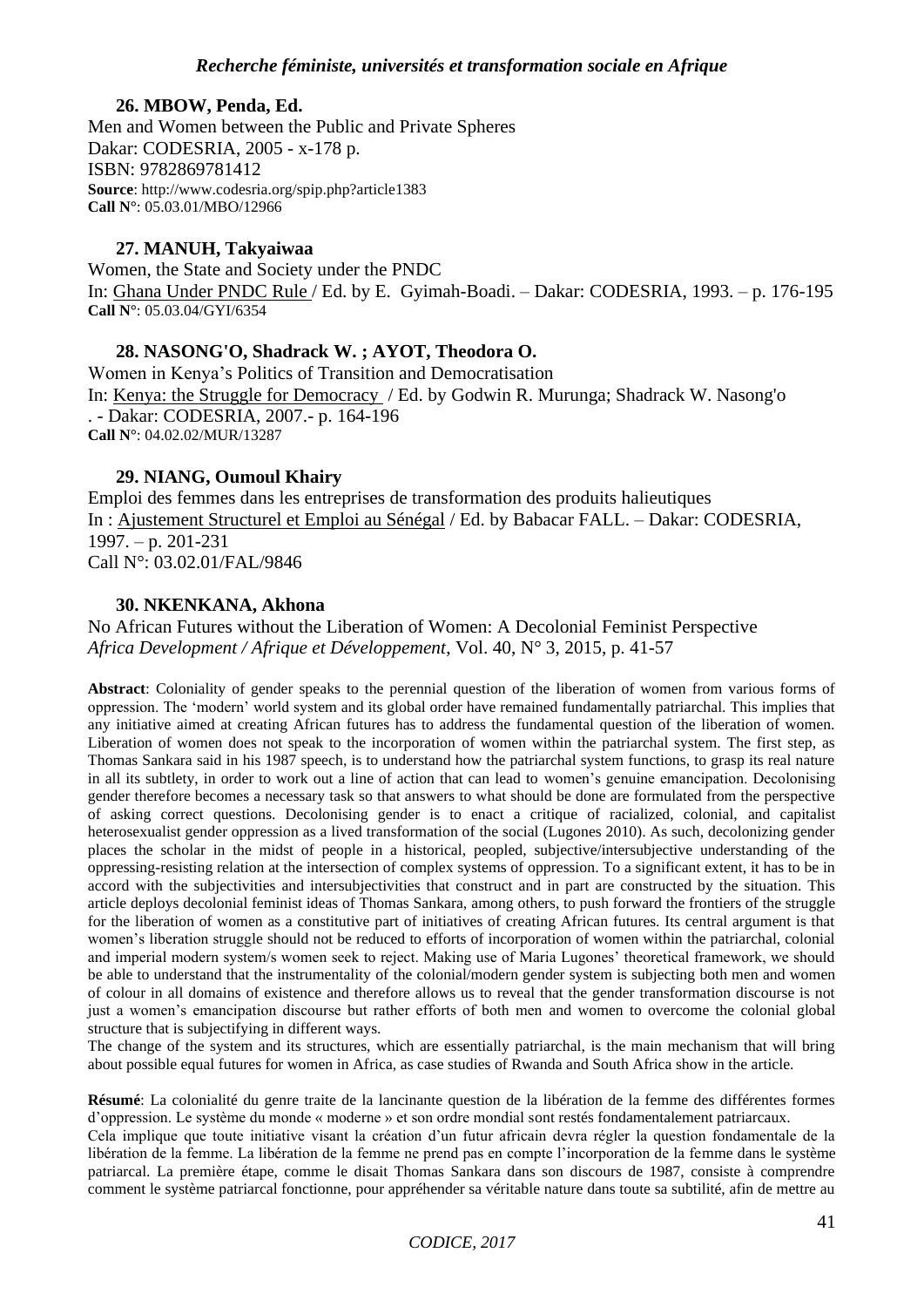point une ligne d'action qui conduirait à la véritable émancipation de la femme. Décoloniser le genre devient donc une tâche essentielle devant permettre que les réponses à la question relative aux mesures à prendre soient formulées dans l'optique de poser des questions correctes. Décoloniser le genre c'est promulguer une critique de l'oppression sexiste hétérosexualiste, racialisée, coloniale et capitaliste en tant que transformation vécue du social (Lugones 2010). Ainsi, décoloniser le genre place le chercheur au cœur de la population suivant une interprétation subjective/intersubjective historique et variée de la relation oppression-résistance à la croisée de systèmes complexes d'oppression. Dans une large mesure, il doit être en accord avec les subjectivités et les intersubjectivités qui construisent et sont en partie occasionnées par la situation. Cet article déploie, entre autres, les idées féministes anticoloniales de Thomas Sankara, afin d'étendre les frontières de la lutte pour la libération de la femme comme étant un élément constitutif des initiatives en faveur de la création d'un avenir africain. Son argument de fond est que la lutte pour la libération de la femme ne doit pas être réduite aux efforts d'incorporation de la femme dans le/les systèmes patriarcaux, coloniaux et impériaux modernes que les femmes rejettent. Faisant appel au cadre théorique de Maria Lugones, l'on devrait être en mesure de comprendre que l'instrumentalité du système de genre colonial/moderne est en train d'assujettir les hommes et les femmes de couleur dans tous les domaines de la vie. Par conséquent, il nous révèle que le discours sur la transformation sociale n'est pas seulement axé sur l'émancipation de la femme mais plutôt sur les efforts conjoints à la fois des hommes et des femmes à surmonter la structure coloniale globale qui est subjectivante de différentes manières. Le changement de système et ses structures, qui sont essentiellement patriarcales est le principal mécanisme qui entrainera un avenir juste pour la femme Africaine, comme l'ont démontré dans l'article les études de cas au Rwanda et en Afrique du Sud.

**Topics**: *Gender Equality, Gender Roles, Gender Systems, Men, Oppression, Emancipation, Patriarchies, Capitalism, Political Power*

**Source**:

https://www.jstor.org/stable/pdf/afrdevafrdev.40.3.41.pdf?refreqid=search%3A5745a612afd873e865dafc0bc6ac2661 **File**: NKENKANA\_Akhona\_No African Futures without the Liberation of Women.pdf

#### **31. OANDA, Ibrahim Ogachi**

New Frontiers of Exclusion: Private Higher Education and Women's Opportunities in Kenya *Journal of Higher Education in Africa / Revue de l'enseignement supérieur en Afrique*, Vol. 3, N° 3, 2005, p. 87-105

**Abstract**: The semi-privatisation of public universities and the growth of private universities have been two important developments affecting higher education in Kenya in the last decade. The trend towards the privatisation of university education has been in tune with global neo-liberal policies that Kenya embraced from 1986. The policies were promoted for their potential to broaden opportunities for previously excluded groups. In higher education, private universities and programmes claim to offer more opportunities for women and a higher transition from college to employment. A close analysis however reveals that these claims are of limited validity. Rather than expanding opportunities for women, private universities in Kenya tend to cre- ate new subtle arenas for exclusion. This article analyses the ways in which the logic and practical working of private universities accentuate women's marginalisation in terms of access policies, academic cultures and disciplinary orientations.

**Résumé** : Au cours de la décennie passée, l'enseignement supérieur kenyan a été affecté par deux éléments majeurs : la semi-privatisation des universités publiques et l'essor des universités privées. Cette tendance à la privatisation de l'éducation universitaire est dans la logique des politiques globales néo-libérales menées par le Kenya dès 1986. Les politiques ont été vantées, entre autres, pour leur capacité potentielle à offrir davantage d'opportunités aux groupes jusque-là exclus. Au niveau de l'enseignement supérieur, les universités et programmes privés prétendent proposer davantage d'opportunités aux femmes ainsi qu'une meilleure transition de l'université au monde du travail. En effectuant une analyse précise, l'on réalise que ces affirmations sont d'une validité des femmes, les universités privées subtils domaines d'exclusion. Cet article analyse le fonctionnement pratique des femmes, en termes de politiques disciplinaires

**Topics**: *Private Colleges, College Students, Higher Education, Universities, Gender Equality, Personal Empowerment, Women's Studies, Women's Education, Working Women* **Source**: https://www.jstor.org/stable/pdf/43661439.pdf?refreqid=search%3A794cd81f7bfdc6f6597a6a31dd6ab128 **File**: OANDA\_Ibrahim Ogachi\_New Frontiers of Exclusion.pdf

#### **32. OBI, Regina**

Women's Participation at Executive Level in Trade Unions in Nigeria (1985-1990) *Africa Development / Afrique et Développemen*t, Vol. 23, N° 3/4, 1998, p. 163-182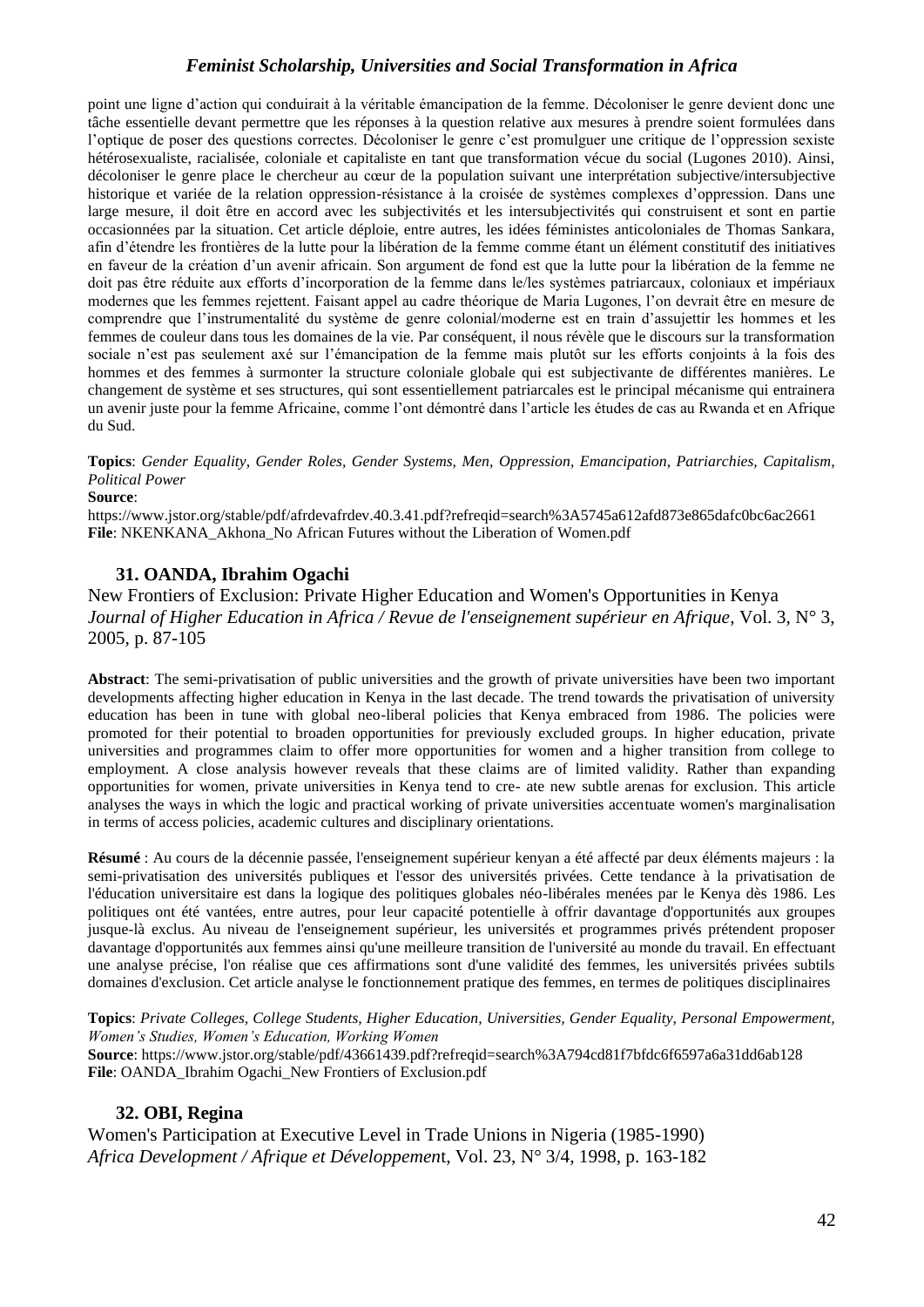**Introduction**: Gender issues are concepts which incorporate wage labour and domestic labour (Sow 1994:6). Most traditional societies, world-wide, perceive women as 'inferior' to men and men as 'superior' to women. In other words, women are seen as the weaker sex than men biologically. According to Berger (1986:216) the relationship between household labour, wage labour, and capitalism has been increasingly used scholars as part of feminist efforts to explain economic activities carried out by women. This has led to awareness of how household labour sustains the capitalist system of economic production and to depth understanding of the complexities in the relationships between women's dual spheres of experience as household workers and as wage earners. Despite the high level of concern this issue has raised, certain ideas continue to be accepted with insufficient examinations. One of these is the notion that because of the split in their lives, women industrial workers do not experience proletarianisation as totally or intensely as men do…

**Topics**: *Labor Unions, Men, Business Executives, Working Women, Obis, Women's Rights, Gender Equality, Gender Discrimination, Gender Roles*

**Source**: https://www.jstor.org/stable/pdf/24482737.pdf?refreqid=search%3A794cd81f7bfdc6f6597a6a31dd6ab128 File: OBI\_Regina\_Womens Participation at Executive Level in Trade Unions.pdf

#### **33. OCHWADA, Hannington**

Gender Analysis: The Stunted Discourse in Kenya's Historiography *Africa Development / Afrique et Développement*, Vol. 20, N° 4, 1995, p. 11-28

**Résumé**: Dans cet article une critique et une analyse de l'historiographie récente du Kenya ont été amorcées à propos de l'ignorance apparente ou de la déformation des relations de genre. L'analyse des relations de genre dans l'historiographie kenyane est un discours controversé résultant non pas de l'absence de relations de genre ou d'importantes réalisations et contributions de femmes, mais de préoccupations, de traditions, de précédents et de méthodologies pleins de préjugés. L'auteur termine en rejetant l'historiographie «mâle» et en appelant à une historiographie basée sur les relations de genre dont il trace les grandes lignes.

**Topics**: *Gender Roles, Historiography, African History, Men, Capitalism, Literary History, Gender Relations, Marxian Economics, Nationalism* **Source**: https://www.jstor.org/stable/pdf/43657989.pdf?refreqid=search%3A794cd81f7bfdc6f6597a6a31dd6ab128 **File**: OCHWADA, Hannington\_Gender Analysis.pdf

#### **34. ODIEMO-MUNARA, Lennox**

Women Engagement with Power and Authority in Re-writing East Africa *Africa Development / Afrique et Développement*, Vol. 35, N° 4, 2010, p. 1-18

**Abstract**: From the relative absence of serious women writing in the early mainstream East African literature in English, starting the last quarter of the twentieth century, women writing has flourished to gain deserved space in the East African literary canon. In the writing of Kenya's Marjorie Oludhe Macgoye, Uganda's Mary Karooro Okurut, and Tanzania's Elieshi Lema, literature in English by women has exponentially broadened, thematically and aesthetically, to adequately carry and represent the East African woman person's so cio-historical and economic experiences as well as her private/public narratives.

This literature perceives the woman in both the specific and broader historical and cultural realms of the East African society. It shows how she, with intellectual and emotional maturity, interrogates practices and institutions that are, in most cases, patriarchally constructed, in order to evolve a gender inclusivist and all-encompassing human space. Three works by these authors – Macgoye's The Present Moment (1987), Okurut's The Invisible Weevil (1998), and Lema's Parched Earth: A Love Story (2001) – clearly stand out in their contribution to the mapping of unique paradigms in (re)defining the East African woman's experience in her relation and engagement with the public sphere. This article demonstrates how these writers, through the women figures in the texts, subvert, actively resist, and engage with power/authority and, in the process, manage to re-evaluate the dominant zeitgeist, oppositionally establishing the East African woman as an active and speaking subject in the ongoing re-imagining and re-writing of the East African postcolonies.

**Résumé**: Partant de l'absence relative d'une écriture féminine sérieuse dans les premiers textes de la littérature anglaise dominante en Afrique de l'Est qui commence au dernier quart du XXIe siècle, la littérature d'expression féminine a proliféré pour se faire une place méritée dans le canon littéraire est-africain. Dans l'écriture de la kenyane Marjorie Oludhe Macgoye, de l'ougandaise Mary Karooro Okurut et de la tanzanienne Elieshi Lema, la littérature féminine d'expression anglaise s'est beaucoup élargie, aux plans thématique et esthétique, pour porter et représenter dûment les expériences sociohistoriques et économiques de la femme est-africaine ainsi que ses récits privés/publics. Cette littérature perçoit la femme dans les domaines historiques et culturels, à la fois spécifiques et plus larges, de la société est-africaine. Elle montre comment, avec sa maturité intellectuelle et affective, elle interroge les pratiques et les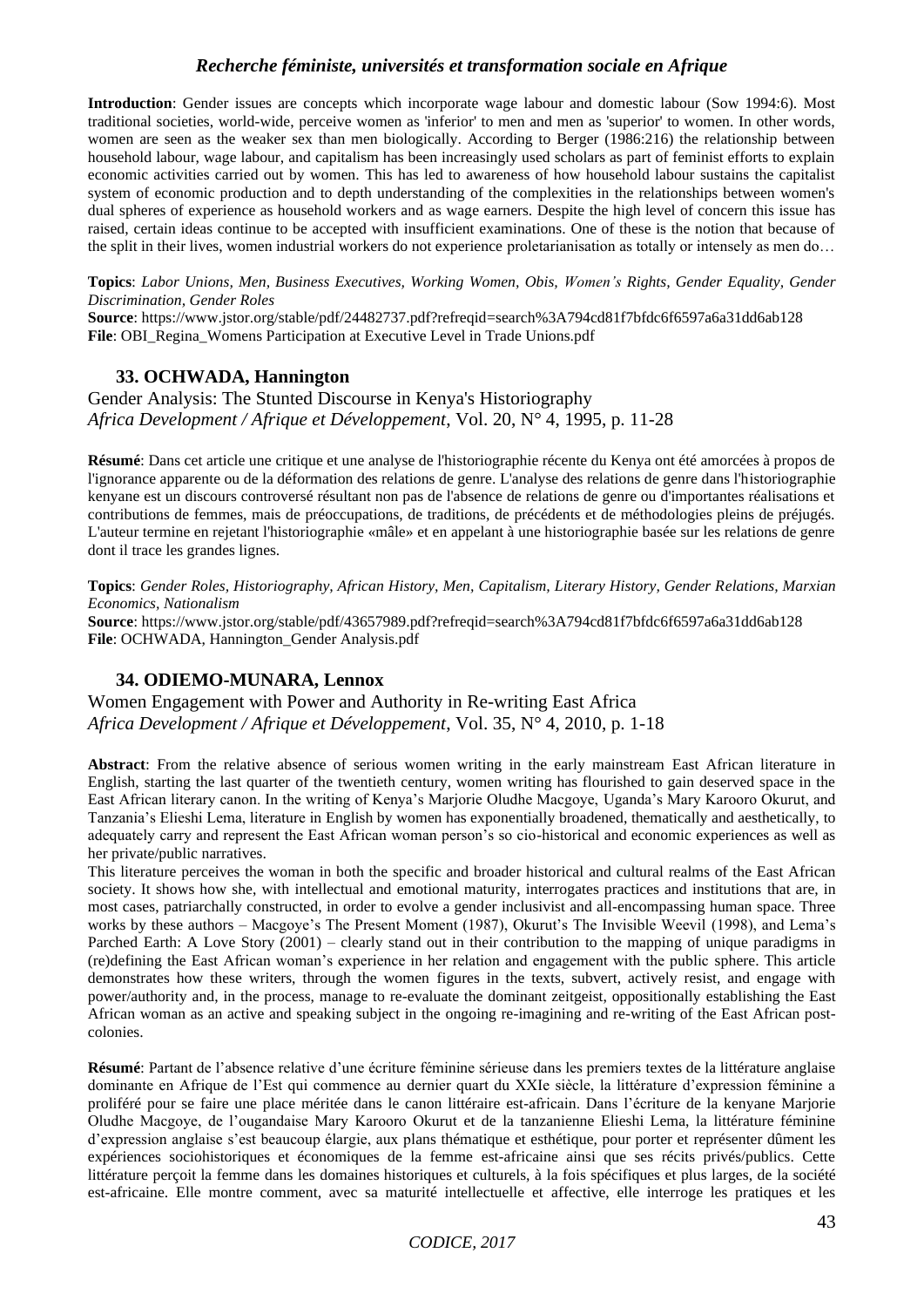institutions qui, dans la plupart des cas, sont construites de façon patriarcale, afin de développer un espace humain inclusiviste du genre et global. Trois ouvrages de ces auteurs – The Present Moment de Macgoye (1987), The Invisible Weevil d'Okurut (1998), et Parched Earth: A Love Story de Lema (2001) – se détachent clairement de par leur contribution à la cartographie de paradigmes uniques dans la (re)définition de l'expérience de la femme est-africaine dans sa relation et son engagement avec la sphère publique. Cet article montre comment ces auteurs, à travers les personnages féminins des textes, subvertissent, résistent activement, et discutent avec le pouvoir/l'autorité et, ce faisant, parviennent à réévaluer le zeitgeist (esprit de l'époque) dominant, en établissant oppositionnellement la femme estafricaine comme un sujet actif et parlant dans la ré-imagination et la réécriture en cours des postcolonies est-africaines.

**Topics**: *African Literature, Narratives, Aunts, Novels, Mothers, Public Sphere, Men, Postcolonial Literature, Children* **Source**:

https://www.jstor.org/stable/pdf/afrdevafrdev.35.4.1.pdf?refreqid=search%3A4859368b2783101f7e551b62c4dda5f1 **File**: **ODIEMO-MUNARA\_Lennox\_**Women Engagement.pdf

#### **35. OGBUAGU, Stella C.**

## Family Planning: A Human Right for Women

*Africa Development / Afrique et Développement*, Vol. 15, N° 2, 1990, p. 45-56

**Résumé**: D'après les résultats de la recherche menée dans ce domaine, le taux d'acception du planning familial est relativement bas en Afrique au Sud du Sahara en général et au Nigéria en particulier parce que les femmes n'ont pas conscience qu'il contribue un droit pour elles. Dans cet article, l'auteur cherche à déterminer les facteurs socioéconomiques qui expliquent une telle situation (l'éducation, les revenus, la place des femmes dans les emplois rémunérés, la connaissance et l'abolition de la contraception, la prise de décision, etc). Le corpus qui a servi è l'analyse est le résultat d'une interview menée auprès de 164 femmes choisis au hasard à Cross-River State au Nigéria, site de la recherche. Les résultats indiquent que c'est parce que les femmes n'exercent pas librement leur droit & d'autres choses telles que l'éducation, l'emploi, la participation totale aux affaires de la communauté, etc.) qu'elles ont également des difficultés) exercer leur droit au planning familial car les droits de l'homme ne sont mieux exercés que s'ils sont considérés globalement et non pris isolement. En conclusion, l'auteur suggère, entre autres stratégies, que la position de la femme soit renforcer dans la société par le biais de l'emploi, de l'éducation et de la reconnaissance sociale afin, qu'elle puisse venir à bout de leur marginalité et ainsi jouir de tous les droits en tant que citoyennes de leur pays.

**Topics**: *Children, Birth Control, Female Fertility, Fertility Rates, International Cooperation, Working Women, Womens Rights, Men*

**Source**: https://www.jstor.org/stable/pdf/24486768.pdf?refreqid=search%3A9cc1b7016ef75dabf67155e1ec0c920b **File**: OGBUAGU\_Stella C\_Family Planning.pdf

#### **36. OGBUAGU, Stella C.**

The Deteriorating Condition of Women in Nigeria In: Dead-End to Nigerian Development / Ed. by Okwudiba Nnoli. - Dakar, CODESRIA, 1993. – p. 203-218

#### **37. OKOYE, Chukwuemeka U.; OKOYE, Uzoma O.**

Globalization, Women's Work Intensity and Household Well-Being in Nigeria In: Globalization and Social Policy in Africa / Ed. By Tade Akin Aina; Chachage Seithy L. Chachage; Elizabeth Annan-Yao. - Dakar, CODESRIA, 2004. – p. 162-190 **Call N°**: 02.02.01/AIN/12822

#### **38. OLURODE, Lai**

Gender, Globalisation and Marginalisation in Africa *Africa Development / Afrique et Développement*, Vol. 28, N° 3/4, 2003, p. 67-88

**Abstract**: Abstract Globalisation is discussed as an all-encompassing historical process of change that has been with humanity for generations. Yet, it is a system of domination and disempowerment which impacts social groups differently and some detrimentally. Globalisation is altering gender relations in societies as well as distancing people from the very cultural resources within their societies. In the latter sense, globalisation deepens dependency in all its facets. The paper's main objective is to demonstrate how globalisation is producing marginalisation between gender groups. In its recent ramification, globalisation is portrayed as liberalisation of the economy (structural adjustment programmes) and of politics (démocratisation). But men and women differ in their responses to globalisation and in the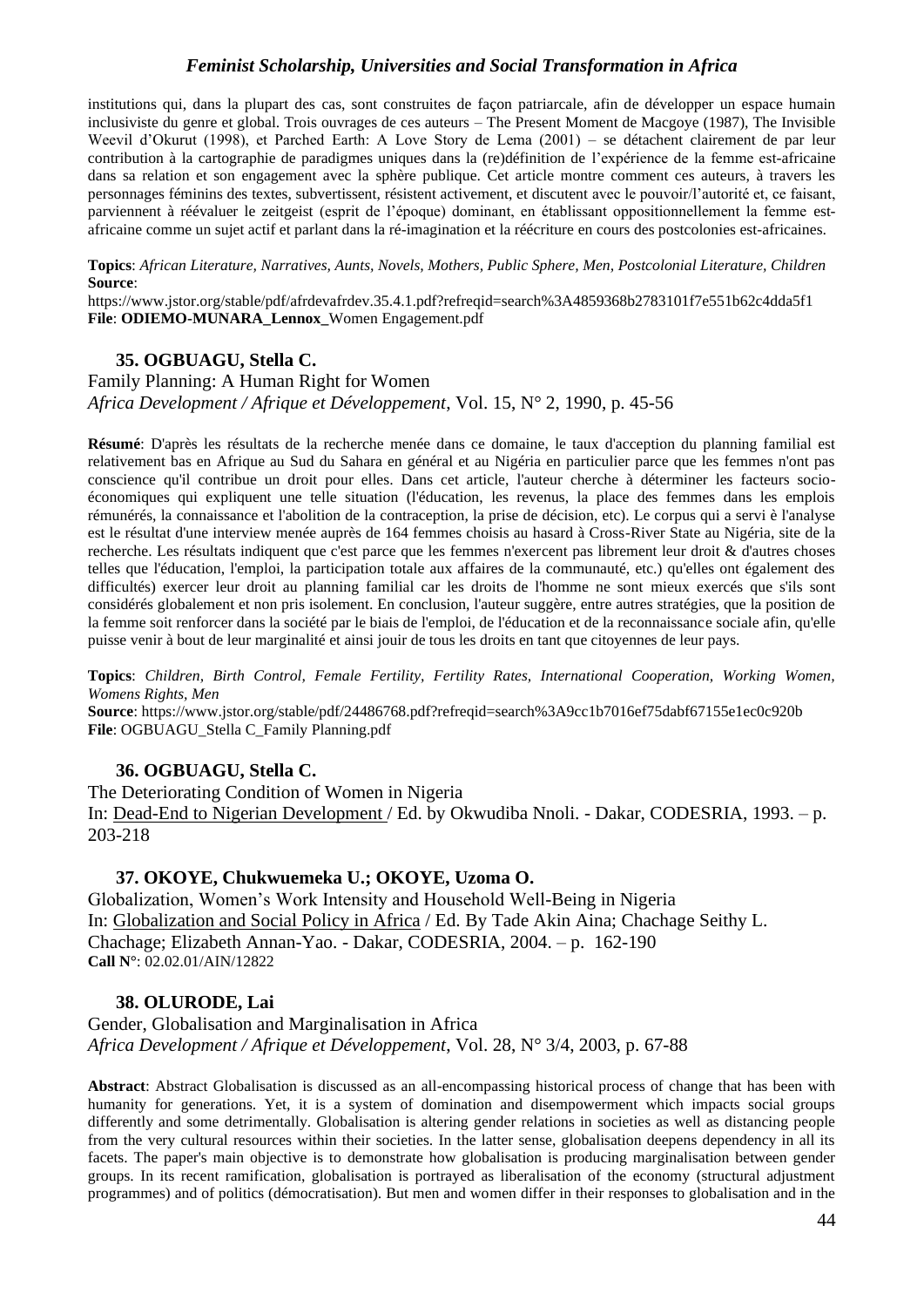strategies that are being employed to smuggle gender specific agendas into the state arena. As its methodology, the paper employs content analysis, observation, and personal interview to enrich the analysis. The paper, in its conclusion, cautions against an undiscriminatory consumption of the products (whether material or immaterial) of globalisation. It also describes the forms of resistance women have deployed in the face of globalization.

**Résumé :** La mondialisation est ici considérée comme un processus historique et global de changement, présent au sein de l'humanité depuis des générations. Il s'agit d'un système e domination et de dés-autonomisation qui agit différemment sur les groupes sociaux. En effet, la mondialisation transforme les relations de genre au sein de la société, et éloigne les individus des ressources culturelles de leur société. Dans ce sens, ce phénomène accentue la dépendance sous toutes ses formes. L'objectif principal de cette présentation est de montrer comment la mondialisation produit une certaine forme de marginalisation entre les genres. Une des récentes ramifications de ce phénomène est la libéralisation de l'économie (programmes d'ajustement structurel) et de la politique (démocratisation). Les hommes et les femmes ont des réactions différentes envers la mondialisation ; ces derniers déploient également des stratégies différentes de dissimulation de programmes de genre spécifiques, au niveau guise de méthodologie, cet article utilise l'analyse de contenu, la méthode l'observation, ainsi que les interviews personnelles, afin d'enrichir effectuée. Dans sa conclusion, cette contribution met en garde le lecteur une consommation discriminatoire des produits (matériels ou immatériels) mondialisation. Elle décrit également les différentes formes de résistance phénomène, déployées par les femmes.

**Topics**: *Globalization, Men, Marginalization, Crop Economics, Food Crops, Gender Roles, Subsistence Farming, Peasant Agriculture, Gender Relations, Farm Exports*

**Source**: https://www.jstor.org/stable/pdf/24482695.pdf?refreqid=search%3A5745a612afd873e865dafc0bc6ac2661 **File**: OLURODE\_Lai\_Gender Globalisation and Marginalisation.pdf

#### **39. ONSONGO, Jane**

The Growth of Private Universities in Kenya: Implications for Gender Equity in Higher Education *Journal of Higher Education in Africa / Revue de l'enseignement supérieur en Afrique*, Vol. 5, N° 2-3, N° 2007, p. 111-133

**Abstract**: The establishment of private universities in Kenya and Africa is relatively new. At independence (1960s) there were about seven universities on the continent. However, by 2005 there were 85 private and 316 public universities in Africa (Kihara 2005). Kenya is leading in this expansion of private higher education in East Africa with 16 in 2006 compared to three in 1980. This article examines the implications of the growth of private universities on gender equity in higher education in Kenya. The article is based on two studies conducted in Kenya in 2002 and 2004 on the participation of women in university management. These two studies and a survey of literature on student enrolment in private and public universities reveal that private universities are providing increased opportunities for women to access higher education both as students and staff. Increased opportunities are provided through flexible admission and recruitment criteria, a conducive working environment and the appointment of more women into senior management positions.

**Résumé** : La création d'universités privées au Kenya et en Afrique est relativement quelque chose de nouveau. Au moment de l'indépendance (1960), il y'avait environ sept universités sur le continent. Cependant, en 2005 il y'avait 85 universités privées et 316 universités publiques en Afrique (Kihara 2005). Le Kenya est à la tête de cette expansion de l'enseignement supérieur privé en Afrique de l'Est avec 16 universités privées en 2006 contre trois en 1980. Cet article examine les implications de la croissance des universités privées sur l'équité des genres dans l'enseignement supérieur au Kenya. L'article est fondé sur deux études menées au Kenya en 2002 et 2004 sur la participation des femmes dans la gestion des universités. Ces deux études ainsi qu'une enquête littéraire sur le nombre d'étudiants inscrits dans les universités privées et publiques montrent que les universités privées offrent aux femmes de plus en plus de possibilités d'accès à l'enseignement supérieur, en tant qu'étudiantes et membres du personnel. Ces possibilités sont offertes à travers des critères flexibles d'admission et de recrutement, un environnement de travail propice et la nomination de plus de femmes à des postes de direction.

**Topics**: *Private Colleges, Higher Education, Educational Administration, College Students, Men, Womens Education, Research Universities, Working Women* **Source**:https://www.jstor.org/stable/pdf/jhigheducafri.5.2-3.111.pdf?refreqid=search%3 A8d49b82909d704153e9e691cd505f255 **File**: ONSONGO\_Jane\_The Growth of Private Universities in Kenya.pdf

#### **40. ONYENECHERE, Emmanuella Chinenye**

The Constraints of Rural Women in Informal Economic Activities in Imo State, Nigeria *Africa Development / Afrique et Développement*, Vol. 34, N° 1, 2009, p. 83-101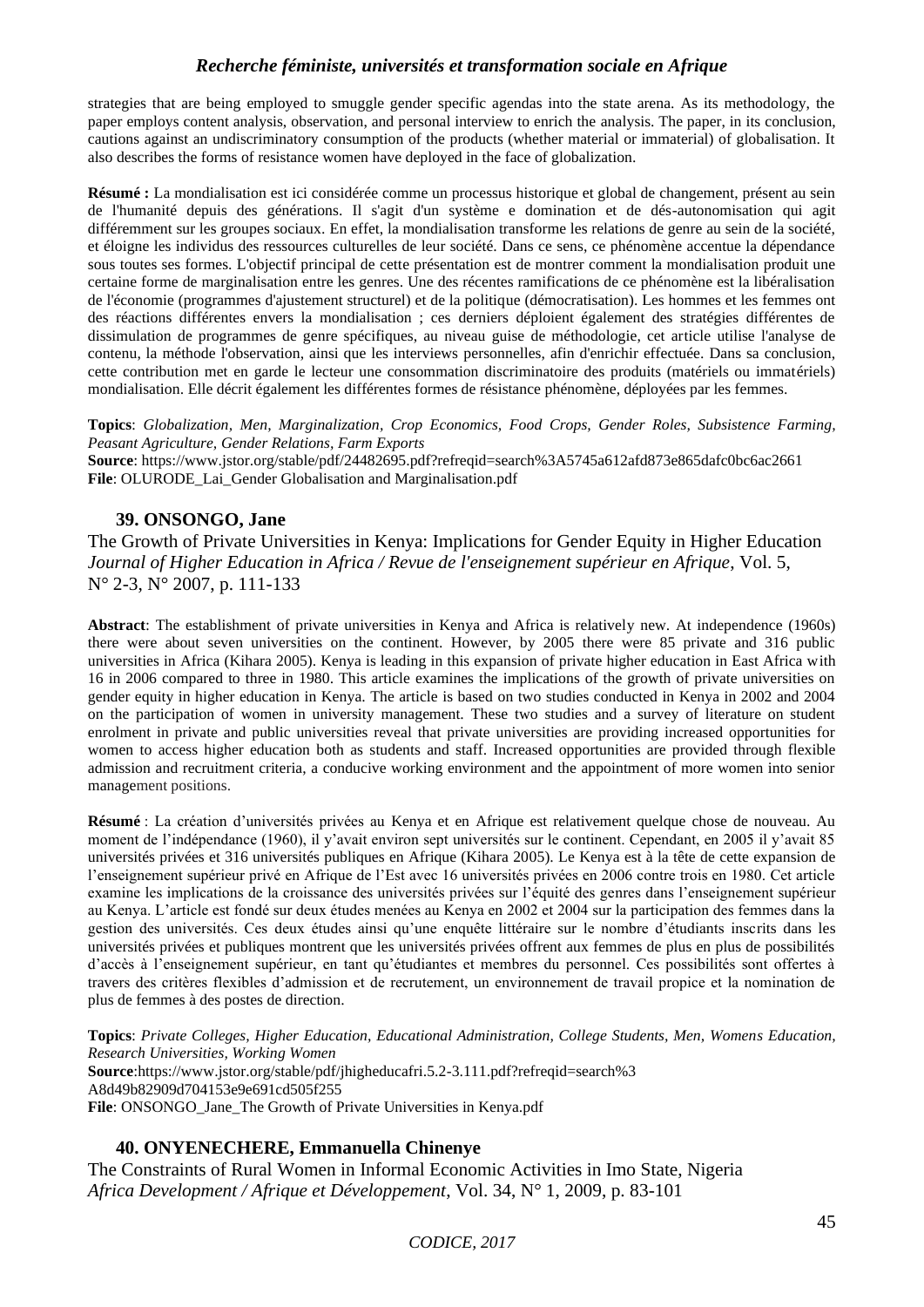**Abstract**: The paper analyzes the constraints on rural women in the informal sector of Imo State, Nigeria. Lack of access roads, irregular means of transportation, inadequate credit facilities, inaccessibility to socio-economic facilities and land tenure are identified as among the factors that have adverse effects on the participation/activities of rural women engaged in informal economic activities in the rural areas of Imo State. The paper further reveals that a majority of rural women in Imo State, engaged in informal economic activities, do not have significant access to institutional finance, neither do they for socio-economic services that could enhance women's informal economic activities. The paper eventually makes policy recommendations to help alleviate women's difficulties in the informal sector.

**Résumé** : Cet article analyse les contraintes des femmes rurales dans le secteur informel de l'État d'Imo au Nigeria. Le manque de routes d'accès, l'irrégularité des moyens de transport, l'insuffisance des structures de crédit, l'inaccessibilité des structures socio-économiques et le régime foncier ont été identifiés comme étant parmi les facteurs qui ont des effets néfastes sur la participation/les activités des femmes rurales engagées dans des activités économiques au niveau des zones rurales de l'État d'Imo. L'article révélé aussi que la majorité des femmes rurales dans l'État d'Imo engagées dans des activités économiques informelles n'ont pas un accès considérable à des financements institutionnels ni à des services socio-économiques qui pourraient améliorer leurs activités économiques informelles. Cet article donne aussi des recommandations politiques quant aux moyens d'alléger les difficultés rencontrées par les femmes dans le secteur informel.

**Topics**: *Informal Sector, Communities, Socioeconomics, Farm Economics, Rural Areas, Finance, Computer Analysis, Women's Rights, Rural Economics, Proportions*

**Source**: https://www.jstor.org/stable/pdf/24484648.pdf?refreqid=search%3A9cc1b7016ef75dabf67155e1ec0c920b **File**: ONYENECHERE\_Emmanuella\_Chinenye.pdf

#### **41. OYEKANMI, Felicia, ed.**

Men, Women and Violence Dakar: CODESRIA, 2000. - viii-187 p. ISBN: 2-86978-077-X **Call N°**: 14.02.03/OYE/12067

#### **42. PARSITAU, Damaris S. (191-200)**

The Impact of Structural Adjustment Programmes (SAPs) on Women's Health in Kenya In: Governing Health Systems in Africa / Ed. by Martyn Sama; Vinh-Kim Nguyen. – Dakar: CODESRIA, 2008. – p. 191-200 **Source**: http://www.codesria.org/spip.php?article1299 **Call N°**: 02.05.02/SAM/14384

#### **43. PHALANE, Manthiba M.; OKOOSI-SIMBINE, Antonia T., eds**

Gender Alternatives for Africa's Development: Method and Evidence Dakar: CODESRIA, 2012. - xvi-138 p. **Call N°**: 05.03.03/PHA/16008

#### **44. RUTANGA, Murindwa**

The Role of Women in Anti-Colonial Struggles In: Politics, Religion and Power in the Great Lakes Region / Murindwa-Rutanga. – Dakar; Kampala, CODESRIA; Fountain Publisher, 2011. – p. 165-188 **Source**: http://www.codesria.org/spip.php?article1416 **Call N°**: 04.04.02/RUT/15641

#### **45. SAFFITZ, Jane**

Understanding Gender-based Violence: Evidence from Kilmanjaro Assessment of Rombo and Moshi Rural *African Sociological Review / Revue africaine de sociologie*, Vol. 14, N° 1, 2010, p. 84-101

**Abstract**: This paper presents findings from an empirical study on the prevalence and beliefs surrounding gender-based violence (GBV) in the Kilimanjaro region. The analysis and ensuing discussion is the result of a representative sample of adults (n=384) surveyed in two districts, Rombo and Moshi Rural, in Kilimanjaro, Tanzania. In contrast to previous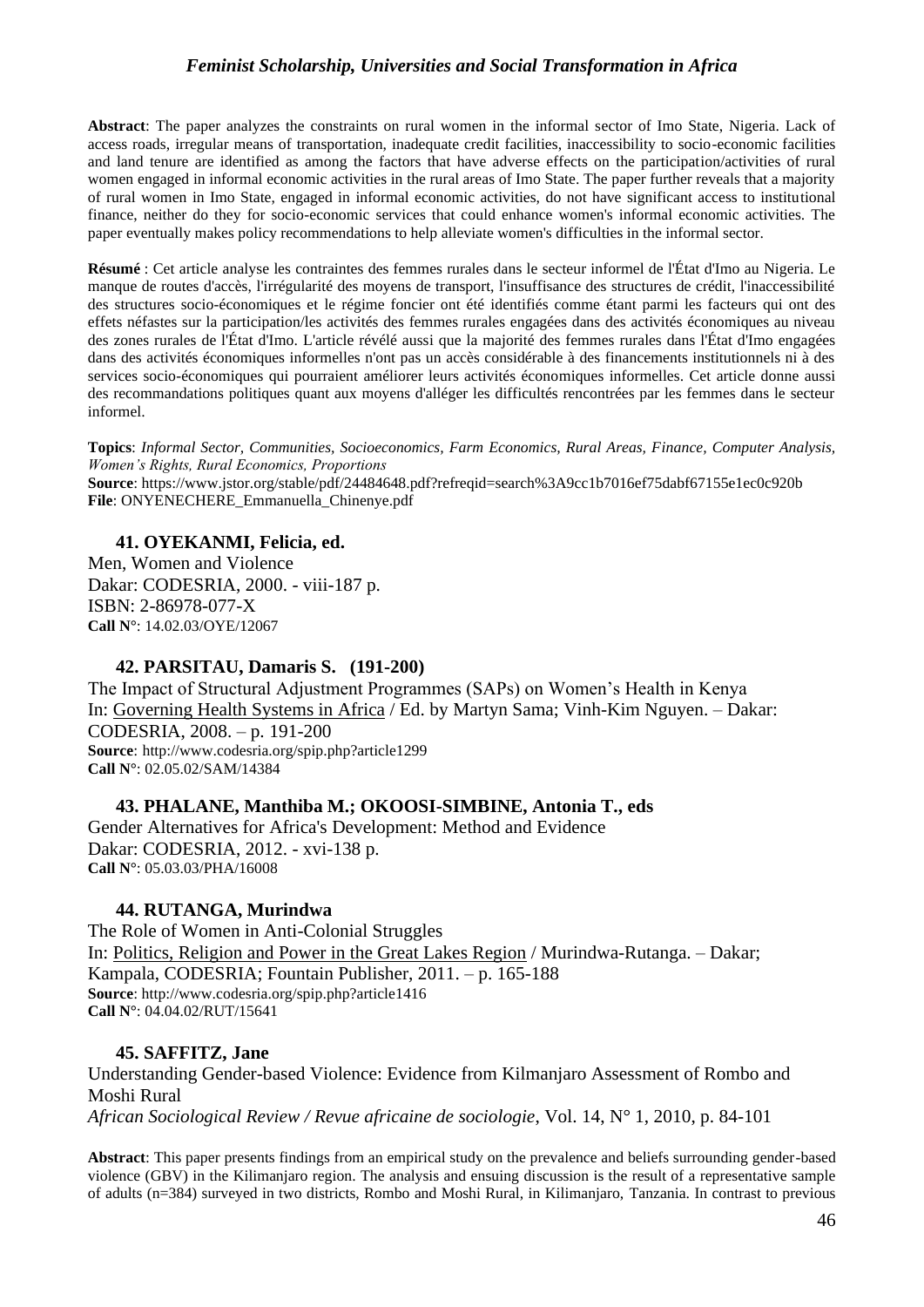research of a similar nature, which has focused primarily on the frequency of violence, this study devotes significant attention discerning the level of social acceptability among its victims and perpetrators situated in a legal and cultural framework. I find that alcohol consumption and the number of deceased children within a household have a direct correlation to incidences of GBV while an individual's level of education and degree of financial independence are inversely related to rates of violence. The influence of bride price and polygamy is inconclusive. finally, I find that although a portion of the population believes women should have decision-making capabilities, patriarchal institutions and a culture that relegates women as inferior have a significant impact on individual attitudes among men and women to preserve the status quo. These results suggest a greater need to promote a culture of egalitarianism in a sensitive and relevant manner.

**Source** : http://www.codesria.org/spip.php?article1254 **File** : SAFFITZ\_Jane\_Understanding Gender-based Violence.pdf

#### **46. SAI, Fatima-Zohra**

Les associations féminines en Algérie entre le politique et le socio-culturel In: L'Algérie face à la mondialisation / Ed. by Tayeb Chenntouf. – Dakar : CODESRIA, 2008. – p. 251-277 **Call N°**: 01.02.01/CHE/13946)

#### **47. SALL, Ebrima, ed.**

Women in Academia: Gender in Academic Freedom in Africa Dakar: CPDESRIA, 2000. - xix-154 p. ISBN: 2-86978-078-8 (The State of Academic Freedom in Africa Series) **Call N°**: 14.02.03/SAL/12582

#### **48. SHETTIMA, Kole Ahmed**

Women's Movement and Visions: the Nigeria Labour Congress Women's Wing *Africa Development / Afrique et Développement*, Vol. 14, N° 3, 1989, p. 81-98

**Résumé** : Dans les travaux de recherche, le rôle de la nigériane dans le développement économique, politique et social du pays est négligé. La lacune est encore plus évidente dans le cas de l'histoire du syndicalisme qui insiste surtout sur le syndicat des hommes au détriment des ouvrières. Cela ne fait que refléter l'idéologie patriarcale concernant la place de l'homme et de la femme dans la société. Le secteur public qui est le plus gros employeur des hommes au Nigéria l'est aussi pour les femmes. La plupart des nigérianes se sont auto-employées ou sont employées dans le secteur informel. Dans ce secteur les salaires sont bas et elles ne disposent pas de syndicats pour s'occuper des problèmes spécifiques auxquelles elles ont à faire face et mobiliser les femmes dans le syndicalisme. La création de l'aide pour les femmes de la Nigerian Labour Congress (NLCWA) cherche à s'attaquer aux problèmes spécifiques auxquels les ouvrières doivent faire face ainsi qu'à d'autres problèmes d'envergure nationale comme la privatisation et les programmes d'ajustements structurels. La discrimination dans le travail, l'éducation, les bourses, les tracasseries sexuelles, la discrimination sexuelle dans le ménage, l'absence ou l'insuffisance de congés de maternité, la discrimination dans la distribution des compléments de salaire, des pensions, avancement et formation sont autant de problèmes qui se posent aux femmes. Les responsabilités familiales, les temps de réunions, les attitudes négatives des collègues hommes et les traditions sociales plus larges empêchait les femmes d'assister régulièrement aux activités syndicales. Cependant, actuellement, le NLCWA n'a ni protection constitutionnelle ni autonomie financière.

**Topics**: *Labor Unions, Working Women, Gender Discrimination, Men, Employment Discrimination, Employment, Women's Rights*

**Source**: https://www.jstor.org/stable/pdf/43657816.pdf?refreqid=search%3A6a841854b4b0786e3700be318bef7f08 **File**: SHETTIMA\_Kole Ahmed\_Womens Movement and Visions.pdf

#### **49. SIKOD, Fondo**

Gender Division of Labour and Women's Decision-Making Power in Rural Households in Cameroon *Africa Development / Afrique et Développement*, Vol. 32, N° 3, 2007, p. 58-71

**Abstract**: In most rural areas of Cameroon, women are incorporating a market-oriented dimension to their farming activities. This is an improvement from years before when food crop farming was almost exclusively for household

*CODICE, 2017*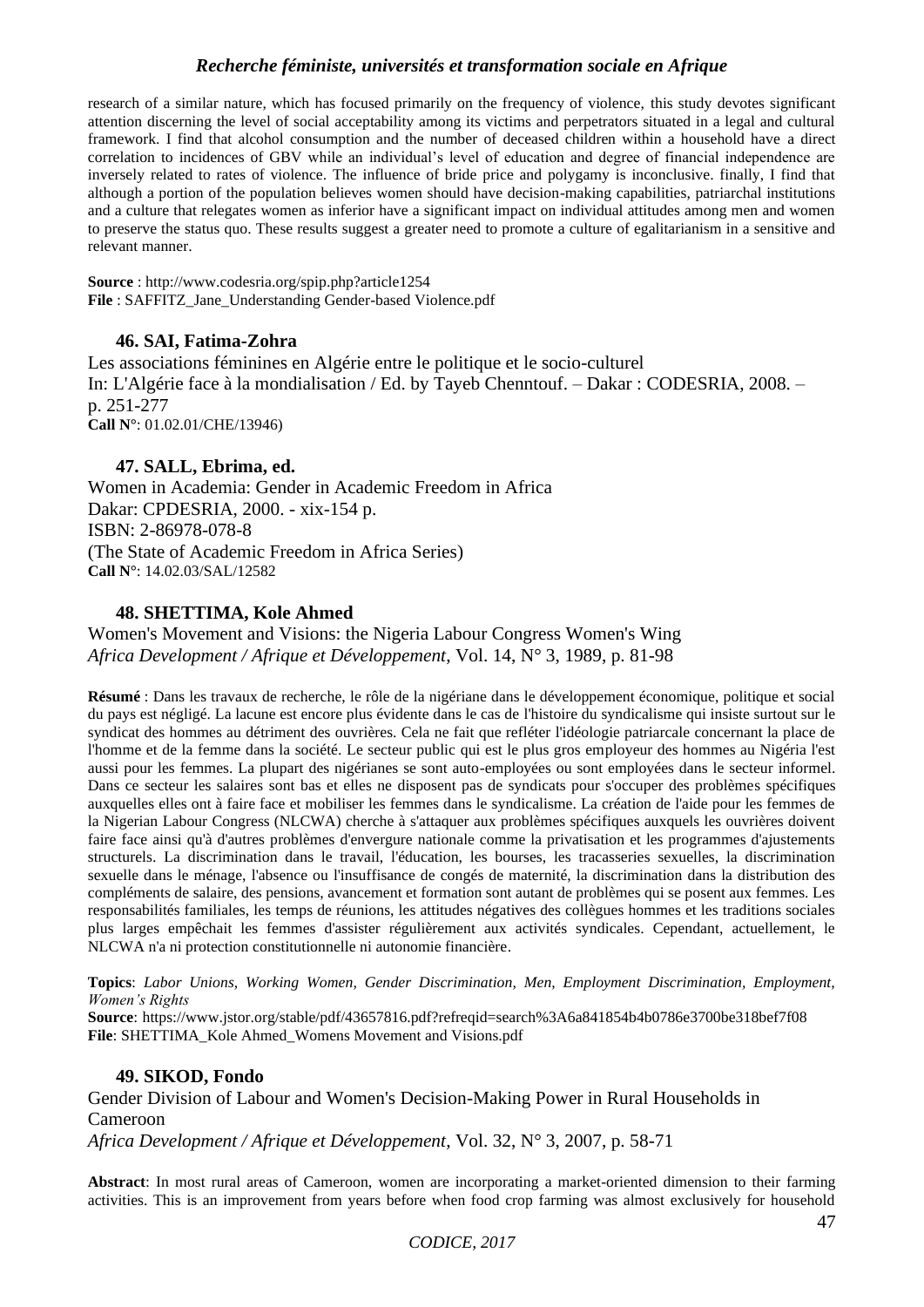consumption. This additional focus on food crop farming is mainly as a result of the need to supplement household incomes following the drop in salaries which came as a result of the economic crisis Cameroon and many African countries have been facing since the 1980s. Nominal incomes for salary earners in Cameroon, mostly men, were slashed by over 60 per cent in the early 1990s (Tehoungui et al., 1995). The agricultural sector was not spared either. Most of Cameroon's foreign earnings come from agricultural commodities - cocoa, coffee, cotton, whose production is largely in small-holdings owned mostly by men. In the 1980s, world prices for these commodities collapsed, and of course, the incomes of the small-holders dropped drastically. The burden of making up for this shortfall within households was placed on the backs of women. Considering that decision-making seems to be based on, among other factors, economic power, income earnings is likely to confer a certain degree of decision-making power on women (Ngome 2003). This paper looks at how change in the gender division of labour impacts women's decision-making power, and whether the traditional division of labour, which gives women very little access to labour-augmenting resources, leads to an inefficient allocation of resources that retard develop.

**Résumé** : Dans la plupart des zones rurales du Cameroun, les femmes ajoutent une dimension axée sur le marché à leurs activités agricoles. Cela constitue une amélioration par rapport aux années précédentes pendant lesquelles l'agriculture était presque exclusivement destinée à la consommation des ménages. Ce nouvel éclairage sur l'agriculture vivrière résulte essentiellement de la crise économique frappant le Cameroun et plusieurs autres pays africains depuis les années 1980. Des coupes sombres ont diminué les salaires nominaux des Camerounais de plus de soixante pour cent au début des années 1990 (Tchoungui et al., 1995). Les hommes constituent la majorité des salariés. Le secteur agricole n'a pas été épargné non plus. La plupart des recettes en devises du Cameroun proviennent des produits agricoles de base (cacao, café, coton). La production de ces denrées se fait principalement dans les petites exploitations détenues en majorité par des hommes. Dans les années 1980, l'effondrement des cours de ces produits sur les marchés mondiaux a évidemment entraîné une dégringolade des revenus des petits exploitants. La lourde charge de contrebalancer ce déficit a été déposée sur les épaules des femmes. Etant donné que la prise de décision semble reposer entre autres facteurs sur le pouvoir économique, gagner des revenus confère vraisemblablement aux femmes un certain degré de pouvoir décisionnel (Ngome 2003). Le changement intervenu en matière de division du travail est l'une des variables influant sur la prise de décision. Il s'agit ici de se pencher sur la manière dont la division sexospécifique du travail influe sur le pouvoir de décision des femmes, et de voir si la division traditionnelle du travail conduit à une affectation inefficace qui retarde le développement. Dans le contexte traditionnel, les femmes ont très peu accès aux ressources augmentées par le travail.

**Topics**: *Men, Division of Labor, Food Crops, Agricultural Land, Crop Economics, Economic Resources, Subsistence Farming, Sustainable Agriculture*

**Source**: https://www.jstor.org/stable/pdf/24483895.pdf?refreqid=search%3A794cd81f7bfdc6f6597a6a31dd6ab128 **File**: SIKOD\_Fondo\_Gender Division of Labour.pdf

#### **50. SIMSA'A, Layla El Awad**

Structural Adjustment Policies and Women in the Rural Areas in Africa: A Review of Some Major Issues

*Africa Development / Afrique et Développement*, Vol. 23, N° 3/4, 1998, p. 135-147

**Introduction**: Since the early 1970s most African countries have faced extremely unfavourable economic conditions. These countries have suffered from external imbalances (large deficits in the balance of payment), internal imbalances (large government budget deficits), high inflation rates, sluggish and very low growth rate of output and deteriorating living conditions. These problems were caused by a mixture of external and internal factors, e.g. rise in oil prices and manufactured imports, fall in prices of primary export, prolonged fall in terms of trade, drought and environmental degradation, civil wars, etc. To solve these problems these countries have resorted to foreign financing (borrowing on a large scale). However, in the face of a harsh external environment (continuous rise in oil prices, high interest rates on loans and increasing protectionism from the developed countries), the small-structured, dependent economies of these countries have become increasingly incapable of solving their problems. In fact, the massive borrowing of the early 1970s failed to increase productive capacity sufficiently and as a result, a huge external debt was accumulated. These countries, thus, have become more dependent on outside help and become less creditworthy. In such a position, these countries resorted to the International Monetary Fund (IMF) and World Bank (WB) for assistance. The assistance from these international institutions takes two forms: direct loan disbursement and giving seal of approval for other lend…

**Topics**: *Prices, Food Economics, Rural Areas, Economic Resources, Gender Roles, Agricultural Policy, Crop Economics, Men, Economic Costs*

**Source**: https://www.jstor.org/stable/pdf/24482735.pdf?refreqid=search%3A9cc1b7016ef75dabf67155e1ec0c920b **File**: SIMSAA\_Layla El Awad\_Structural Adjustment Policies and Women.pdf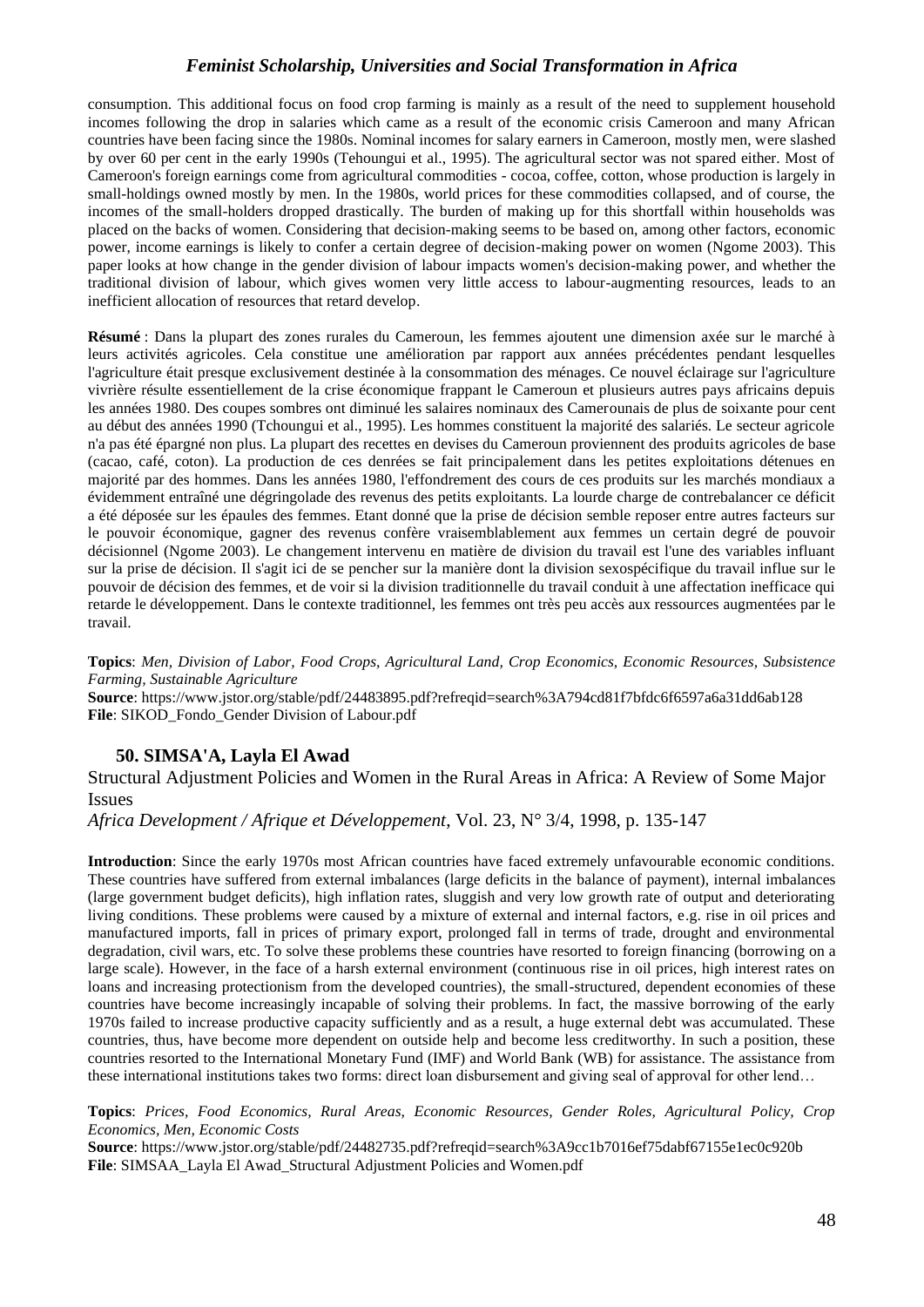**51. SINDJOUN, Luc** La biographie sociale du sexe: genre, société et politique au Cameroun Dakar: CODESRIA, 2000. – 334 p. ISBN: 2-84586-041-2 **Call N°**: 05.01.02/SIN/12380

## **52. TAMALE, Sylvia; OLOKA-ONYANGO, J.**

Bitches at the Academy: Gender and Academic Freedom at the African University *Africa Development / Afrique et Développement*, Vol. 22, N° 1, 1997, p. 13-37

**Introduction**: Who are these Bitches? The Title to this Essay is derived from an anonymous letter to one of the authors of this paper. Addressed to: 'You Bitch!!!!!', and castigating her for being a bad role model, the letter was clearly a response to several recent critiques of gender insensitive articles in the local media: 'We don't need your views in the press or on the (sic!) radio', the nameless author wrote. The letter demanded that the author '... keep whatever nonsense you have in your head to yourself. Such a dispatch reflects the stark reality of gender struggles that continue to pervade the intellectual arena even in a relatively gender-progressive society such as Uganda has recently become (Boyd 1991; Harries 1994; Tamale 1996). Although the language of the protagonists within the staid walls of academia may be somewhat more civil, the antagonism towards issues relating to gender parity and feminism still abounds

**Topics**: *Academic Freedom, Women's Rights, Men, Gender Roles, Universities, Gender Discrimination, Women's Studies, College Students, Violence Against Women*

**Source**: https://www.jstor.org/stable/pdf/24482781.pdf?refreqid=search:794cd81f7bfdc6f6597a6a31dd6ab128 **File**: TAMALE\_Sylvia\_Bitches at the Academy.pdf

### **53. TSIKATA, Edzodzina**

Women's Political Organisatios: 1951-1987 The State Development and Politics in Ghana / Ed. By Emmanuel Hansen. – Dakar: CODESRIA, 1989. – p. 73-93 **Call N°**: 02.01.01/HAN/397

#### **54. TOURE, Maréma**

La recherche sur le genre en Afrique : quelques aspects épistémologiques, théoriques et culturels In : Genre et dynamiques socio-économiques et politiques en Afrique / Ed. by Fatou Sow et Ndèye Sokhna Gueye, Dakar : CODESRIA, 2011, p. 105-128

**Introduction** : Les préoccupations philosophiques sur le statut secondaire assigné à la femme dans la société, ou humanistes sur les modalités relatives à son amélioration ont longtemps été au cœur des thématiques qui alimentent les sciences anthropo-sociales. Mais ce sont les publications des féministes qui, en produisant les fondements de la légitimité d'une problématique spécifique à l'analyse des « rapports sociaux de sexes » ont favorisé l'émergence et la reconnaissance de la nouvelle région épistémologique, fédératrice de théories et de pratiques, que constitue « la recherche sur le genre ». Ce passage heuristique est intrinsèquement lié au saut qualitatif qui a permis de dépasser les études féminines, au centre desquelles se trouvaient la femme et la description de sa condition sociale, pour interroger les causes profondes, les manifestations et les conséquences des relations de domination et de subordination qui unissent les femmes et les hommes dans toutes les sphères sociale, économique, culturelle et politique…

**Source** : http://www.genreenaction.net/IMG/pdf/6-Marema\_Toure.pdf **File** : **TOURE\_Marema\_**La recherche sur le genre en Afrique.pdf

#### **55. USMAN, Hajara**

Reproductive Health and Rights: The Case of Northern Nigerian Hausa Women *Africa Development / Afrique et Développement*, Vol. 22, N° 1, 1997, p. 79-94

**Introduction**: This paper looks at some of the socio-cultural and political factors that impact on women's reproductive health and rights and the context in which they can be exercised in Nigeria, with special emphasis on Northern Hausa women. The United Nations defines reproductive health as: a state of complete physical, mental and social well-being and not merely the absence of disease or infirmity, in all matters relating to reproductive system and to its functions and processes. Reproductive health therefore implies that people are able to have a satisfying and safe sex life and that they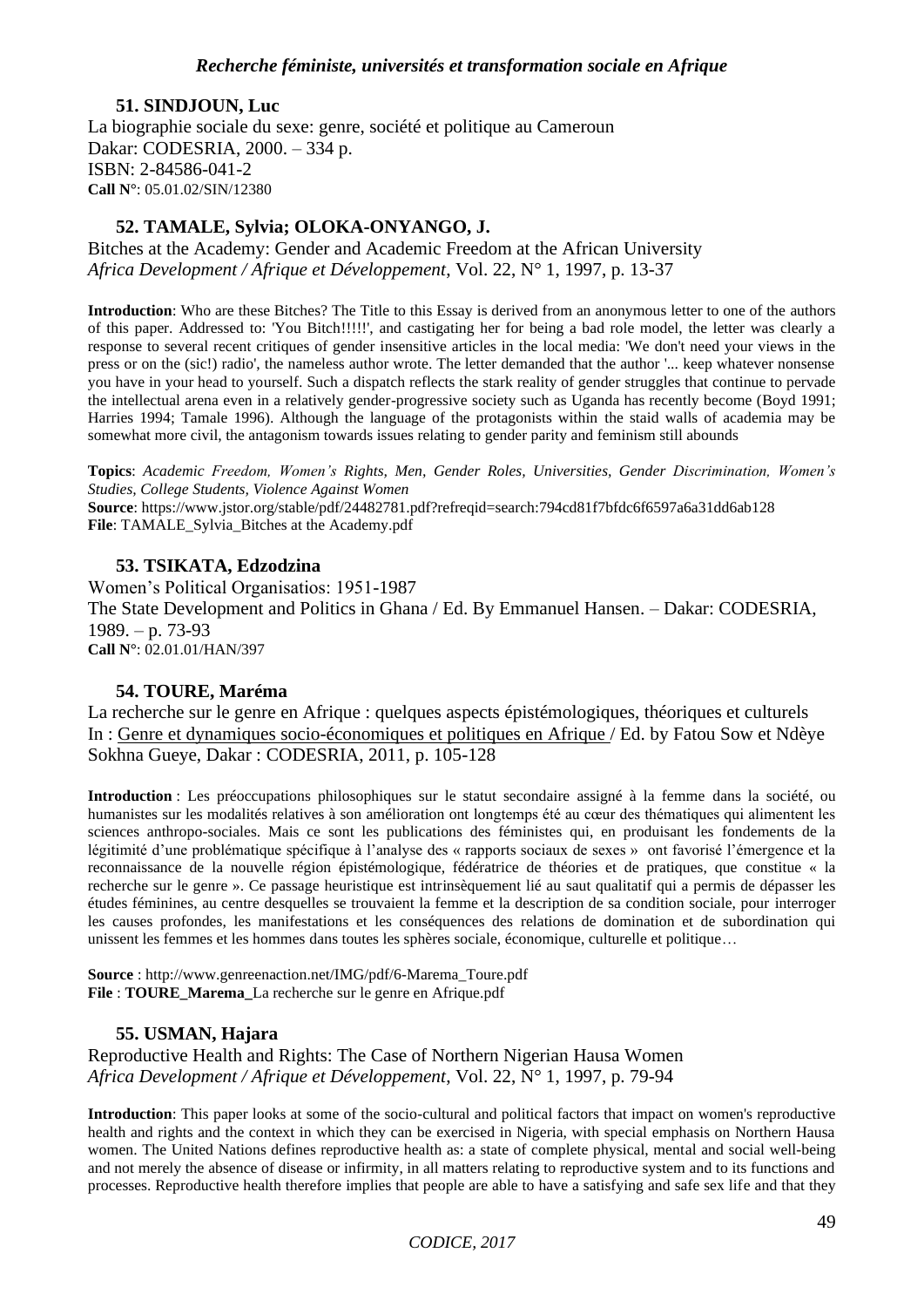have capability to reproduce and the freedom to decide if, when and how often to do so. Implicit in this definition is the right of men and women to be informed and to have access to safe, effective, affordable and acceptable methods of family planning of their choice, as well as other methods of their choice for regulation of fertility which are not against the law, and the right of access to appropriate health care services that will enable women to go safely through pregnancy and child birth and provide couples with the best chance of having a healthy infant (ICPD para. 7:2)…

**Topics**: *Women's Health, Women's Rights, Reproductive Rights, Female Genital Mutilation, Female Fertility, Imams, Muslims, Women, Children*

**Source**: https://www.jstor.org/stable/pdf/24482784.pdf?refreqid=search%3Ad5c006b3f337e40956701cafa3aecea8 **File**: **USMAN\_Hajara\_**Reproductive Health and Rights.pdf

#### **56. WILLIAMS, Pat**

State, Women and Democratisation in Africa: The Nigerian Experience (1987-1993) *Africa Development / Afrique et Développement*, Vol. 22, N° 1, 1997, p. 141-182

**Preliminaries:** For some people, it is presumptuous or, to be mildly put, too ambitious for one study to attempt to examine the position of African women in the on-going démocratisation processes in the continent. To some extent, one could agree with the above observation given the vastness of the continent. But in terms of the actual recording of events, one would not be taking on too much once the general pattern of 'non-event' within the continent with regard to women's empowerment has been established. Hence, one dares say without any fear of contradiction, that having observed the chain of events unfold in one state, one could claim to have seen it all and therefore, one could safely employ the data used to discuss a few states to discuss the rest of the states in Africa. From findings, African women have been playing the role they have\*always played from time in memorial, whether it was in the case of countries like Ghana and Nigeria which got 'flag' independence on a platter of gold, or those like Algeria and Kenya which won theirs through sweat and blood, they are the producers and reproducers of the society. The out-come for women remains the same (Arnfred 1988; Urdang 1984; Rudebeck 1988). In times of dire need such as in independence, women are allowed to participate in public matters. However, as soon as the objectives have been achieved, women were discarded like a bad penny.

**Topics**: *Democracy, Civil Society, Men, Oppression, Women's Rights, Feminism, Gender Roles, Political Parties, Women's Studies, Political Power* **Source:** https://www.jstor.org/stable/pdf/24482787.pdf?refreqid=search%3A794cd81f7bfdc6f6597a6a31dd6ab128 **File:** WILLIAMS\_Pat\_State Women and Democratisation in Africa.pdf

#### **57. ZANGAOU, Moussa**

Femmes en uniforme dans les secteur militaire et para-militaire au Niger In : Armée et politique au Niger / Sous la direct. de Kimba Idrissa. – Dakar : CODESRIA, 2008. – p. 255-284 **Call N°**: 01.02.06/IDR/14153

#### **58. ZELEZA, Paul Tiyambe**

Academic Freedom in the Neo-Liberal Order: Governments, Globalization, Governance, and Gender

*Journal of Higher Education in Africa / Revue de l'enseignement supérieur en Afrique*, Vol. 1, N° 1, 2003, p. 149-194

**Abstract**: This paper seeks to examine the meanings and challenges of academic freedom for African universities and intellectuals as they confront old and new pressures from globalization, governments, and the general public. It is argued that as the "development" university of the 1960s and 1970s shifted to the "market" university of the 1980s and 1990s, threats to academic freedom became less political and more economic. The essay begins by discussing various definitions of academic freedom in Western and African contexts, then proceeds to explore the role of governments, the impact of globalization, the dynamics of internal governance, and finally the gender dimensions of academic freedom.

**Résumé**: Ce texte cherche à circonscrire la signification et les défis que pose la liberté académique pour les universitaires et les intellectuels africains. Ces derniers subissent des pressions de tout genre et de tout âge nées de la mondialisation, des gouvernements ou de l'autorité publique. L'argument de taille qui est mis en avant ici consiste à reconsidérer la nature de ces pressions: sachant que la notion d'université de « développement » des années 1960 et 1970 a cédé la place à la notion d'université de « marché » au cours des années 1980 et 1990, les menaces qui pèsent sur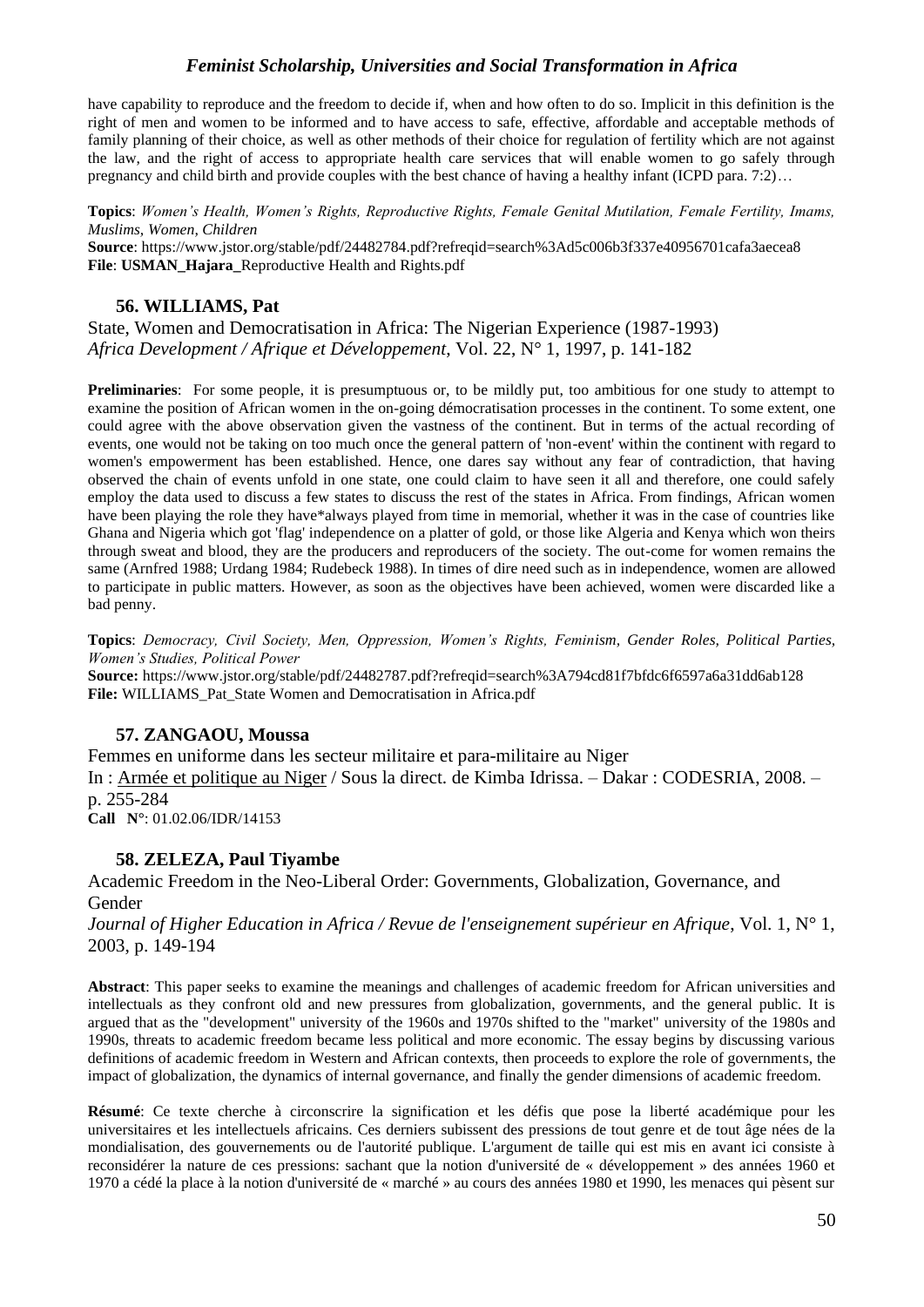la liberté académique sont devenues moins politiques et plus économiques. Le texte débute sur une revue critique de plusieurs définitions de la liberté académique selon qu'elles sont produites dans des contextes occidental et africain. Dans un deuxième temps, on assiste à une analyse du rôle des gouvernements, de l'impact

**Topics**: *Academic Freedom, Higher Education, Universities, College Students, Human Rights, University Administration, Academic Education, State Universities, School Campuses, Student Movements* **Source**: https://www.jstor.org/stable/pdf/24486118.pdf?refreqid=search%3A794cd81f7bfdc6f6597a6a31dd6ab128 **File**: ZELEZA\_Paul Tiyambe\_Academic Freedom in the Neo-Liberal Order.pdf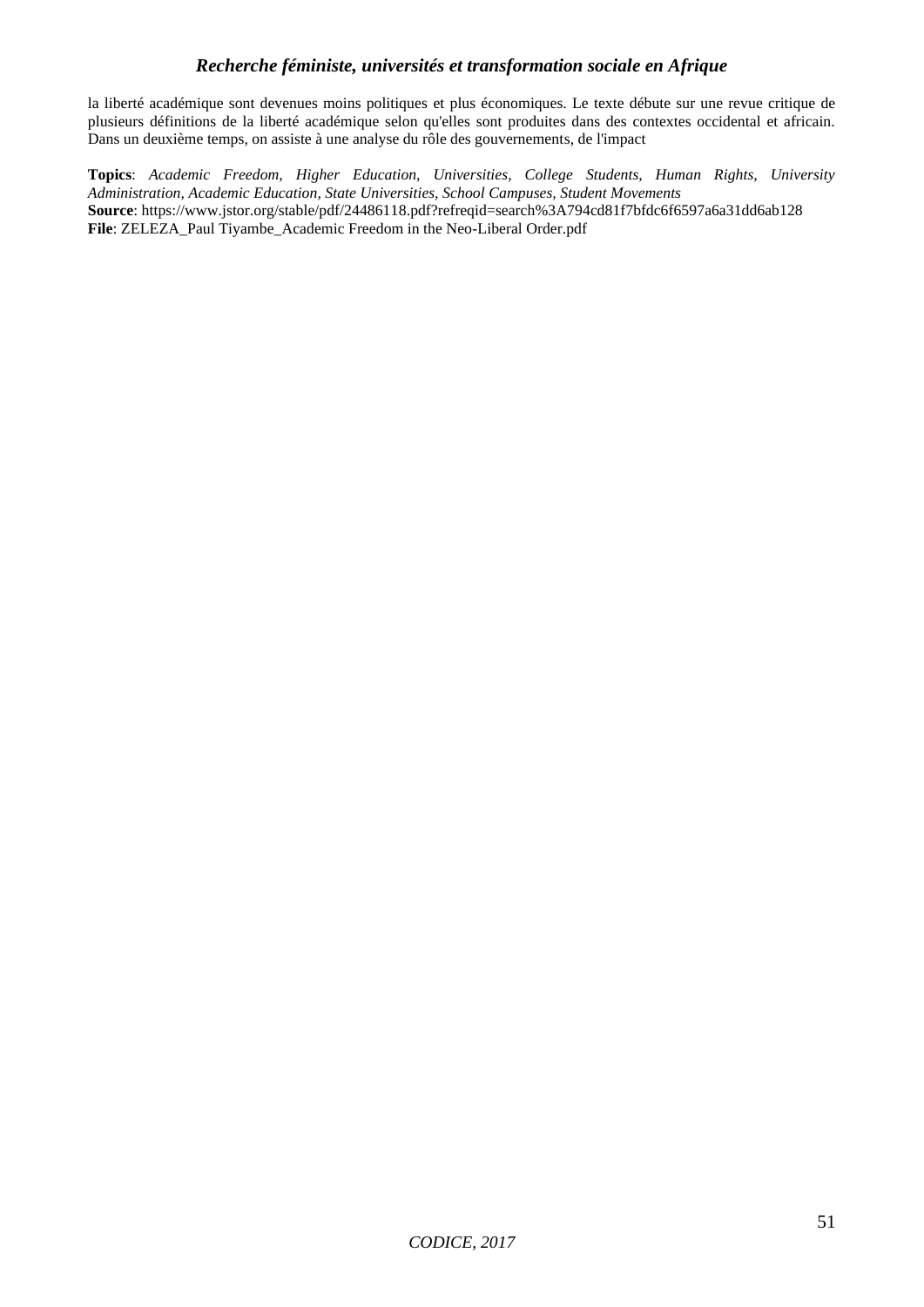# **PART IV / 4ème PARTIE**

## **ANNEXES**

## **Announcement / Annonce**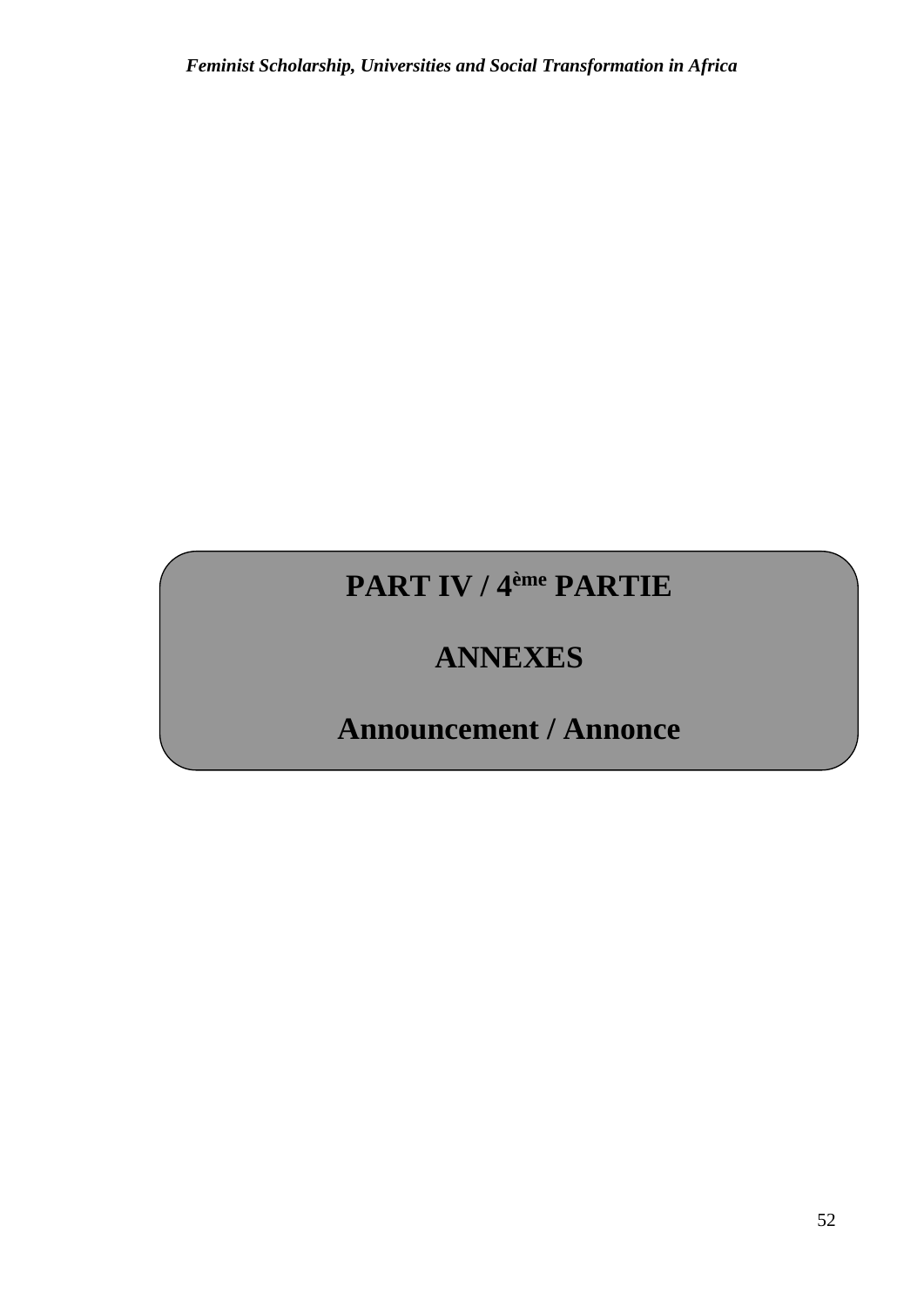### **IV - Annexes: Announcement/Annonce**

#### **CODESRIA 2017 GENDER INSTITUTE**

<span id="page-52-0"></span>**Theme: Gender Institute: Feminist Scholarship, Universities and Social Transformation in Africa** 

Date: **17-28 July, 2017**

Venue: Dakar, Senegal

#### **Call for Applications**

The Council for the Development of Social Science Research in Africa, CODESRIA, invites applications from academics and researchers from African universities and research centers to participate in the 2017 session of the Gender institute, which will take place in Dakar, Senegal from July 17-28, 2017.

Over the last two decades, CODESRIA has convened an annual gender institute to fortify efforts at integrating gender research and scholarship into the mainstream of social science in Africa. The overall objective of the gender institute continues to be to contribute to a greater awareness about gender issues in African social research milieus, the integration of gender analysis into social research undertaken in Africa, and the inclusion of gender approaches in the agenda of social science debates on methodology. Besides, the institute has served as a strategy to catalyze efforts by feminist academics in the universities to create space for women's studies as a new epistemology in the study of the disciplines and challenge the prevailing androcentric view of society and culture. Ultimately, these efforts were not meant to be ends in themselves. They were part of the broader efforts to make universities in the continent much better and entrench them as critical spaces for the continent's transformation.

After slightly over two decades of CODESRIA's engagement with issues of gender scholarship using various fora, including the Gender Institute, the 2017 session of the institute seeks to provide an opportunity for participants to reflect on gains made and persisting challenges. This is especially in respect to the ways in which the engagements have made universities in Africa better institutions to spearhead the project of social transformation.

Universities in the continent have grown tremendously. New continental, regional and national level development blueprints such as the African Union's vision 2063 place higher education and gender dimensions as central to realizing the visions articulated in different policy documents. At the institutional levels, enrollments are surging, institutional diversity is growing and missions have been reviewed to refocus the teaching and research functions of universities to better address societal needs. Feminist scholarship now flourishes in a number of institutions compared to the situation two decades ago. Revised curricular, new access policies and funding interventions have increased the number of women participating in the institutions.

At the same time, there is a sense that the institutions continue to operate in a manner that does not engage more organically with emerging problems in society. Increased graduate unemployment has, for example, been blamed on lack of better preparation at the institutions; growing pressures for curriculum reform and decolonization, including pressures to decolonize feminist scholarship abound; new challenges in graduate education are emerging, including the urging to connect graduate level teaching and research to global trends; among others. These issues bring into focus the need to re-examine how the various developments, including a greater embracement of feminist and gender scholarship, have contributed or limited the potential of the institutions to connect more organically with society.

Universities have since their establishment been conceived as critical drivers of social transformation and change. At the very least, this conception implies that universities have to work in ways that trigger fundamental changes in society's core institutions, the polity and the economy, with major implications for relationships between social groups or classes, and for the means of the creation and distribution of wealth, power and status. This means going beyond the reproduction outcomes that have often been more apparent to examining the potentials that academic discourse creates to fundamentally reshape social relations for the common good. The immersion of feminist scholarship into all aspects of university life in Africa therefore logically creates an expectation of alternative outcomes. Indeed, transformation is at the very core of feminist praxis. As a theory of knowledge and an intellectual practice, feminism deconstructs the epistemological foundations of patriarchy and contributes to the emancipation of women as subjects, but also in the transformation of institutions as sites for critical intellectual engagements.

Feminism and gender discourses have potential to create alternative visions of society by challenging structural obstacles to progressive social change. While past scholarship has focused on examining how the institutions have been made receptive to feminist scholarship and to the female gender in a physical and epistemological sense, it is time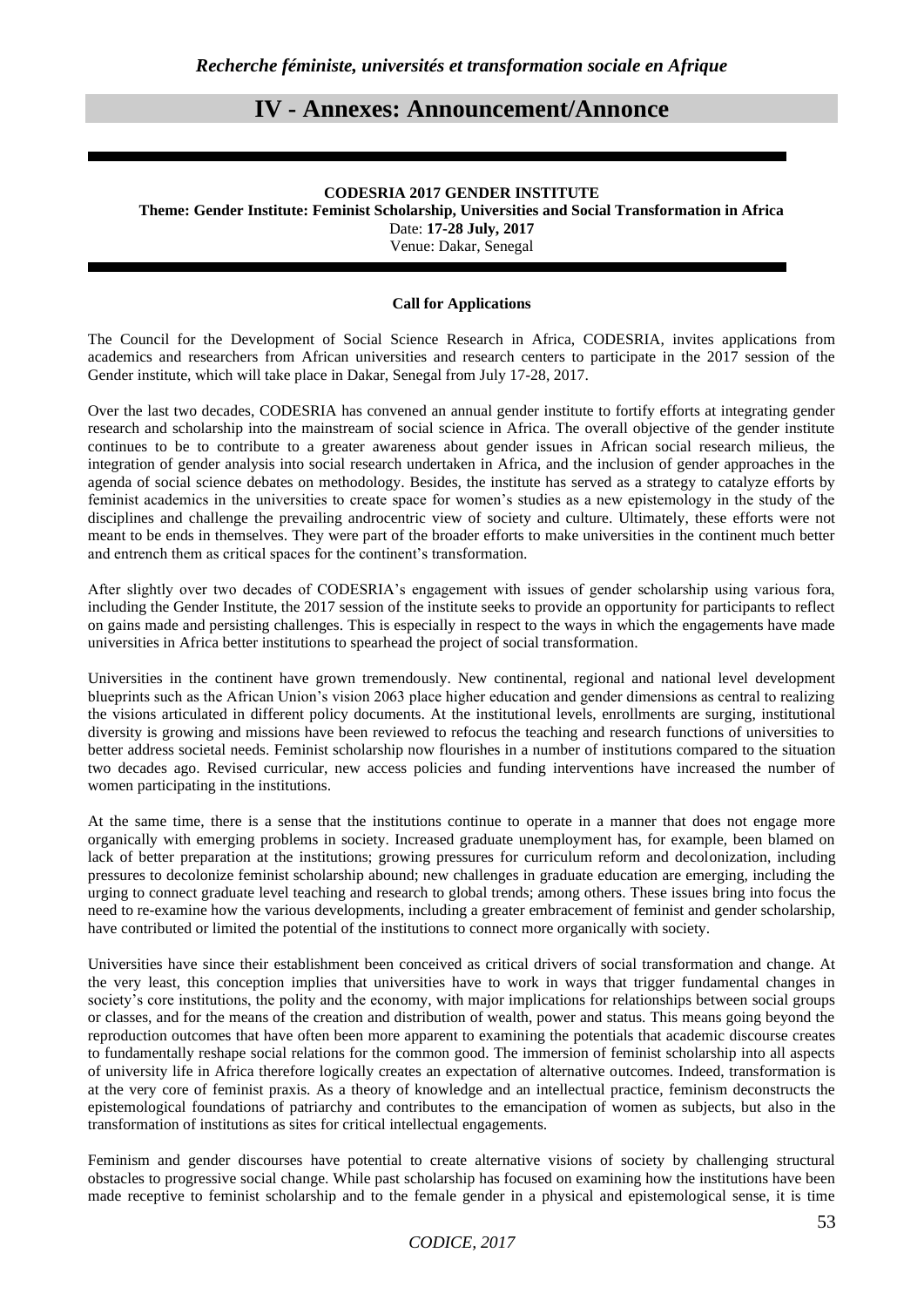reflections were made on the extent that feminist scholarship has made universities in Africa better institutions for society; for the transformation project. How empowering has gender scholarship been in imagining better approaches to studying and producing knowledge on and about Africa?

Candidates submitting proposals for consideration as laureates should critically interrogate the outcomes of feminist and gender scholarship in connection to the broad debate on the role of higher education in social transformation; understood more generally as the radical and fundamental changes in society's core institutions, the polity and the economy, with major implications for relationships between social groups or classes, and for the means of the creation and distribution of wealth, power and status. Proposals should more specifically interrogate issues revolving around trends in knowledge production and consumption, its content, quality, utility and demand for Africa's transformation and its fit with regards to sustainable development concerns in Africa.

#### Laureates

Candidates submitting proposals for consideration should be PhD students or early career academics in the social sciences and humanities and those working in the broad field of gender and women studies. Scholars outside universities but actively engaged in the area of policy process and/or social movements and civil society organizations are also encouraged to apply. The number of places available for laureates of this Institute is only fifteen (15). Africabased academics and non-African scholars who are able to support their participation are also encouraged to submit proposals for consideration.

#### Applications

Applications for consideration as laureates for the institute should include:

- 1. One duly completed application form;
- 2. An application letter indicating institutional or organizational affiliation;

4. A curriculum vitae;

5. A research proposal of not more than ten (10) pages, including a descriptive analysis of the work the applicant intends to undertake, an outline of the theoretical interest of the topic chosen by the applicant, and the relationship of the topic to the problematic and concerns of the theme of the Institute;

6. Two (2) reference letters from scholars or researchers known for their competence and expertise in the candidate's research area (geographic and disciplinary), including their names, addresses, telephone numbers and e-mail addresses.

#### Deadline

The deadline for the submission of applications is 31 May 2017. Laureates will be informed of the outcome of the selection process by 15 June 2017. Selected laureates will be expected to prepare and submit completed draft research papers to be presented during the Institute to CODESRIA no later than 30 June 2017. Laureates will be expected to work on the submitted draft (and not on the abstract of the proposal) and prepare it during the Institute for subsequent possible publication.

All applications should be sent by email to: gender.institute@codesria.sn

**For further information, please contact:** CODESRIA Gender Institute Tel. (221) 33 825 98 21/22/23 E-mail: gender.institute@codesria.sn Website: http://www.codesria.org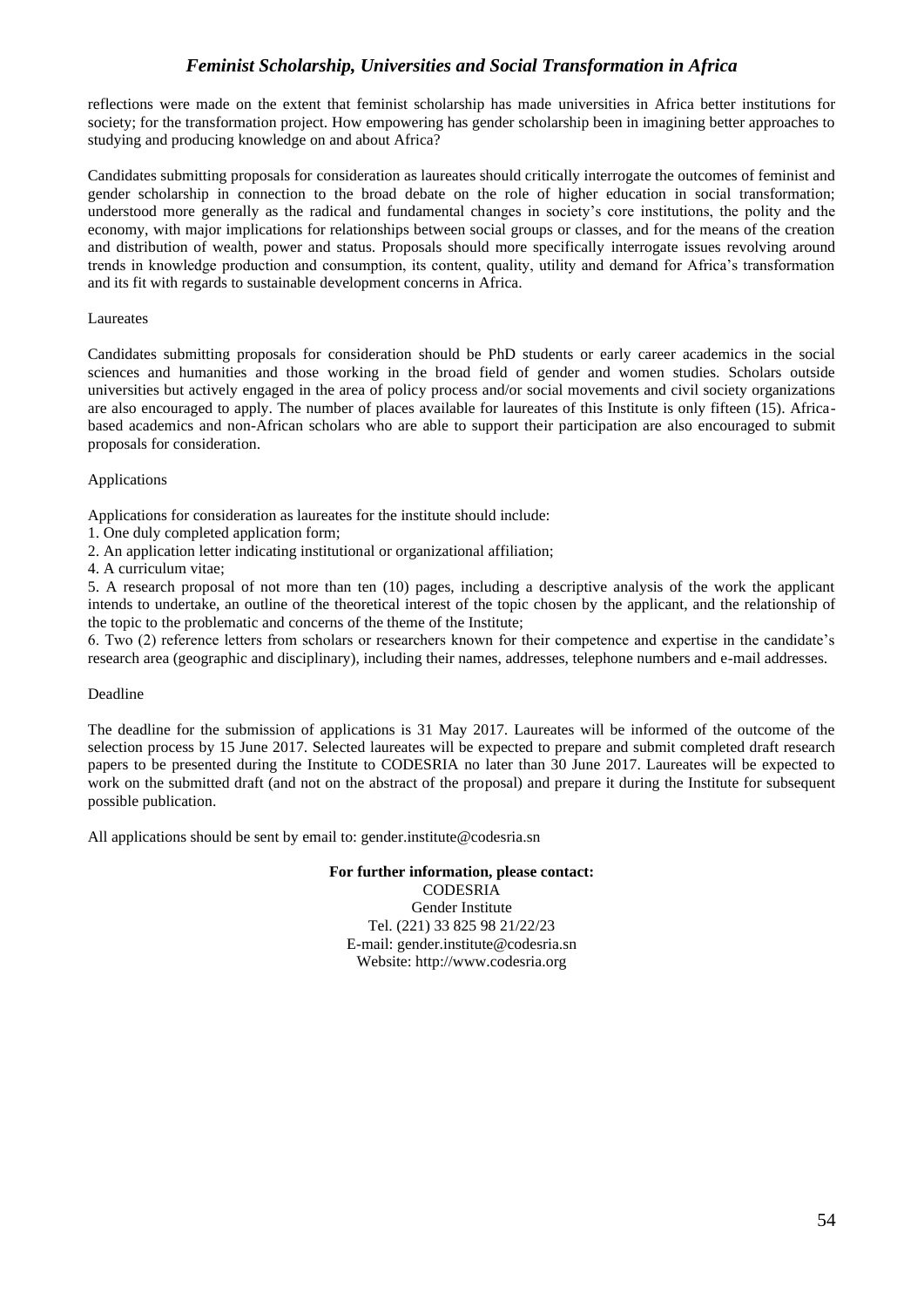**INSTITUT SUR LE GENRE DU CODESRIA 2017 Thème : Recherche féministe, universités et transformation sociale en Afrique** Date : **17-28 juillet 2017** Lieu : Dakar, Sénégal

#### **Appel à candidatures, session 2017**

Le Conseil pour le développement de la recherche en sciences sociales en Afrique (CODESRIA) invite les candidatures d'universitaires et chercheurs africains à la session 2017 de l'Institut sur le Genre qui se tiendra du 17 au 28 juillet 2017 à Dakar, Sénégal.

Au cours des deux dernières décennies, le CODESRIA a organisé un Institut annuel sur le Genre afin de renforcer les efforts d'intégration de la recherche et des études sur le genre dans les sciences sociales en Afrique. L'objectif général de l'Institut sur le Genre reste de contribuer en Afrique à une meilleure prise de conscience des questions de genre dans les milieux de recherche ; à l'intégration de l'analyse de la problématique du genre dans la recherche sociale menée ; et l'inclusion des approches de genre dans les débats sur la méthodologie. En outre, l'Institut est un catalyseur des efforts de féministes dans les universités afin de créer un espace d'études féministes en tant que nouvelle épistémologie, et remettre en question la vision androcentrique dominante de la société et de la culture. En fin de compte, ces efforts ne sont pas une fin en soi. Ils participent d'efforts plus larges d'amélioration des universités du continent et leur ancrage comme espaces de réflexion critique pour la transformation du continent.

Après un peu plus de deux décennies d'engagement du CODESRIA sur le genre à travers divers fora, notamment l'Institut sur le Genre, la session 2017 dudit Institut permettra aux participants de réfléchir aux progrès réalisés et les défis persistants. Un accent particulier est porté sur la manière dont cet engagement a fait des universités en Afrique de meilleures institutions dans la direction du projet de transformation sociale.

En effet, le nombre d'universités sur le continent a considérablement augmenté. De nouveaux plans continentaux, régionaux et nationaux de développement tels que la Vision 2063 de l'Union africaine placent l'enseignement supérieur et les dimensions sexospécifiques au centre de la réalisation des visions de divers documents de politique. Au niveau institutionnel, les effectifs augmentent, la diversité institutionnelle croît et les missions sont revues et recentrent les fonctions d'enseignement et de recherche des universités afin de mieux répondre aux besoins de la société. Par comparaison à la situation d'il y a deux décennies, la recherche féministe se développe actuellement dans un certain nombre d'institutions. La révision des programmes d'études, les nouvelles politiques d'accès et les interventions de financement ont augmenté le nombre de femmes participant aux institutions de recherche.

Dans le même temps, on a le sentiment que ces institutions continuent à fonctionner d'une manière qui ne répond pas, de façon plus organique, aux problèmes émergents dans la société. Par exemple, la hausse du chômage des diplômés a été attribuée à une mauvaise préparation des institutions. Les pressions croissantes pour la réforme et la décolonisation des programmes d'études, y compris celles de décolonisation des recherches féministes abondent. De nouveaux défis se posent dans l'enseignement supérieur, notamment la nécessité de connecter l'enseignement supérieur et la recherche aux tendances mondiales, entre autres. Ces questions mettent en lumière la nécessité de réexaminer la façon dont les différentes évolutions, notamment plus d'adhésion à la recherche féministe et sur le genre, ont accru ou limité le potentiel des institutions à brancher plus organiquement à la société.

Depuis leur création, les universités sont conçues comme des moteurs essentiels de la transformation et du changement social. À tout le moins, cette conception implique que les universités travaillent à susciter des changements fondamentaux dans les principales institutions de la société, notamment les institutions politiques et économiques, avec des implications majeures pour les relations entre groupes ou classes sociales, et pour les moyens de création et de distribution de la richesse, du pouvoir et du statut. Cela signifie de transcender les résultats de la reproduction, souvent plus apparents que l'examen du potentiel créé par le discours académique dans le remodelage fondamental des relations sociales pour le bien commun. L'immersion de la recherche féministe dans tous les aspects de la vie universitaire en Afrique crée donc logiquement une attente de résultats alternatifs. En effet, la transformation est au cœur même de la praxis féministe. En tant que théorie de la connaissance et de la pratique intellectuelle, le féminisme déconstruit les fondements épistémologiques du patriarcat et contribue à l'émancipation des femmes en tant que sujets. Il transforme également les institutions en milieu d'engagement intellectuel critique.

Les discours sur le féminisme et sur le genre ont le potentiel de créer des visions alternatives de la société en défiant les obstacles structurels au changement social progressif. Alors que les recherches antérieures ont porté sur la manière dont les institutions ont été rendues réceptives à la recherche féministe et au genre féminin au sens physique et épistémologique, il est temps d'analyser dans quelle mesure les études féministes ont fait des universités en Afrique de